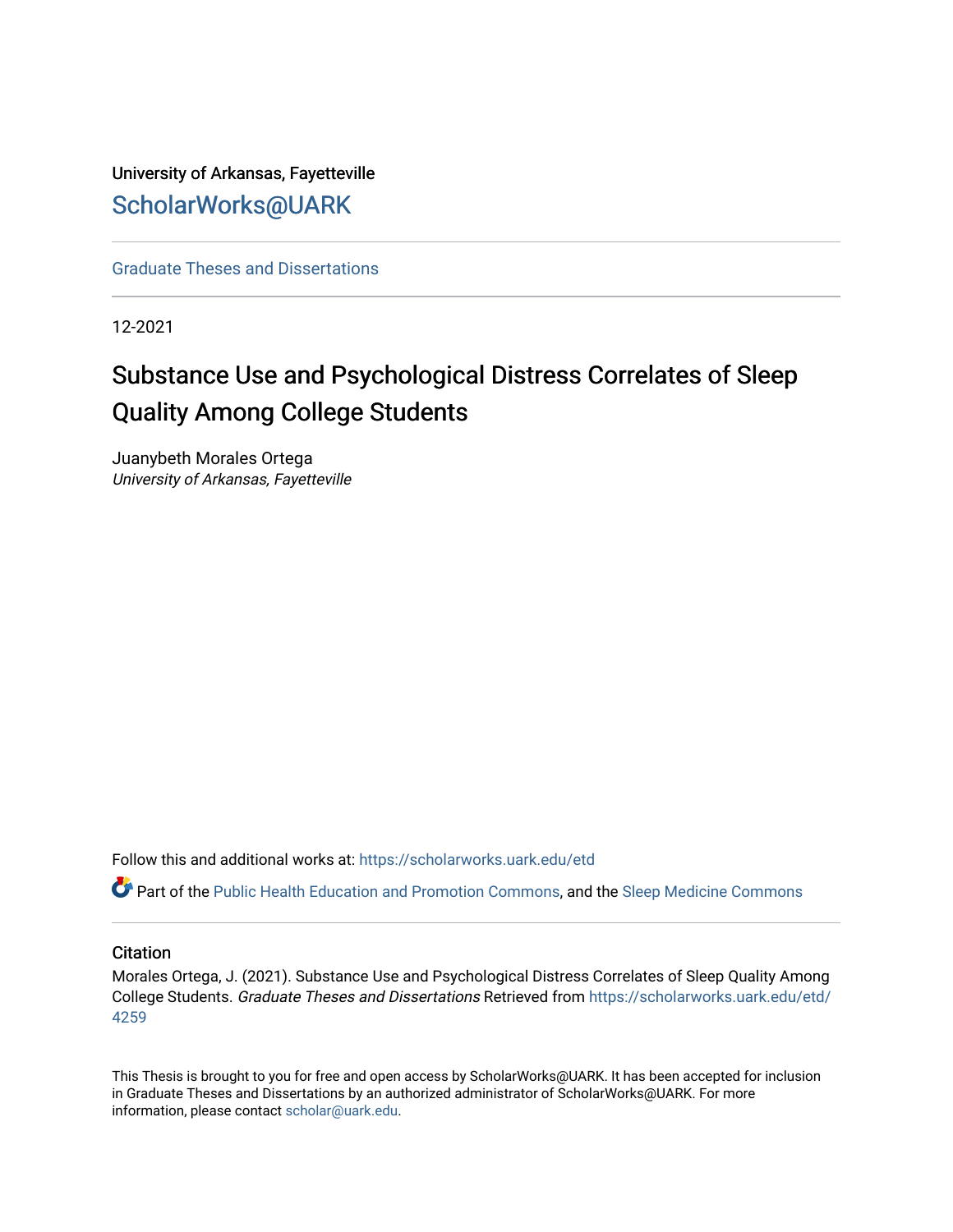Substance Use and Psychological Distress Correlates of Sleep Quality Among College Students

A thesis submitted in partial fulfillment of the requirements for the degree of Master of Science in Community Health Promotion

by

Juanybeth Morales Ortega University of Arkansas Bachelor of Arts in Psychology, 2019

## December 2021 University of Arkansas

This thesis is approved for recommendation to the Graduate Council.

Robert E. Davis, Ph.D. Thesis Director

Page Daniel Dobbs, Ph.D. Alex Russell, Ph.D. Committee Member Committee Member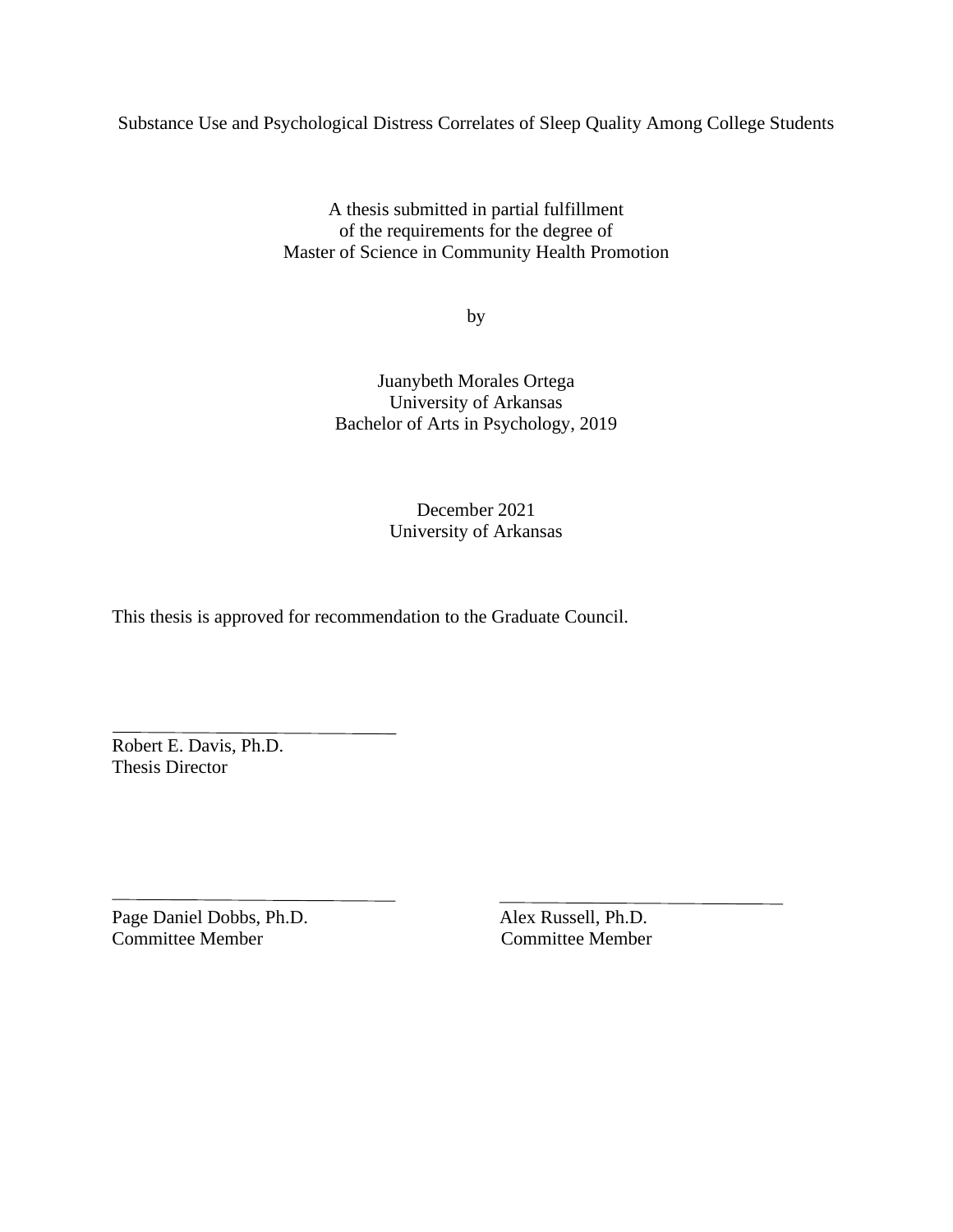#### **Abstract**

Poor sleep quality in college students is a major problem associated with adverse health outcomes, cognitive performance, substance use, and psychological distress. Our study explored how substance use and psychological distress are associated with the sleep quality of college students. We analyzed secondary data collected in 2019 using a cross-sectional survey design. Measures included participants' demographic characteristics, sleep quality using the Pittsburg Sleep Quality Index (PSQI), drug use, depression using the Patient Health Questionnaire-9 (PHQ-9), and suicidality. After excluding participants with missing information for sleep quality, a total of 555 students remained for the analysis. Our bivariate analysis found that most of the variables associated with poor sleep quality. Also, finding suggested a strong correlation between poor sleep quality and indicators of psychological distress (depression, suicidal ideation, planning, and attempt). Furthermore, using a multivariable regression analysis, we found a significant association between depression and poor sleep quality. In addition, there were strong correlations between substances, with the exception of alcohol and binge drinking, and daytime dysfunction and sleep disturbances. Surprisingly, we found that none of the substances were associated with sleep duration. Initially, we had not contemplated self-stigma, but after analyzing the results, and its relevance to psychological dysregulation, we decided to include it in our analysis. We found significant associations between self-stigma and poor sleep, depression, suicidal ideation, plans, and attempts. Given the high prevalence of sleep problems in college students, these findings are valuable for institutions to address suicidality, depression, or substance use. Because sleep is a more easily modifiable behavior, it is more likely that students get help for sleeping problems than substance use or depression.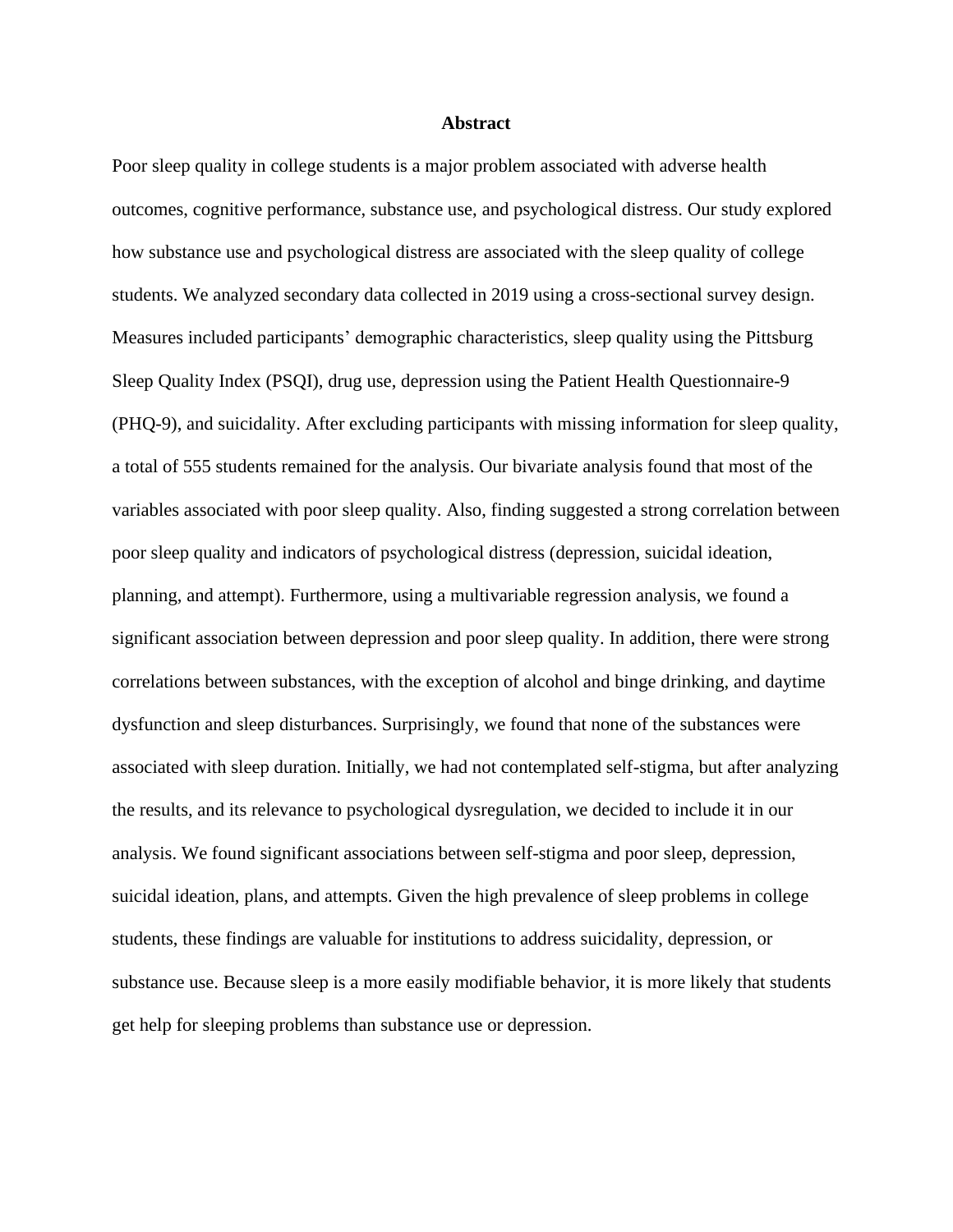#### **Acknowledgements**

I would first like to thank my advisor Dr. Robert Davis, whose guidance was invaluable in the entire writing process. His encouragement always pushed me to work harder, but also allowed me to rest when I needed to. I would also like to thank Dr. Robert Davis, Nicole A. Doyle, and Dr. Vinayak K. Nahar for allowing me to utilize their collected data to conduct this analysis.

In addition, I would like to thank members of the Substance Use and Mental Health Laboratory, Krishen Samuel, Nicole A. Doyle, Oluwatoyin Olatunde, and Kayla Simon for your constant support throughout the writing process and providing insightful feedback.

I would also like to thank my committee members Dr. Page Dobbs and Dr. Russell. They provided important feedback during my writing process and in the design of the study.

Lastly, I would like to acknowledge the opportunity to study in the United States given by SENACYT-IFARHU and the Panamanian government. Without the scholarship, I would have not been able to study outside of my country.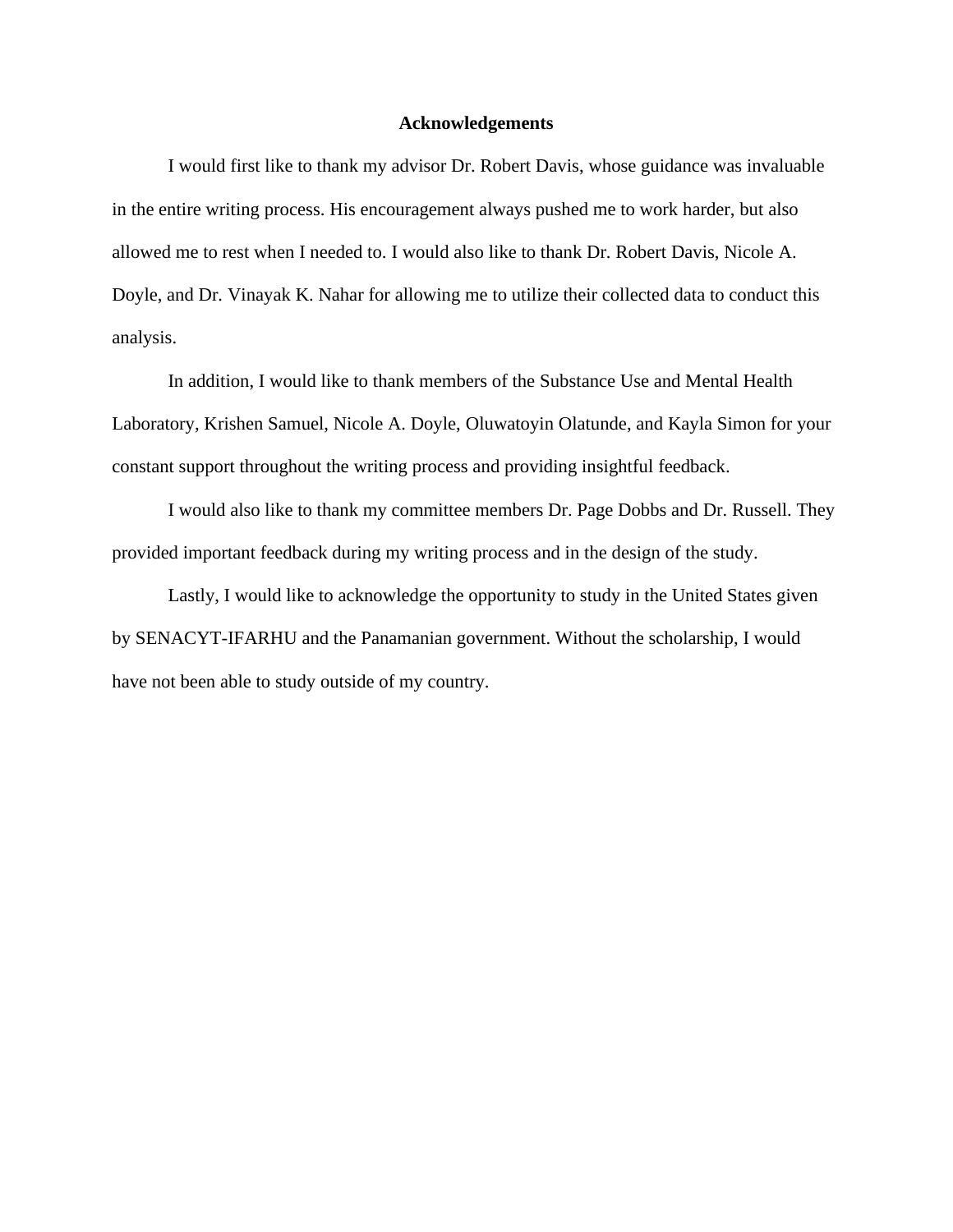#### **Dedication**

I dedicate my thesis to my *familia* and close friends who supported me throughout all these years in the United States. I dedicate this work to my loved family members that are longer with me today but made me the person I'm today, Mami, Laya, y Tia Elda, I'll forever remember you.

*Gracias familia por todo su amor y apoyo durante toda mi vida. Gracias, papá y mamá por brindarme tanto amor y educarme en valores. Gracias, Rolando por ser inspiración y atreverte a salir del país lo cual me motivó a seguir tus pasos. Mariel, gracias por ser la mejor hermana y brindarme no solo todo tu apoyo, pero amor y un abrazo y un oído siempre que lo necesite. Audrey, mi mejor amiga, gracias por tus palabras de apoyo desde el día uno y gracias por seguir a mi lado a pesar de la distancia. José, gracias por motivarme cada momento que dudaba de mi misma y gracias por tanto amor y cariño durante estos últimos anos. Sin todos ustedes no hubiese podido alcanzar mis sueños.*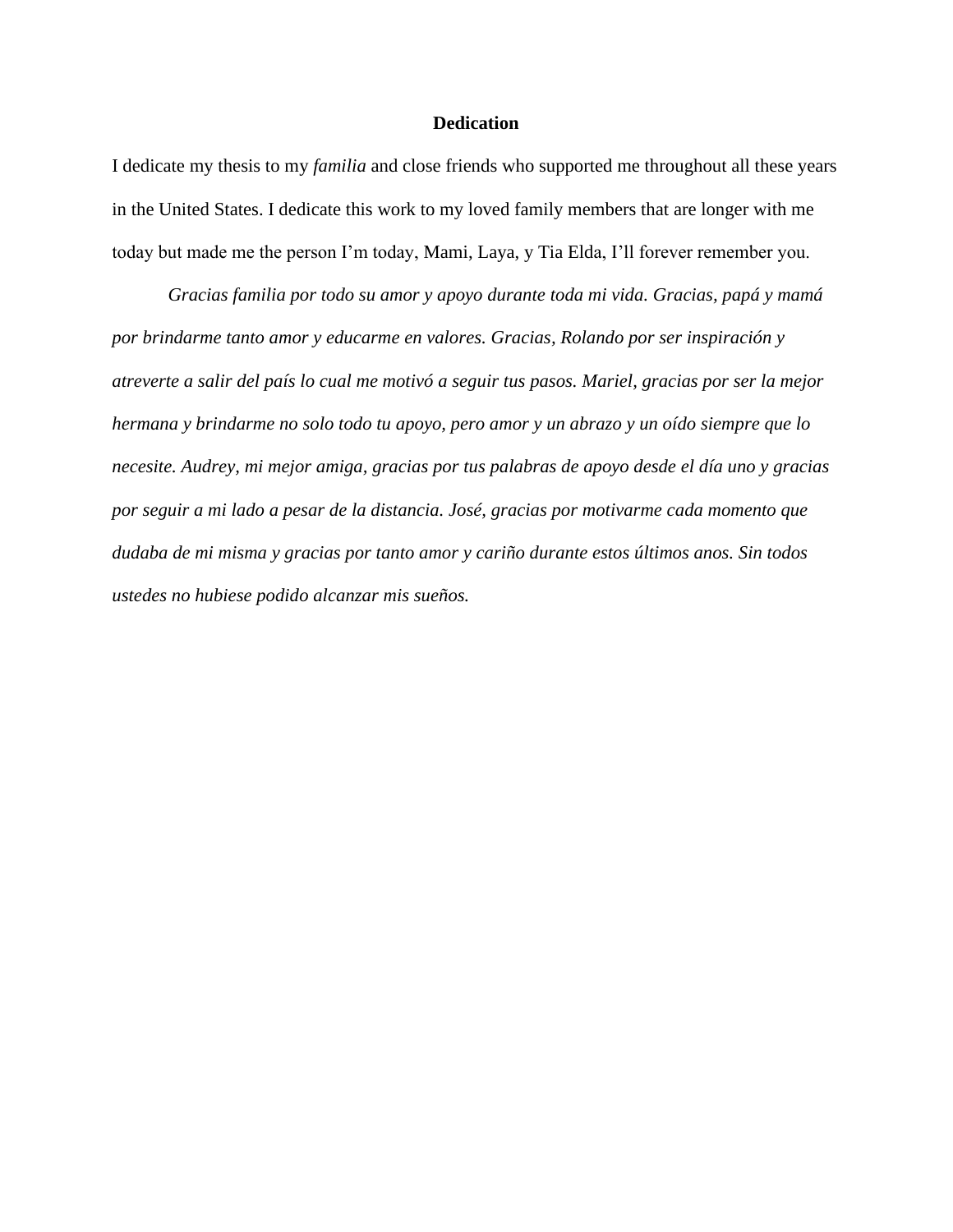## **Table of Contents**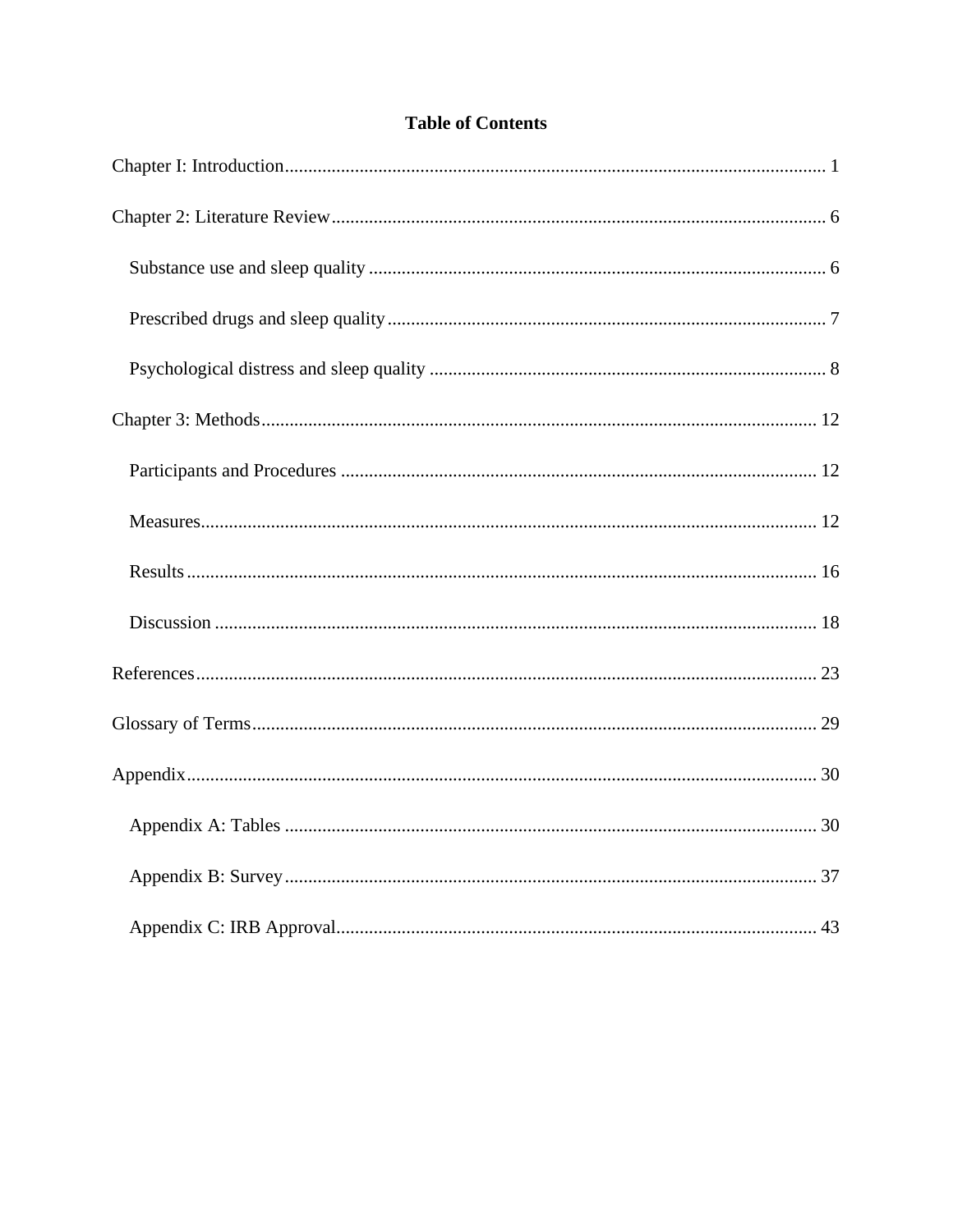#### **Chapter I: Introduction**

<span id="page-6-0"></span>Sleep duration is an essential factor for overall health and well-being (Watson et al., 2015). The American Academy of Sleep Medicine along with the Sleep Research Society recommends that people get at least 7 hours of sleep per night. Sleeping less than seven hours per night is associated with, and may lead to, adverse health outcomes such as obesity (Ogilvie et al., 2017), hypertension (Yuan et al., 2021), and depression (Zou et al., 2020). Sleep quality comprises of quantitative aspects of sleep (e.g., sleep duration, sleep latency, or number of arousals) along with more subjective aspects (e.g., depth or restfulness) (Buysse et al., 1988). Sleep is also shown to affect cognitive performance, increase errors, and increase risk of accidents (Watson et al., 2015). These cognitive consequences of lack of sleep can threaten the lives (Hershner & Chervin, 2014) and academic performance (Okano et al., 2019) of college students. According to the Behavioral Risk Factor Surveillance (BRFSS) 32.2% of adults ages 18-24 and 37.9% ages 25-34 in the United States reported short sleep duration. In addition, a large multi-university study in the United States showed that as many as 62% of college students were classified as poor sleepers (Becker et al., 2018a). Sleep problems appear to be more common during weekdays (Lund et al., 2010), among females (Cheng et al., 2012; Lund et al., 2010; Ogeil et al., 2013), those with lower socioeconomic status, and older students (Moura de Araújo et al., 2014).

Importantly, poor sleep quality in young adulthood is associated with anxiety and depression (Cunningham & Wheaton, 2015; Ghrouz et al., 2019). On the other hand, the *Diagnostic and Statistical Manual of Mental Disorders* (5th ed.; DSM–5; American Psychiatric Association, 2013), a manual for assessment and diagnosis of mental disorders, describes sleep disorders as a common symptom of major depressive disorder and anxiety disorders. This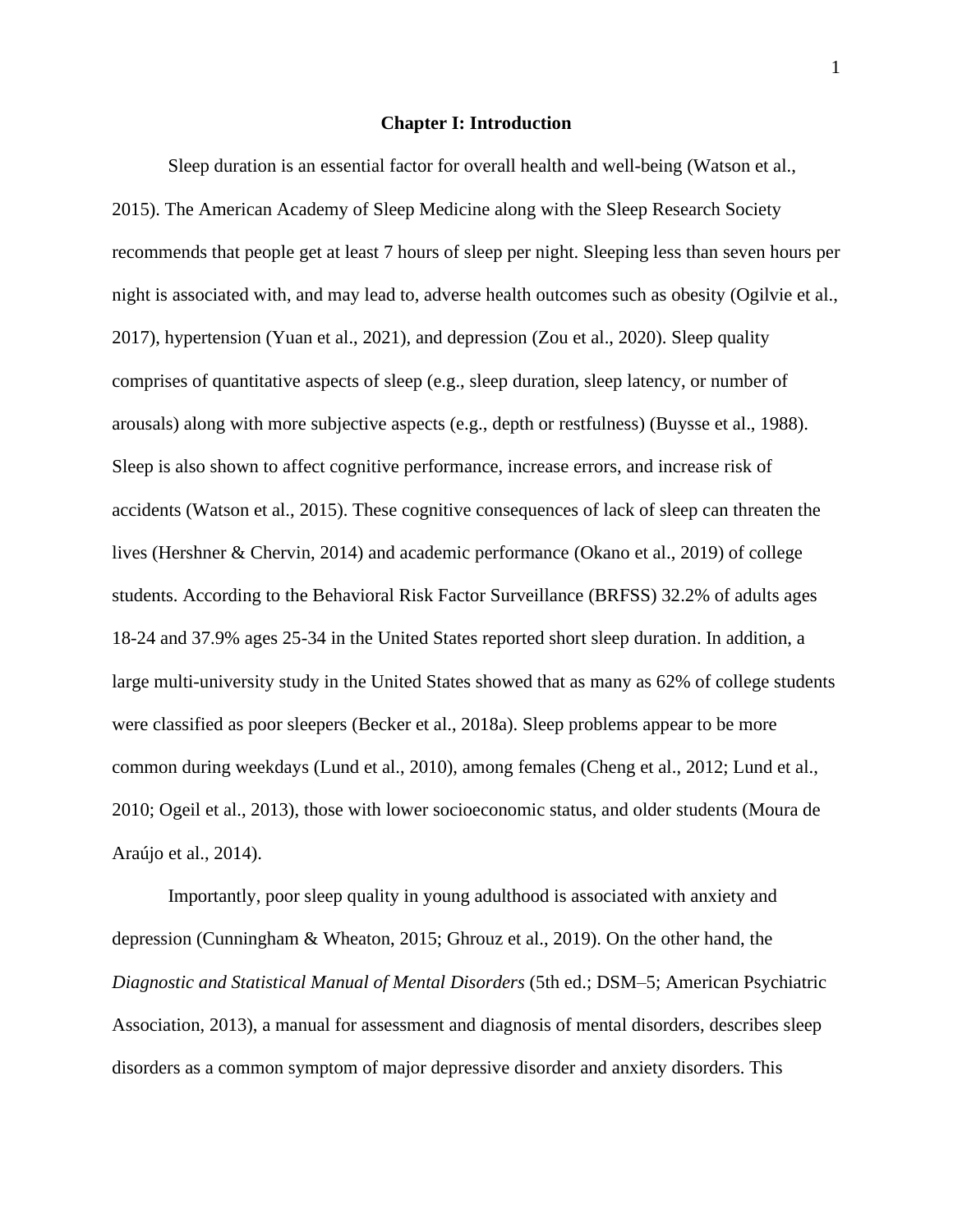indicates a bidirectional relationship in which psychological disorders associate with poor sleep quality and vice versa. Additionally, studies have found there to be a relationship between poor sleep and suicidality among adolescents (Gong et al., 2021), college students (Becker et al., 2018b; Supartini et al., 2016), and older adults (Bernert, et al., 2015). It is suggested that various factors, such as trauma exposure and post-traumatic stress disorder (PTSD) may strengthen the association between sleep disturbance and suicidality (Betts et al., 2013; King et al., 2021).

Another factor associated with both poor sleep and psychological distress is substance use (Kenney et al., 2013). Substance use has been found to be significantly associated with both poor sleep quality (Barahona-Correa et al., 2018; Navarro-Martinez et al., 2020) and anxiety and depression (Esmaeelzadeh et al., 2018) in college students. One experimental study among moderate social drinkers with insomnia showed that low doses of alcohol before bed initially improved sleep duration, but after five consecutive days of consuming alcohol, the participants developed tolerance, and the same dose of alcohol no longer improved their sleep quality (Roehrs & Roth, 2018). On the contrary, other studies have found frequent (Valerio et al., 2016) and heavy alcohol use to be associated with poor sleep quality (Chaudhary et al., 2015).

In addition to alcohol use, studies report a negative correlation between cannabis use and sleep quality (Babson et al., 2013; Ogeil et al., 2015). Drazdowski, Kliewer, and Marzell (2019) found greater use marijuana as a sleep aid associated with poor sleep efficiency. Those who report using marijuana as a sleep aid are at an increased likelihood of problematic marijuana use. Illicit drugs ecstasy, methamphetamine, cocaine, and heroin have additionally been shown to negatively relate to sleep quality (Liao et al., 2011; Mahoney III et al., 2014; Ogeil, Rajaratnam et al., 2013). However, these relationships may be moderated by drug quantity consumed (Mahoney III et al., 2014). Likewise, prescription drug use and misuse negatively impact sleep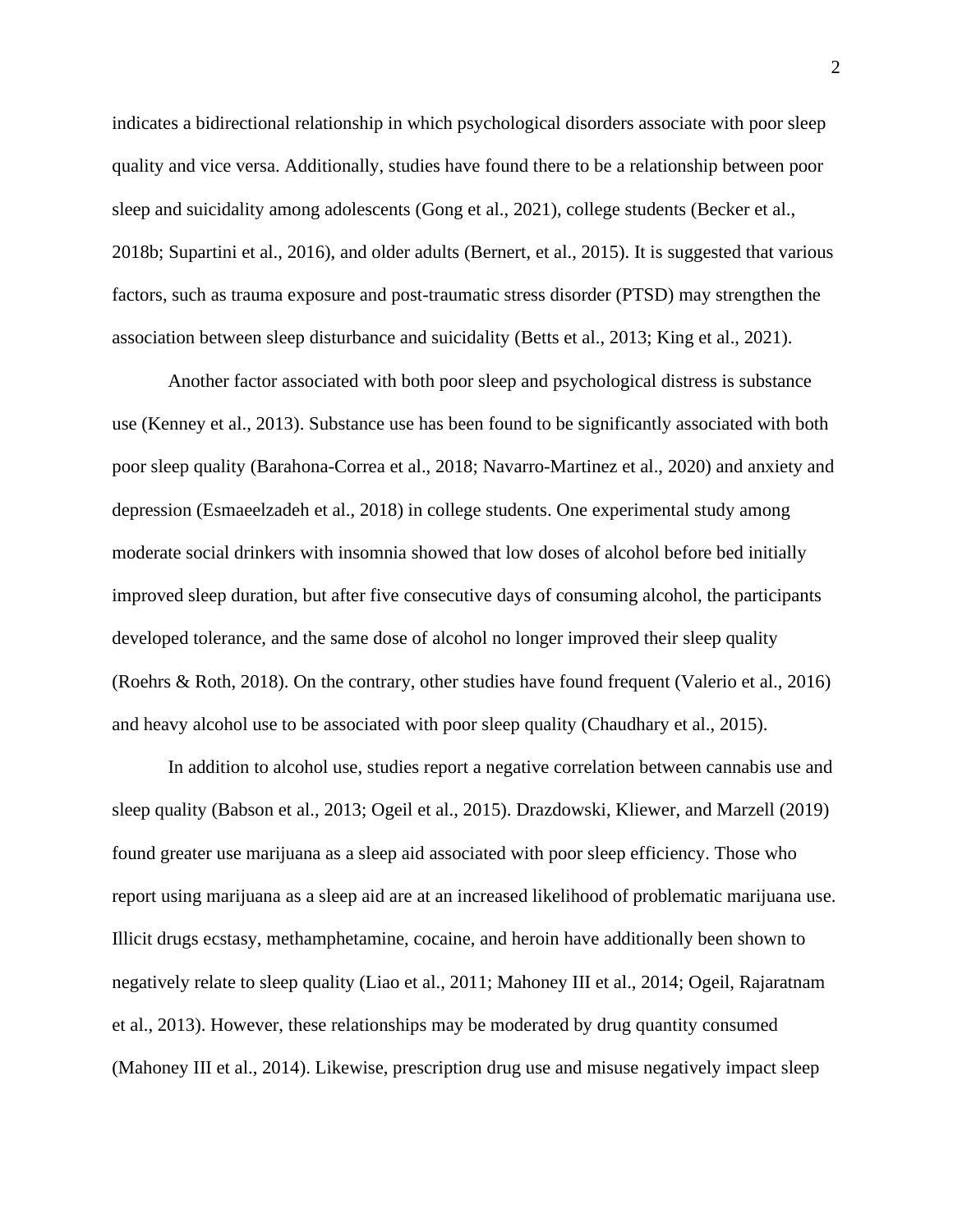quality (Clegg-Kraynok et al., 2011; Hartwell et al., 2014). For example, prescription stimulant use and misuse are common among college students. Evidence associates this behavior with worst subjective sleep quality and more sleep disturbances than nonusers (Clegg-Kraynok et al., 2011).

Findings in the literature demonstrate a relationship between psychological distress, substance use, and sleep quality (Begdache et al., 2019; Babson et al., 2013; Kenney et al., 2012). However, there is a gap of research that considers all these three variables together. Among the few studies that did investigate these co-factors, poor mental health and depression were related to sleep quality and substance use which included alcohol and cannabis, respectively (Babson et al., 2013; Kenney et al., 2012). Interestingly, Babson and colleagues' study showed that participants with high levels of depression had higher levels of problematic cannabis use if they also reported good sleep quality (Babson et al., 2013). It was speculated that this might be due to the reported cannabis effect on short-term sleep improvement. This shortterm improvement in sleep benefit may be dangerous for people with chronic depression because it might promote dependance. Both these studies were conducted in the United States, specifically on the West Coast. However, only Kenney and colleagues (2012) studied a student population.

Existing studies collectively investigating, substance use, sleep quality, and psychological distress have failed to include substances outside of cannabis and alcohol. For example, Kenney and colleagues (2012) only focused on alcohol in college students, and there is a need to investigate additional substances commonly found in universities such as prescribed stimulants or marijuana (Arria et al., 2017). Whereas Babson et al. (2013) did include other drugs such as cocaine and prescribed medication, they did not use a college sample, so the type of drug might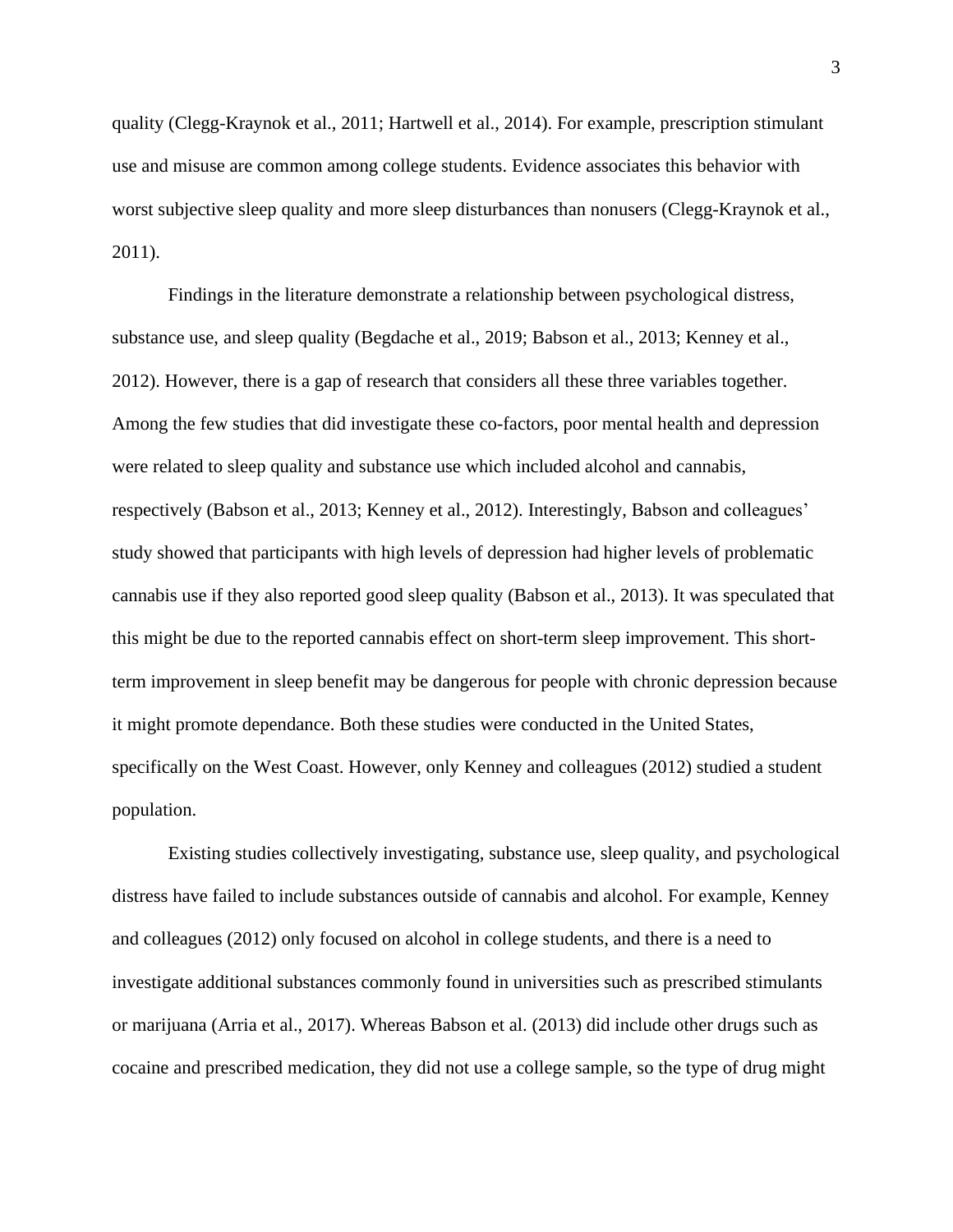differ between target populations Finally, another aspect that should be examined in isolation is use of sleep aid medication. Specific control of formal sleep aid medications can aid in our understanding of the relationships between sleep quality, psychological distress, and substance use.

Therefore, this study aims to explore how substance use and psychological distress are associated with the sleep quality of college students. In addition, we look to answer the following research questions:

- 1. Is there an association between drug use, suicidal ideation, depression, and sleep quality?
- 2. Are drug users more likely than non-drug users to report use of sleep aids (prescribed or non-prescribed)?

For this study we hypothesized:

 $H1_0$  = There is no association between substance use, suicidality, depression, and sleep quality.

 $H1_1$ = Substance use, suicidality, depression, are negatively associated with sleep quality.

 $H2<sub>0</sub>=$  There is no association between substance use and use of sleep aids (prescribed or nonprescribed).

 $H2_1$ = Drug users are more likely than non-drug users to report use of sleep aids (prescribed or non-prescribed).

The few research studies that have analyzed substance use, psychological distress, and sleep quality have designed models to demonstrate that psychological distress predicts substance use mediated by sleep quality (Babson et al., 2013; Kenney et al., 2012). However, due to the nature of the cross-sectional study, they lack causality. Our rationale of not constructing a model lies on the need for a prospective investigation to determine directionality.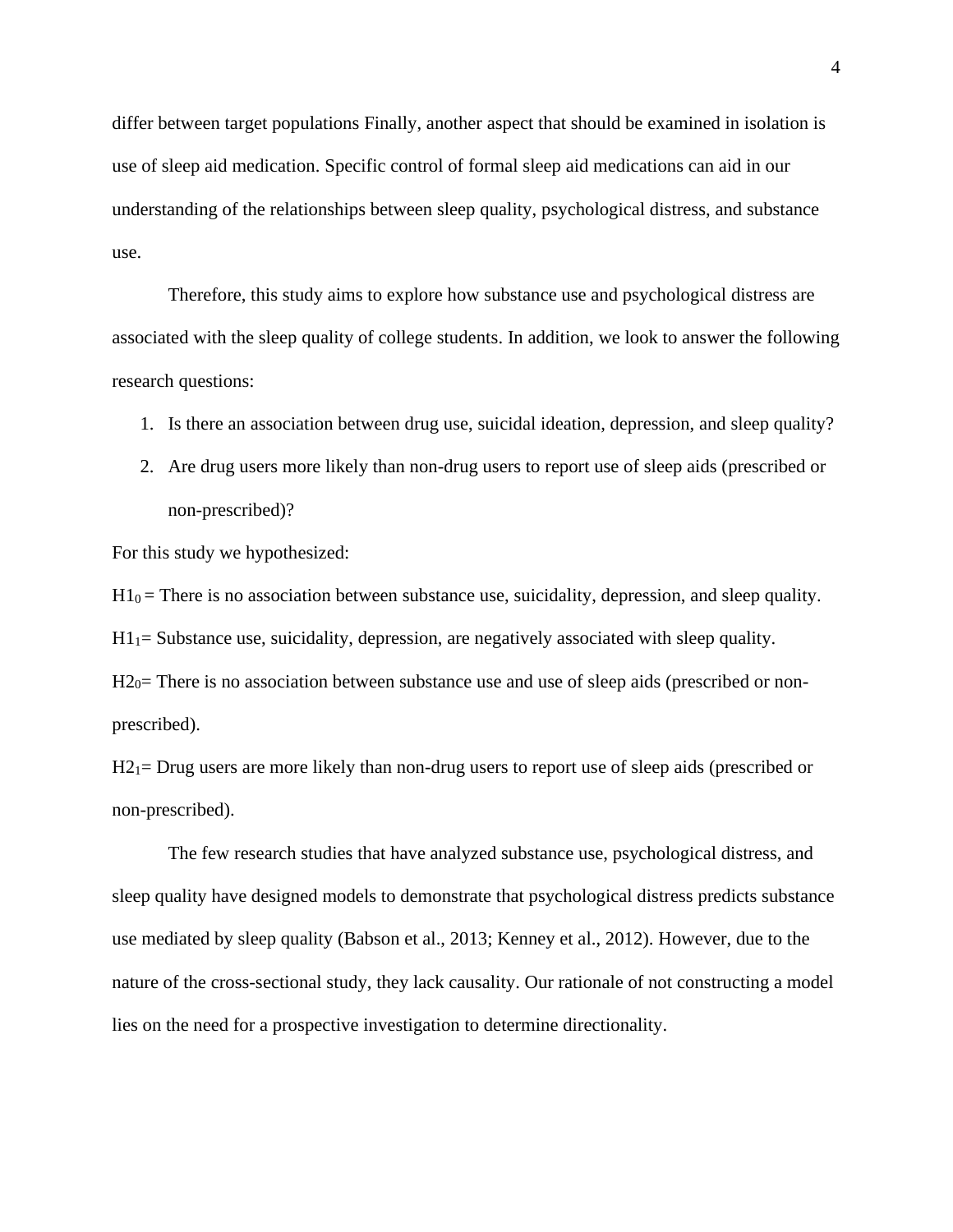One delimitation of this study is that results can only be generalized to college students ages 18-23. Furthermore, limitations include that the data is cross-sectional, it was collected at one point in time and cannot result in causal inferences. Also, social desirability and bias could have occurred, especially when the survey included questions related to substance use and psychological distress.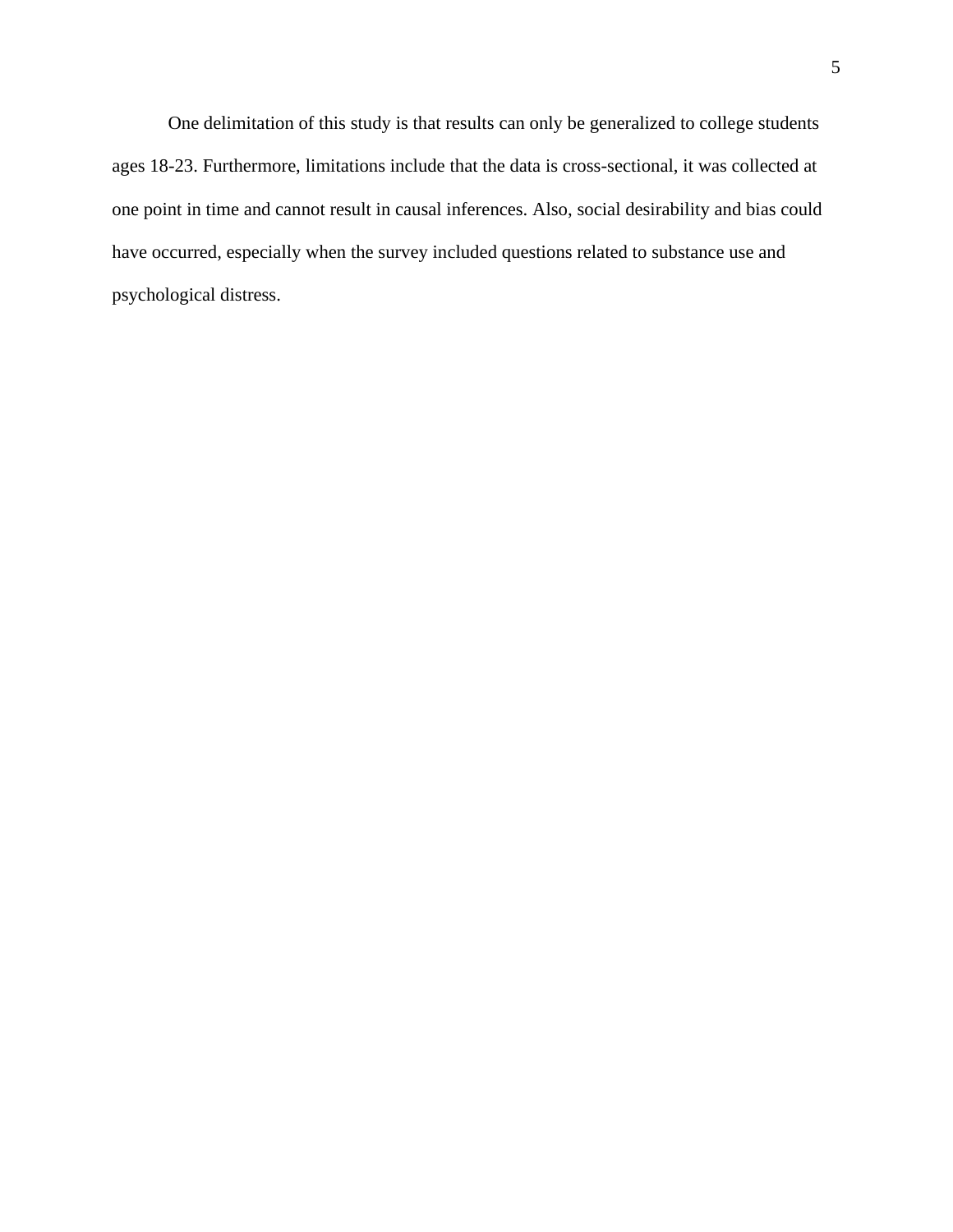#### **Chapter 2: Literature Review**

#### <span id="page-11-1"></span><span id="page-11-0"></span>**Substance use and sleep quality**

Alcohol and marijuana have been found to have a strong relationship with sleep quality (Ogeil et al., 2015). Haario and colleagues (2013) investigated the bidirectional relationship between insomnia and unhealthy behaviors (including smoking, heavy and binge drinking, physical inactivity, and unhealthy food habits). They found a high prevalence of insomnia in women who reported heavy and binge drinking. Along with this result, another study found that participants who reported both risky drinking and cannabis use also reported higher sleep problems. Following participants with both behaviors, participants with risky alcohol consumption reported more sleep problems than cannabis users (Ogeil et al., 2015).

Besides alcohol and cannabis, other studies demonstrated this negative association with sleep quality with other substances such as ecstasy (Ogeil et al., 2013), prescribed opioids (Hartwell et al., 2014), and tobacco (Zhabenko et al., 2016). On the contrary, other studies discovered an association between cannabis use and short-term improvement in sleep quality (Babson et al., 2013) and alcohol (Roehrs & Roth, 2018), or there was a lack of evidence of a significant relationship between substance use and sleep quality (Valerio et al., 2016).

Furthermore, negative effects on sleep quality have been observed for students using substances. One study examined predictors of poor sleep quality in a large population of college students in a Midwestern university in the United States. They found that poor-quality sleepers reported more physical and psychological issues than did good-quality sleepers. The poor-quality sleepers also reported higher consumption of alcohol per day (Lund et al., 2010). Similarly, another study found alcohol and smoking as predictors of poor sleep quality in college students (Yildrim et al., 2020). Nevertheless, alcohol has been found to be used as a sleep aid.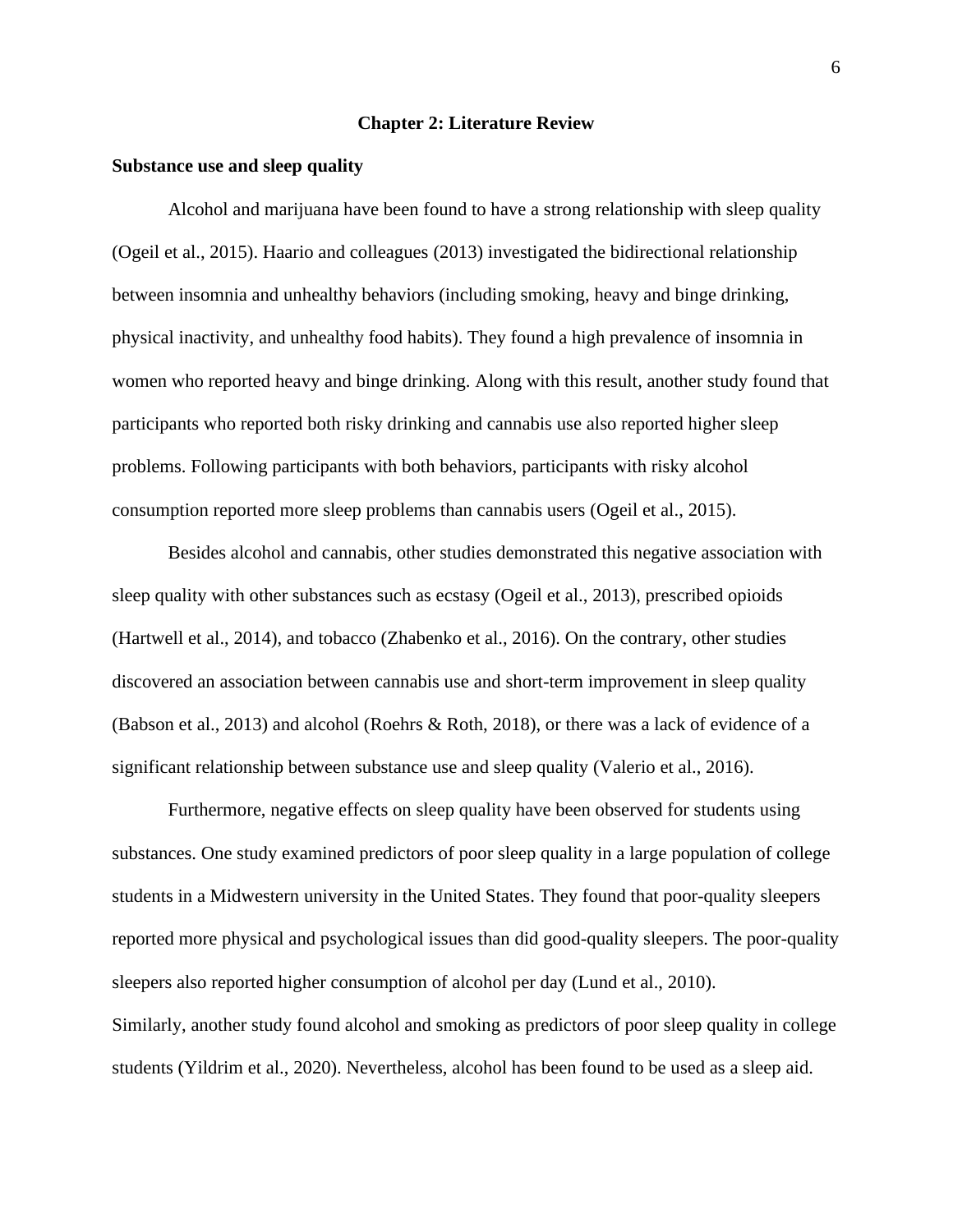Goodhines and colleagues (2017) looked at not only alcohol but also marijuana, and/or over-thecounter medication as means of self-medication for sleep. They found an association between the use of alcohol and marijuana as a sleep aid with changes in negative drinking consequences, but not in insomnia symptoms. The most popular sleep aid was over-the-counter medications (16%) and marijuana (15%), rather than alcohol (10%) (Goodhines et al., 2017). Consistent with this result, another study showed that half of their participants used marijuana to help with sleep. However, they found that marijuana did not help with sleep efficiency (Drazdowski et al, 2021). The problem with the use of substances as a sleep aid is to the risk of developing dependency.

In addition, another substance that affects the quality of sleep of college students is tobacco. Adults diagnosed with DSM-5 tobacco use disorder were more likely to report short sleep duration (Hayley et al., 2017). One important factor is the number of cigarettes, or the frequency smoked. For instance, Zunhammer and colleagues (2014) found that smoking 20 cigarettes weekly was associated with poor sleep quality reflected by a higher Pittsburgh quality of sleep index score. Similarly, Moura de Araújo and colleagues (2014) found daily smoking to be correlated with poor sleep.

#### <span id="page-12-0"></span>**Prescribed drugs and sleep quality**

Alamir and colleagues (2019) investigated the relationship between nonmedical use of prescription drugs (NMUPD) and subjective sleep quality in college students. They found that students who reported nonmedical use of painkillers reported poor sleep quality by having fewer days of getting enough sleep, more days of early awakening, more days of daytime sleepiness, and difficulty falling asleep. Another study looked at prescription opioid (PO) dependence and sleep disturbances in individuals (Alamir et al., 2019). Besides the participants with PO dependence, they also had a healthy control group. They found that in comparison with the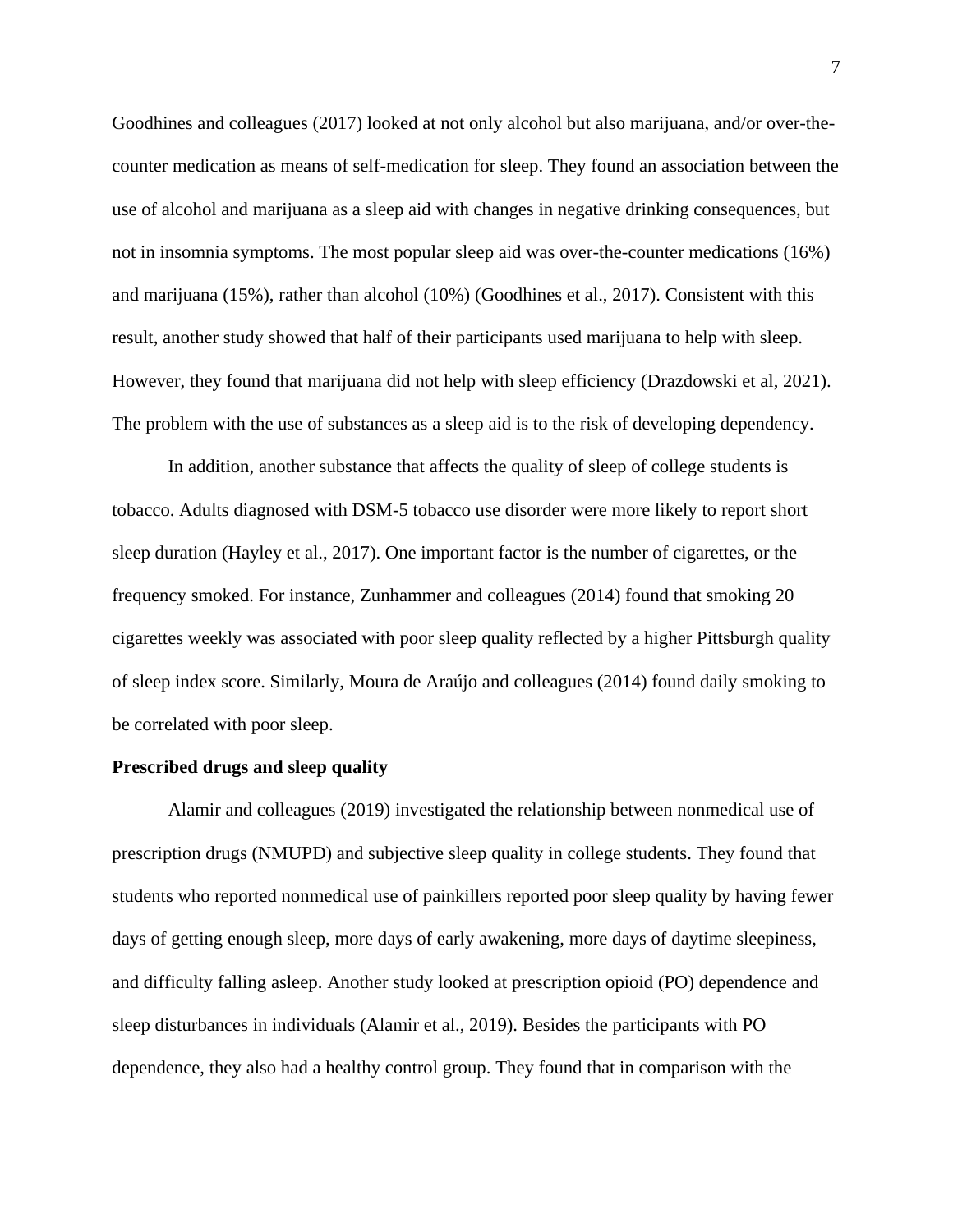control group, the participants with PO dependence showed lower total time asleep, sleep efficiency, greater latency of onset sleep, total time awake, and time mobile (Hartwell et al., 2014). Alternatively, Harwell et al (2014) did not include college students as their sample size; however, it was a relevant article found in the literature review. There is a lack of research on the use of opioids and sleep impairments in college students.

Apart from opioids, another important substance found in the literature and relevant to college students is prescribed or non-prescribed psychostimulant medication. Clegg-Kraynonet al. (2011) looked at the sleep quality of students who used psychostimulant medications nonmedically. These included Ritalin, Adderall, Dexedrine, DextroStat, Provigil, and Nuvigil. They found that students who used these psychostimulant medications nonmedically had lower sleep quality and more sleep disturbances than nonusers. It is important to highlight that they excluded participants who were prescribed psychostimulant medications but had not to use them for any other purpose other than medical. Also, the most frequent reason behind using psychostimulant medications was to enhance study/work performance (41.4%). Therefore, students might tend to have poorer sleep quality because they are using the psychostimulant medication to prevent sleeping and improve their work.

#### <span id="page-13-0"></span>**Psychological distress and sleep quality**

The 2018-2019 Healthy Minds Networks Study, a web-based cross-sectional survey that examines mental health in undergraduate and graduate students, reported that 36% of students had major or moderate depression, 31% had elevated levels of generalized anxiety, 37% of lifetime diagnoses of mental disorders (Healthy Minds Network, 2019). Additionally, 2020 and 2021 have been challenging to students regarding mental health because of the COVID-19 pandemic. The Healthy Minds Network in collaboration with the American College Health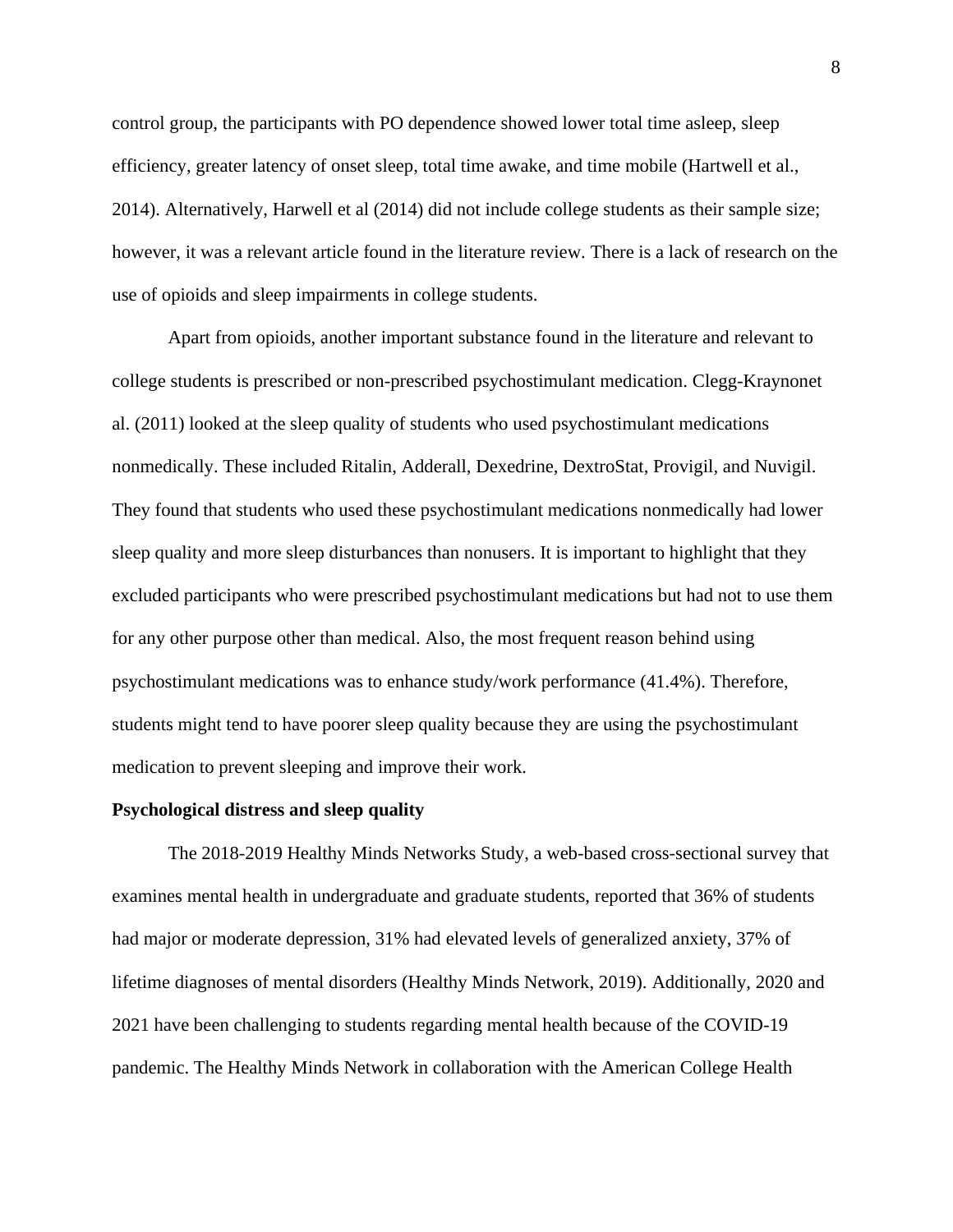Association conducted a study on the impact of COVID-19 on college students' well-being. They found that mental health conditions have remained high. Comparing it with the date from 2019, the prevalence of depression was higher (The Healthy Minds Network and American College Health Association, 2020). Similarly, Active Minds, a non-profit organization that works with mental health on college campuses, reported that in 2020, students surveyed experienced increased levels of stress (84.25%), anxiety (82.35%), sadness (73.3%), and depression (60.7%) since the beginning of the pandemic (Active Minds, 2020).

The most frequent psychological disorders experienced on college campuses include depression, anxiety, stress, and suicidality. These factors have been collectively examined by existing studies. For instance, one study in a college campus in Ohio, United States, looked at the correlation between depression, anxiety, and stress. They found that 11% of students surveyed reported symptoms of severe or extremely severe levels of stress, 15% reported severe or extremely severe anxiety and 11% severe or extremely severe depression. They also ranked the top ten sources of stress which included academic performance, pressure to succeed, postgraduation plans, financial concerns, quality of sleep, relationship with friends, relationship with family, overall health, body image, and self-esteem (Beiter et al., 2015). On a more global scale, the World Health Organization examined mental health in college students in 21 countries. The results showed that the most prevalent disorders were anxiety disorders (14.7%) followed by mood disorders (9.9%), substance disorders (6.7%), and behavioral disorders (5.3%) (Auerbach et al., 2016).

Ultimately, one of the most pressing issues on college campuses is suicide. According to the Center for Disease Control and Prevention (2021) suicide is the second leading cause of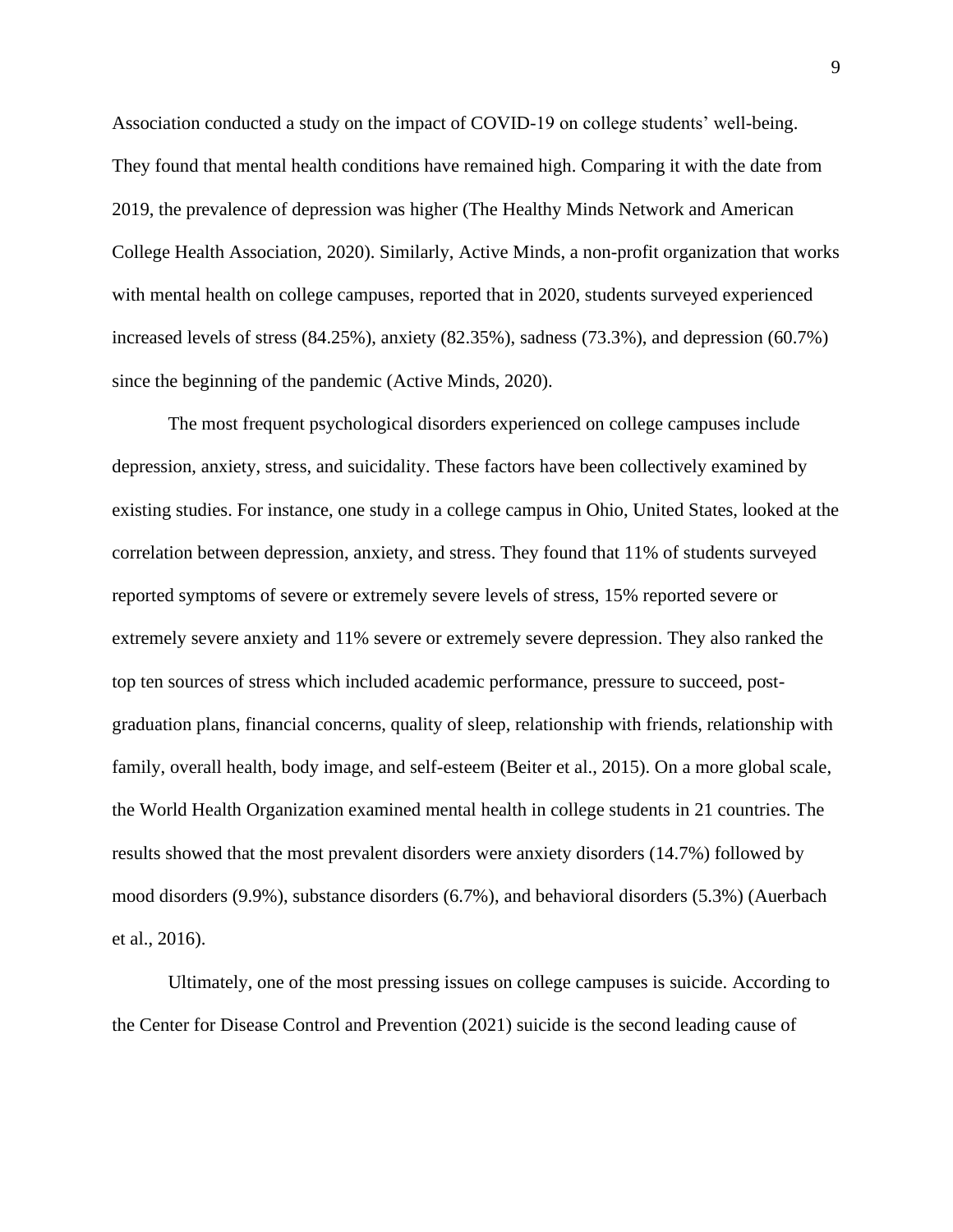death among people aged 10-34. The Healthy Minds Study Fall 2020 reported that 13% of students had suicidal ideation (The Healthy Minds Network, 2021).

As previously mentioned, depression is one of the psychological factors that are more prevalent in college students which can be a risk factor for suicide. The literature showed a pattern in common among depression, sleep quality, and suicidality. This pattern finds an association between poor sleep quality or sleep disturbances and suicide and depression being a mediator. Higher levels of depression contribute to the likelihood of suicide ideation (Bozzay et al., 2016). Bernet and colleagues (2017) looked at the parameters of disturbed sleep as a warning sign of suicidal ideation. They found sleep disturbances (e.g., insomnia, nightmares) predicted acute suicidal ideation independently of depression levels. Furthermore, there have been limitations in this direct connection. For instance, one longitudinal study looked at the relationship between sleep, depression, and suicide in young adults and found that participants who reported fewer hours of sleep (4-6 hours) had a higher risk of suicide as well as those who required sleeping pills to fall asleep. However, they did not measure any psychological disorder that could have mediated this association (Gunnell et al., 2013). Overall, the literature showed a bidirectional relationship between psychological distress and sleep quality. Psychological distress can also add another element of suicide which might be directly related to poor sleep but most likely to be mediated by depression or other psychological disorders.

The literature has shown a relationship between substance use, psychological distress, and sleep quality (Begdache et al., 2019; Babson et al., 2013; Kenney et al., 2012). Many have associated psychological distress and sleep quality as a bidirectional relationship. One way is in which sleep problem is a symptom psychological disorders such as generalized anxiety and depression (5th ed.; DSM–5; American Psychiatric Association, 2013). In contrast, other studies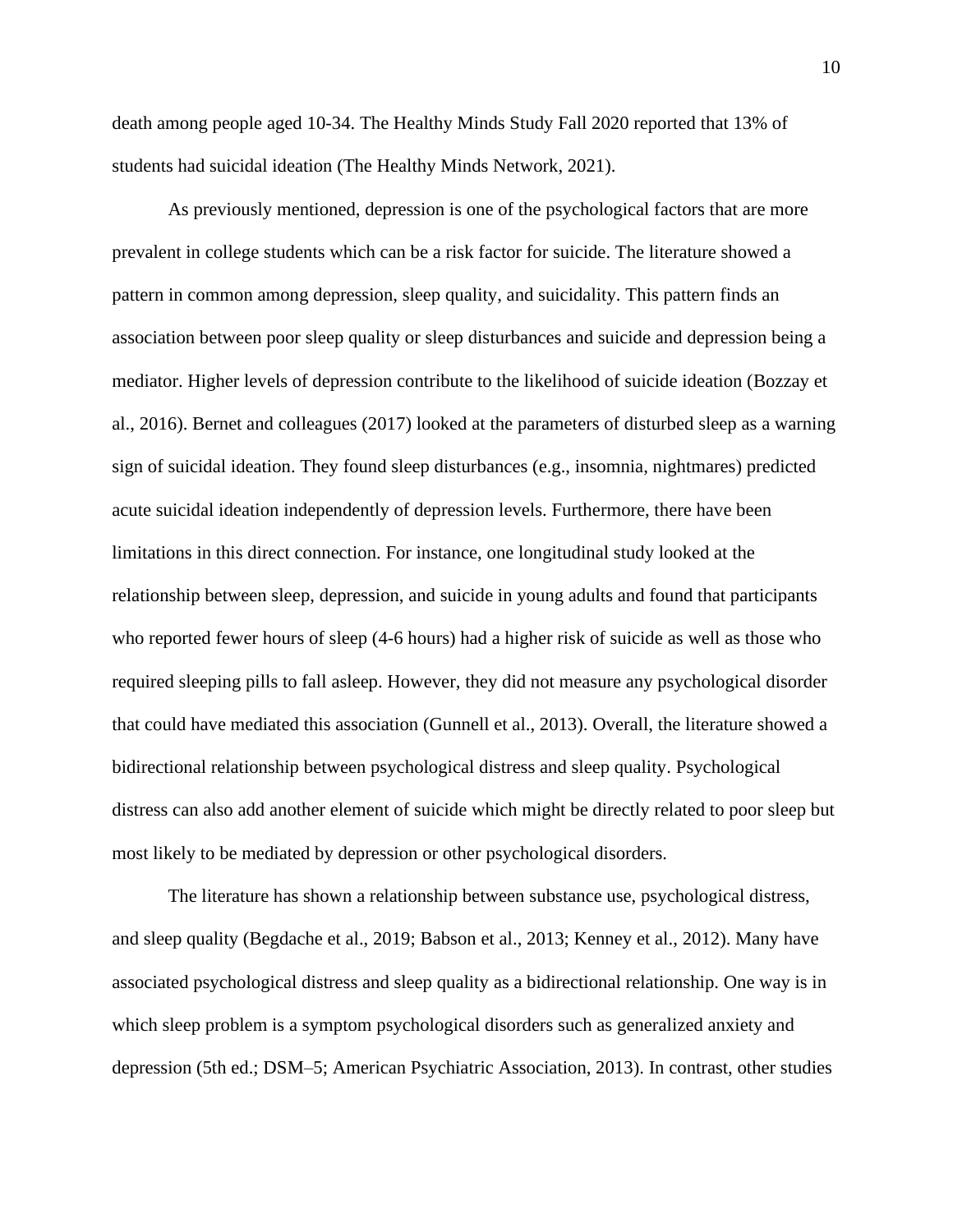found anxiety, depression, and stress positively correlated with poor sleep (Zou et al., 2020). Furthermore, substance use has also been associated with sleep quality. Specifically, alcohol and marijuana are mostly found in the literature as being used as sleep aid (Dradowski et al., 2019; Lund et al., 2010). However, this presents a risk for dependence since studies have shown that years of use compared to quantity is associated with poor sleep (Liao et al., 2011). In addition, studies have found a significant association between psychological distress and substance use (Esmaeelzadeh et al., 2018). Young adults with recent history of mental health issues were more likely to have used illicit drugs, engage in drinking or smoke according to the National Survey on Drug Use and Health (2018). Finally, these three variables have an association between them, and there have feen fewer studies that have looked at the relationship between the three of them. What these studies have found psychological distress to be a predictor of sleep quality which then has an impact on negative substance use (Babson et al., 2013; Kenney et al., 2013).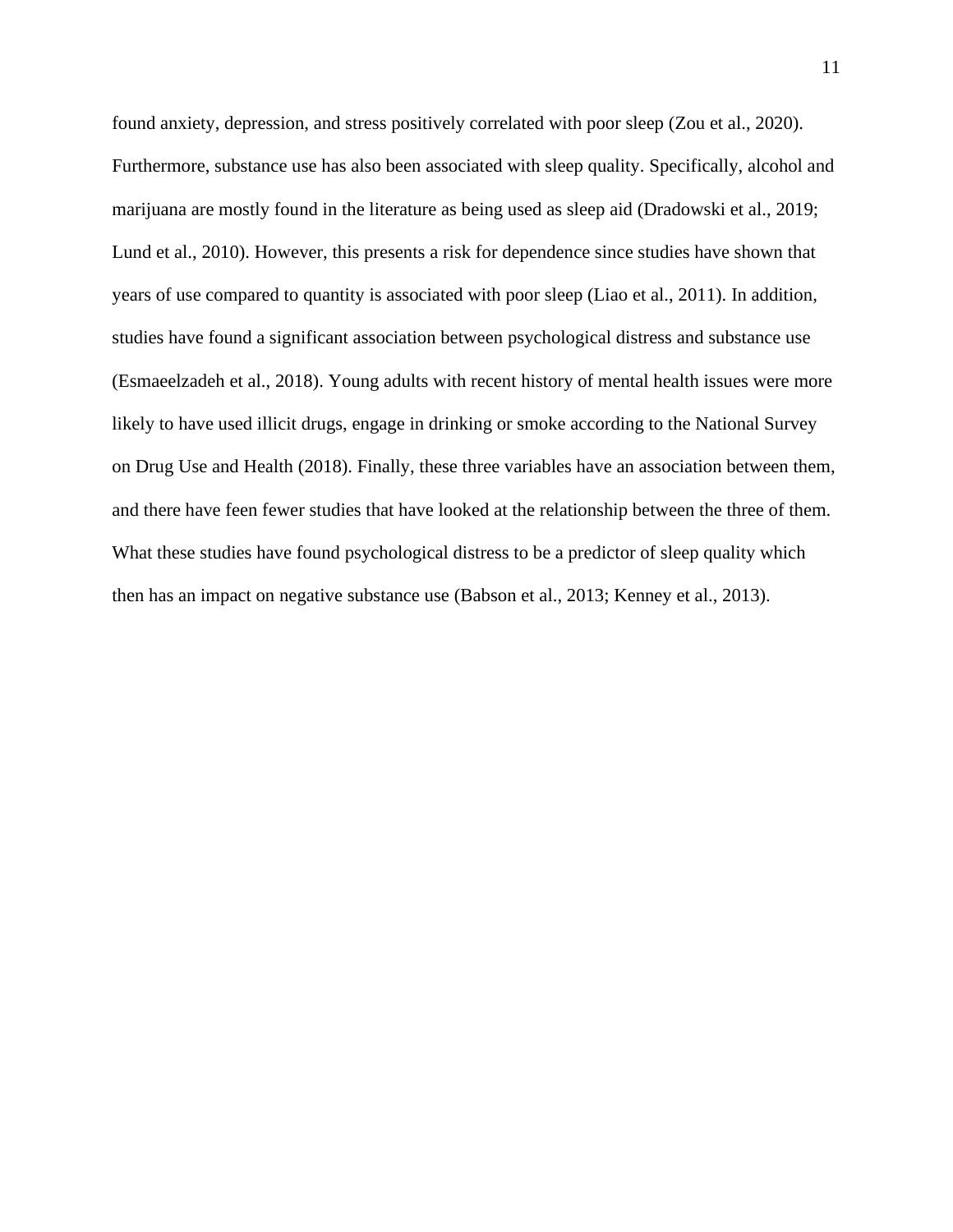#### **Chapter 3: Methods**

#### <span id="page-17-1"></span><span id="page-17-0"></span>**Participants and Procedures**

The current study will utilize data collected by Davis, Doyle, and Nahar (2019) using a cross-sectional survey design. Participants included students from a large university located in the south-central United States. Students were recruited via convenience sampling from general education classrooms and through a link posted in the University's daily news email. Data was collected in 2019. Participants were notified that by clicking on the study link, they were providing consent to participate. As an incentive for participation, students were given the option of entering a drawing for a chance to win a \$20 gift card. To address any risk, after the students completed the survey, they were provided with information and a link to free mental health and substance use resources available to students through the University's student health center. The Institutional Review Board at the University of Arkansas approved the study design and protocol.

#### <span id="page-17-2"></span>**Measures**

#### *Participant's Characteristics*

Measured participant characteristics included biological sex (male/female), racial minority status (White/Minority), age (open ended), sexual minority status (heterosexual/other), employment status (yes or no), academic classification in school (freshman to graduate student), fraternity or sorority affiliation (yes/no), grade point average (open ended). These covariates were selected based on a previously identified relationship with depression and suicidality (Abdalla et al., 2019; Barnett et al., 2019; Lamis et al., 2014;Wilcox et al., 2010). Please see Appendix A for all items included in the survey.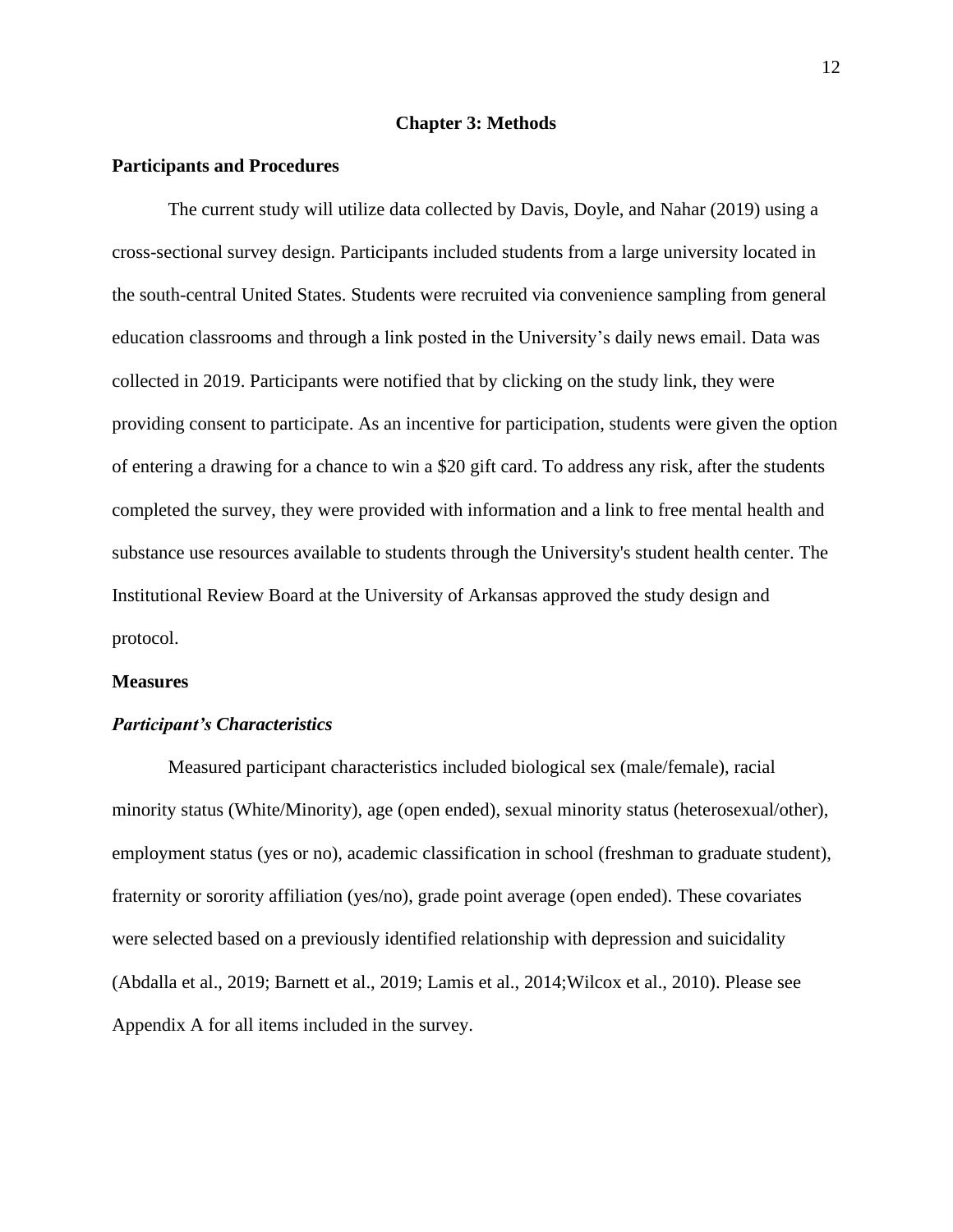#### *Sleep Quality*

Sleep quality was measured using the Pittsburg Sleep Quality Index (PSQI). Developed by Buysse et al (1989), the PSQI consists of a 19-question self-report scale that evaluates sleep quality in seven domains over a one-month period. These domains include subjective sleep quality, latency, sleep duration, habitual sleep efficiency, sleep disturbances, sleep medication, and daytime dysfunction. Participants rate each domain on a 0-3 Likert scale (0 = *Not during the past month*, 1 = *Less than once per week*, 2 = *Once or twice per week*, 3 = *Three or more times a week),* and the sum of all domains yield a global PSQI score (range from 0-21), with higher scores indicating worse sleep quality. Internal consistency of the PSQI in the present study was *α*  $= 0.65.$ 

#### *Drug Use*

To assess drug use, participants answered how often in the past 12 months they had used the following type of drugs: cocaine, marijuana, ecstasy, methamphetamine, heroin, as well as misuse of prescription opioids, stimulants, tranquilizer, and sedative drugs. For the items assessing prescription medication misuse, participants were provided with examples of common drugs for each prescription drug category. They were also provided with a brief explanation about misuse which stated: "Prescription drug misuse refers to use of prescription medication in a way not specifically directed by a doctor. By this, we mean any use without your own prescription, for recreational purposes, taking a higher dose than prescribed, using more frequently than directed or continued use despite no longer experiencing the problem for which it was prescribed." Sample questions included: "On how many occasions in the past 12 months have you used prescription stimulant medications in a way that was not specifically directed by a doctor? (i.e., Adderall, Ritalin, Concerta, Dexedrine, or other such stimulants)" and "On how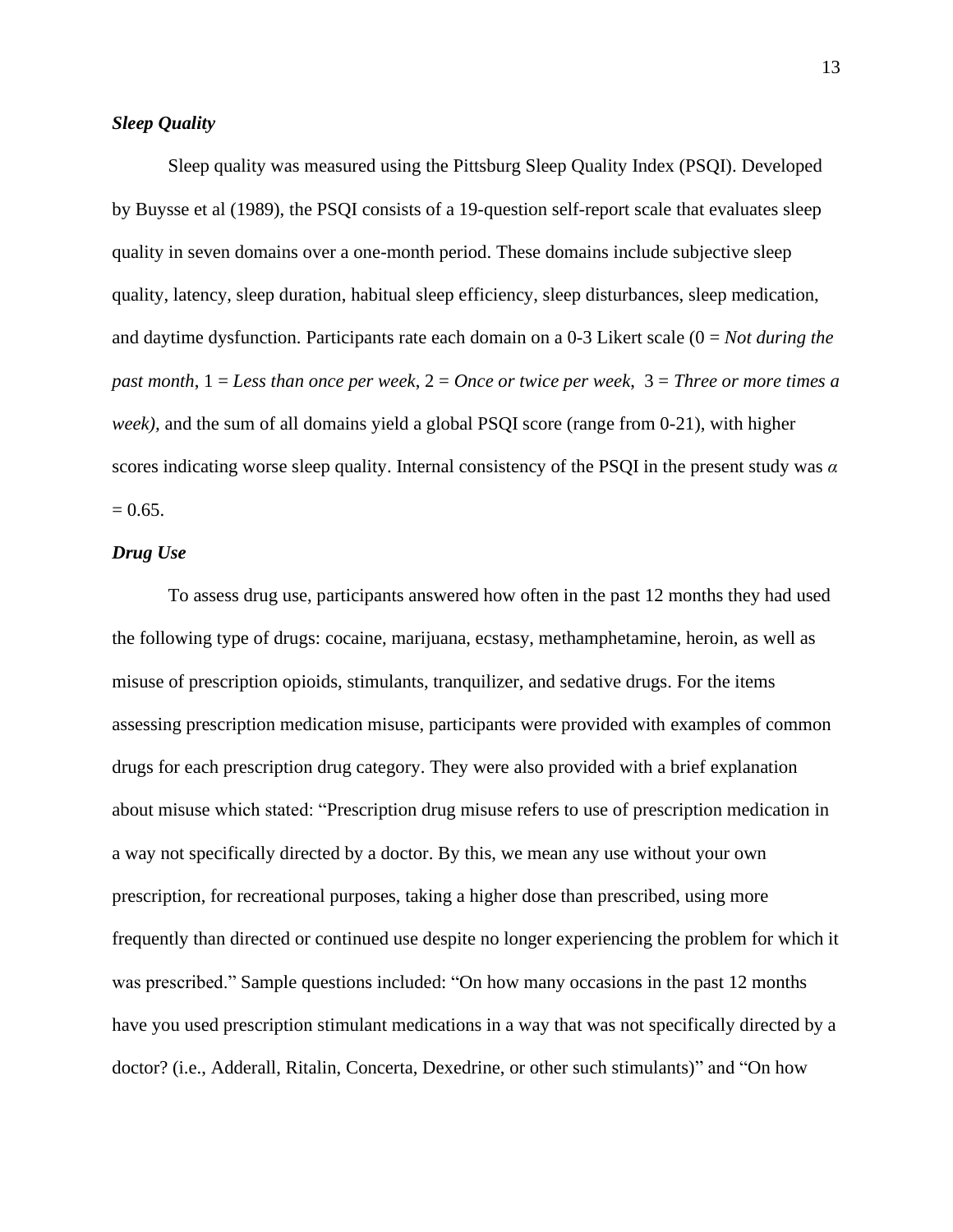many occasions in the past 12 months have you used prescription Sedative medications in a way that was not specifically directed by a doctor? (i.e., Ambien, Lunesta, Sonata, Zaleplon, Zolpidem, or other such sedatives)". Responses to drug use items were coded on a 1-7 scale with options ranging from 1 "never" to 7 "40 or more occasions". Students who answered "never" to the drug-related question did not receive questions regarding depression and, subsequently, were not included in the current study.

#### *Depression*

Depression was measured using The Patient Health Questionnaire – 9 (PHQ-9) (Kroenke et al., 2011). The PHQ-9 consists of a nine-item scale measuring the presence of specific depressive symptoms. The questionnaire asks participants to rate from "0" (not at all) to "3" (nearly every day) different problems that have bothered them in the last two weeks. Some of the statement problems included *"little interest or pleasure in doing things", "feeling down, depressed, or hopeless", "feeling bad about yourself, that you are a failure, or have let yourself or your family down"* and *"trouble falling or staying asleep or sleeping too much".* Cronbach's alpha for our sample was within the acceptable range (alpha  $= 0.83$ ).

#### *Suicidality*

Suicidality was measured using two questions that assessed suicide planning and attempts and one related to suicidal ideation. The specific questions included "*At any point in the past 12 months have you made a plan to commit suicide?"* and "*At any point in the past 12-months did you attempt suicide?*" to which participants responded with 'yes' or 'no' and "*How often have you seriously thought about committing suicide over the past 12 months?*" with the response options 1=never, 2=rarely, 3=often, or 4=nearly every day.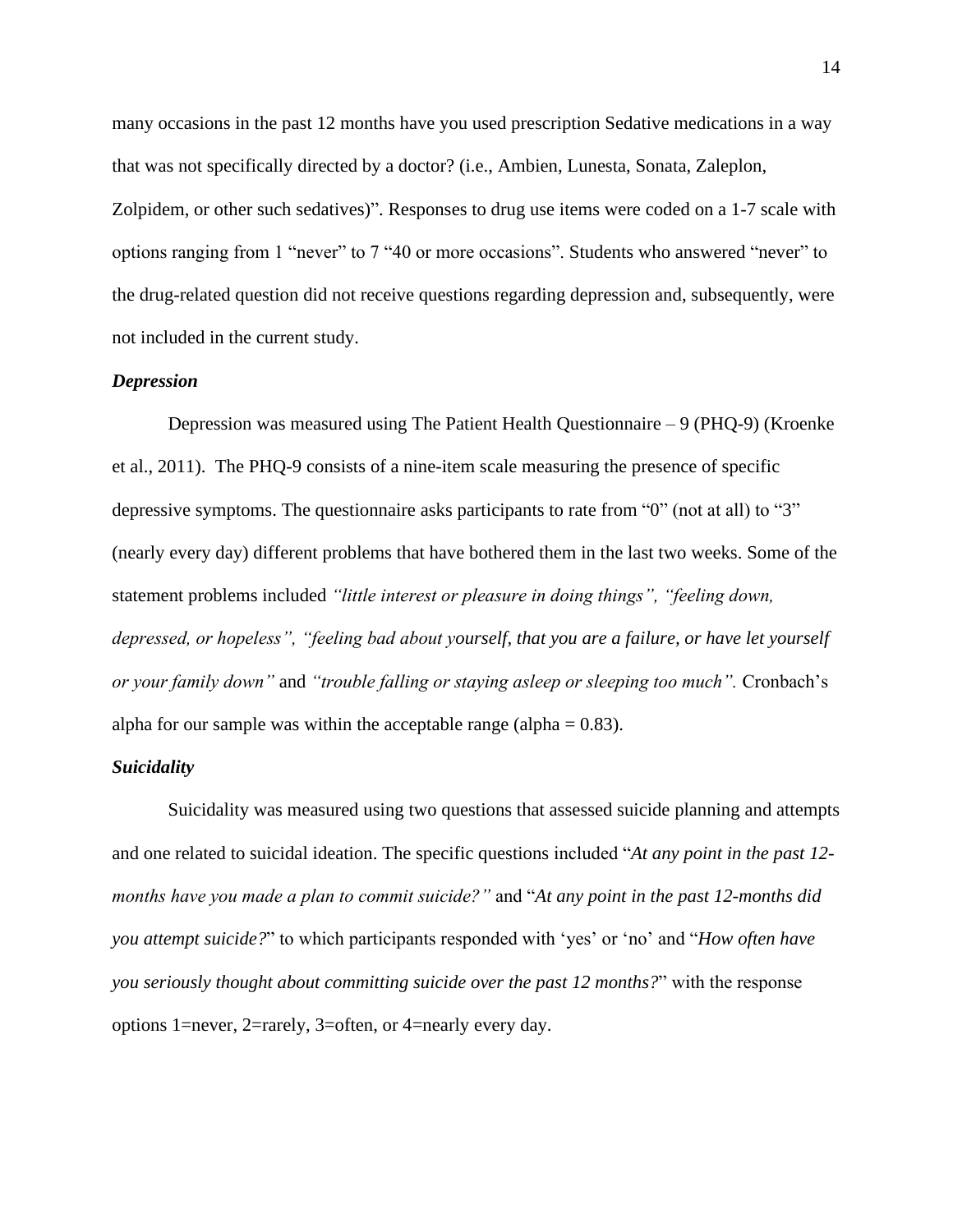#### *Self-Stigma*

Self-stigmatizing beliefs regarding personal drug use were measured using an 8-item scale (Bozinoff et al., 2018) adapted from the depression self-stigma scale (Kanter et al., 2008). This scale measures the internalization of stigma and shame by the drug user from the perceived negative stigmatizing beliefs of others. This scale was validated in a non-student sample and, as such, was evaluated based on face and content validity by an expert panel and deemed appropriate for use in the current study. Sample items read, "*Others view me as morally weak because I use drugs*", "*People's attitudes about drugs make me feel worse about my life*", "*Others think that I am not worth the investment of their time and resources because I use drugs*", and "*Some people who know I use drugs have grown more distant from me*". Responses to these items were recorded on a (1-7) scale ranging from 1 "completely disagree" to 7 "completely agree". In the current study, Cronbach's alpha for the self-stigma subscale was 0.90.

#### *Data Analysis*

All analytic procedures were carried out in IBM Statistical Package for Social Sciences (SPSS) v. 25. Descriptive statistics were calculated to reflect the characteristics of the study sample. To investigate the relationships between substance use, suicidality, depression, and sleep quality bivariate and multivariate techniques will be applied. Specifically, correlation analyses will be used to determine an association between variables. Next, binomial logistic regression will examine the relationship between variables of interest and sleep quality, while adjusting for important covariates. For model building, only those variables exhibiting a significant association to sleep quality will be included. The outcome variable "sleep quality" will be constructed dichotomously to reflect a positive screen for poor sleep quality (i.e., score  $\geq 5$  on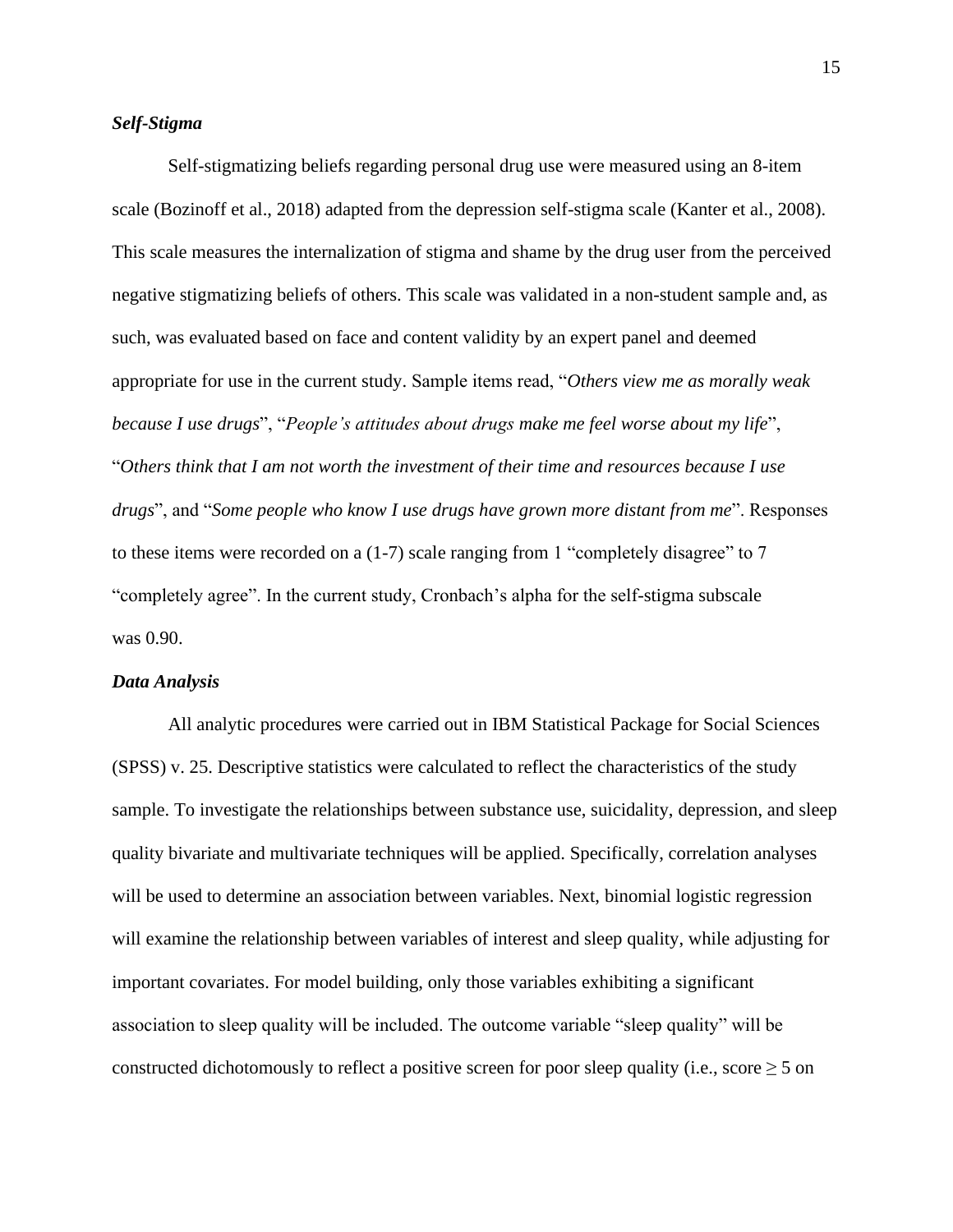the PSQI). To examine the relationship between use of sleep aids and drug use, chi square test of association will be applied. To further examine the relationship between substance use and sleep quality, point biserial correlations will examine 7 individual components of sleep quality and their relationship to specific forms of substance use.

#### <span id="page-21-0"></span>**Results**

After excluding participants with missing information for sleep quality, a total of 555 students remained for the analysis. As summarized in Table 1, the average age was 21.96 years, and more than fifty percent were females (*n*= 360). Most participants were white/Caucasians (66.3%), and the majority were employed. There was a fair distribution among the academic classes (e.g., freshman-graduate student), and the average GPA was 3.44. Furthermore, 63.8% of the sample reported non-sanctioned drug use (i.e., illicit drug use or prescription drug misuse). In addition, 47% (n = 265) of students reported indicators of depression, while 43.1% (n = 239) reported suicidal ideation.

Moreover, Table 1 shows the bivariate association between the study variables and poor sleep quality. Within the demographic variables, employed students were less likely to present with poor sleep quality (*OR:* 0.62, 95% *CI:* 0.39-0.99). Importantly, participants engaging in cocaine (*OR*: 12.81, 95% *CI*: 3.98-41.16) and ecstasy (*OR*: 10.70, 95% *CI*: 3.32-34.43) use were significantly more likely to present with poor sleep quality. In addition, depression was significantly associated with poor sleep quality (*OR*: 21.92, 95% *CI*: 8.74-55.01).

Bivariate correlations between poor sleep quality and psychological distress are shown in Table 2. Poor sleep quality was positively associated with depression, suicidal ideation, suicidal planning, and suicidal attempt. In particular, depression was the strongest correlate of poor sleep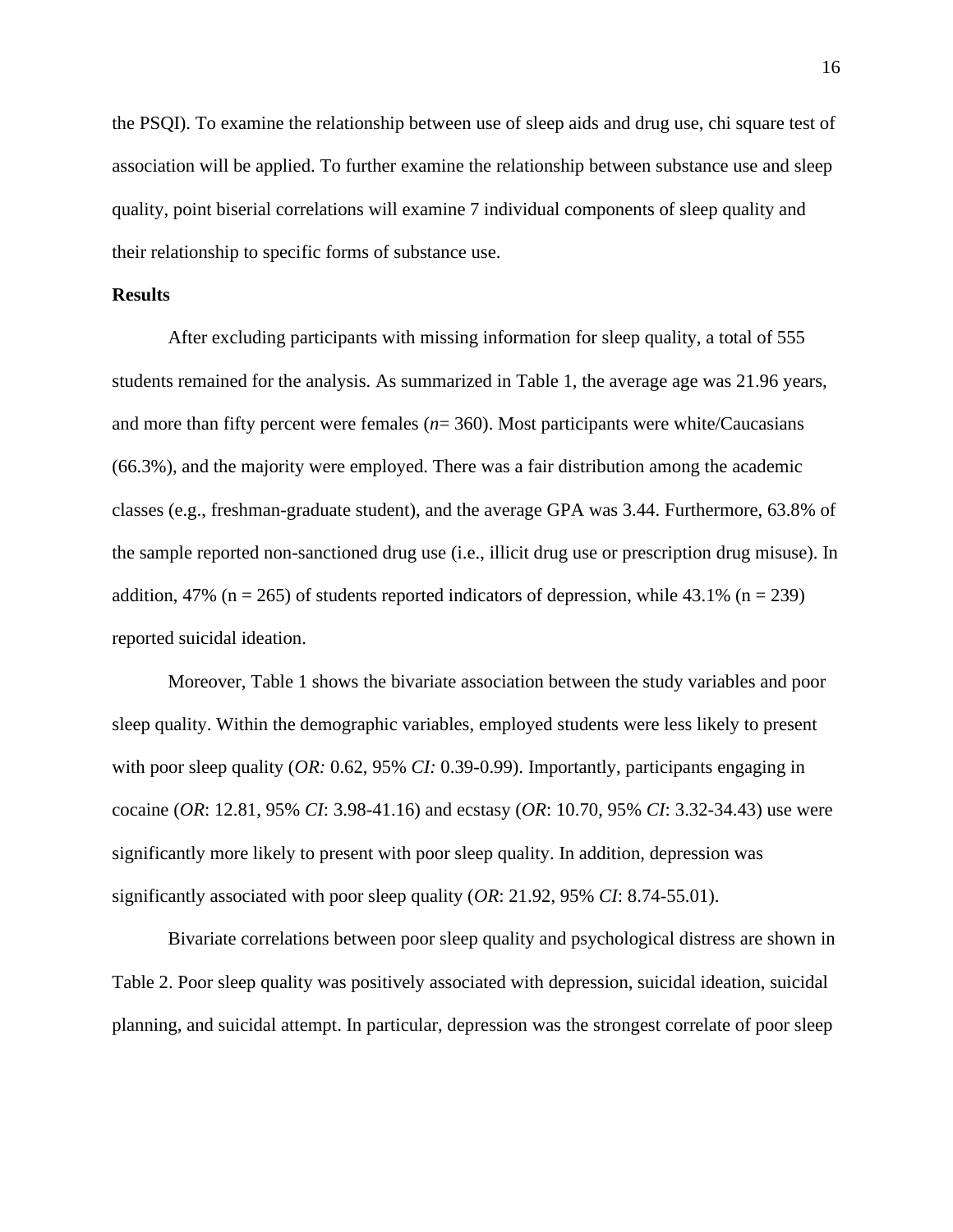quality and also correlated strongly with suicidal ideation (*r* = 0.538, *p* < 0.001) and planning (*r*  $= 0.412, p < 0.001$ ) and attempts ( $r = 0.336, p < 0.001$ ).

A multivariable model was constructed with IVs that exhibited a significant bivariate relationship to poor sleep quality, (Table 3). Step 1 of this model included the demographic variables racial minority, GPA, sexual minority, and employment. GPA and sexual minority were significantly correlated to poor sleep quality. In step 2, substance use variables were added. After adjustment, significance was observed for cannabis use and prescribed opioids. Next in step 3, depression, suicidal ideation, and diagnosed psychological disorder were analyzed along with control variables. Herein, opioid prescription misuse and depression were significant predictors of poor sleep quality. Depression was associated with the largest increase in adjusted odds (*AOR* = 8.998, 95% *CI:* 3.277 to 24.709, *p* < 0.001) followed by prescription opioid misuses (*AOR* = 5.759, 95% *CI:* 1.125 to 29.478, *p =* 0.036). This model explained 36.2% of variance in poor sleep (Nagelkerke  $R^2 = 0.362$ ,  $X^2 = 141.02$ ,  $p < 0.001$ ). We observed a moderate increase in the Nagelkerke  $R^2$ . The initial model containing the lower-order terms resulted in Nagelkerke  $R^2$  of 0.103, which improved to 0.241 with the inclusion substance use factors in step 2 and 0.362 in step 3 with addition of the psychological distress variables. The variables suicide planning and attempts, as well, as heroin and methamphetamine were not included in logistic modeling because of perfect or near perfect separation.

Table 4 shows correlations between sleep quality components and substance use. Heroin, methamphetamine use, and prescription tranquilizer misuse were correlated with the total PSQI score. In addition, binge drinking, cannabis, cocaine, ecstasy, heroin, methamphetamine use, prescription opioid, sedative, stimulant, and tranquillizer misuse were positively associated with use of sleep medication. Strong correlation was found between all the substances, except for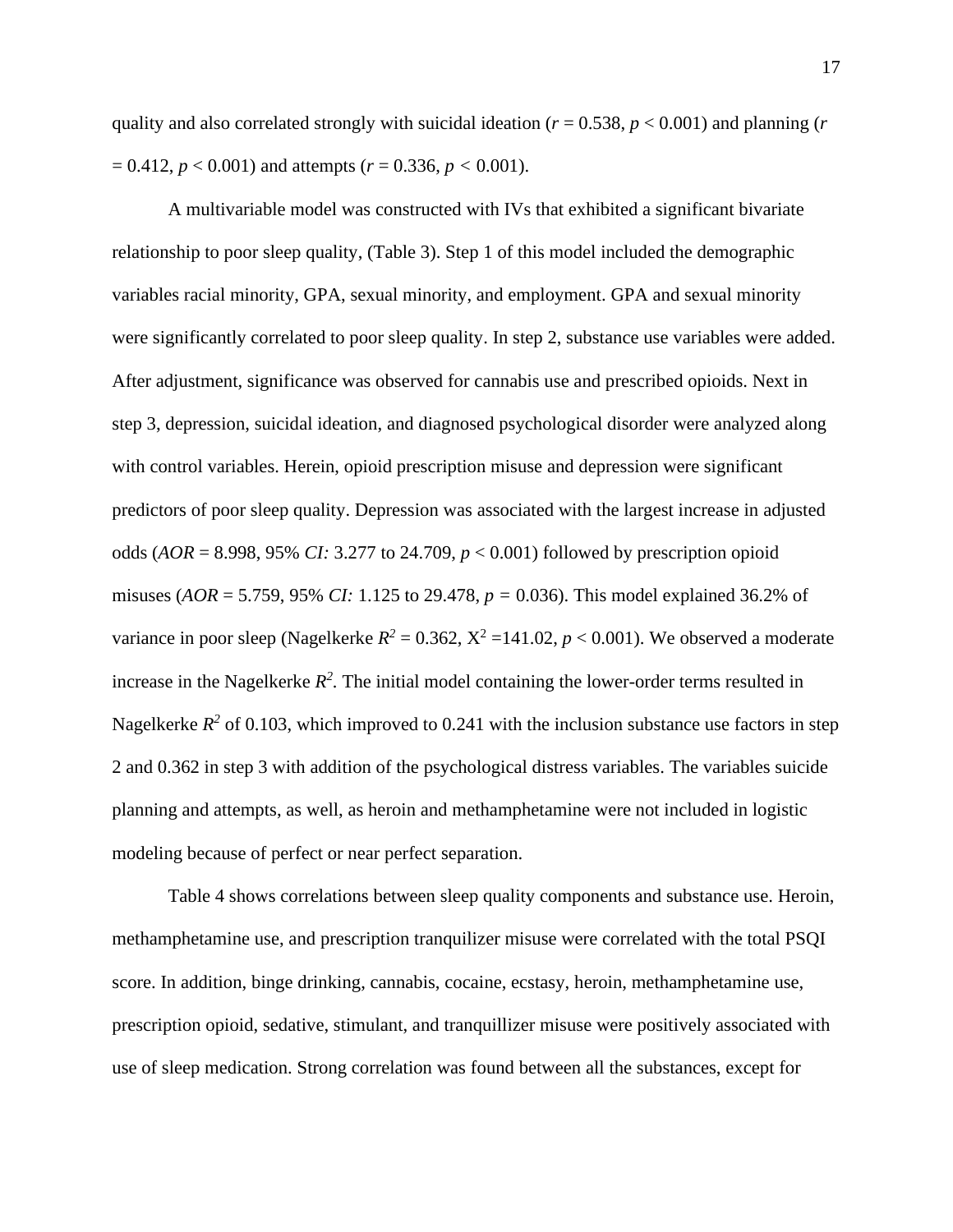alcohol use and binge drinking, with sleep disturbances and daytime dysfunction. Surprisingly, none of the substance use or misuse variables were significantly correlated with sleep duration. Furthermore, we found that substance users and misusers had 2.38 times the odds of using sleep medication than the non-users ( $X^2 = 7.82$ ,  $p = .005$ ,  $OR = 2.38$ ).

Though not an initial aim of this study, we chose to further explore psychological distress among this sample by inclusion of an additional variable, substance-related self-stigmatizing beliefs. The data set being used for this study included substance-related self-stigmatization measures for each participant reporting substance use which applied to the majority of our sample. Because we observed such a large representation of substance use and strong correlations between sleep quality, substance use, and depression and suicidality we theorized that self-stigmatization could better explain the existence of sleep quality and psychological distress measures among substance users. Thus, we conducted a series of *t*-tests between selfstigmatic beliefs and poor sleep as well as variables representing psychological distress (Table 5). Importantly, self-stigma significantly differentiated between substance users with poor sleep, depression, suicidal ideation, suicidal plans, and suicidal attempts. Observed mean differences were relatively large between self-stigmatic beliefs for each test conducted.

#### <span id="page-23-0"></span>**Discussion**

Results of the current study make an important contribution to the limited research examining substance use, depression, suicidality, and sleep quality in college students. Findings suggest that poor sleep quality is associated with all measured forms of substance use, depression, suicidal ideation, planning and attempt. Our finding regarding poor sleep quality and depression is consistent with prior findings that suggest depression is associated with poor sleep quality on college students (Barahona et al., 2018; Becker et al., 2018a; Zou et al., 2020). We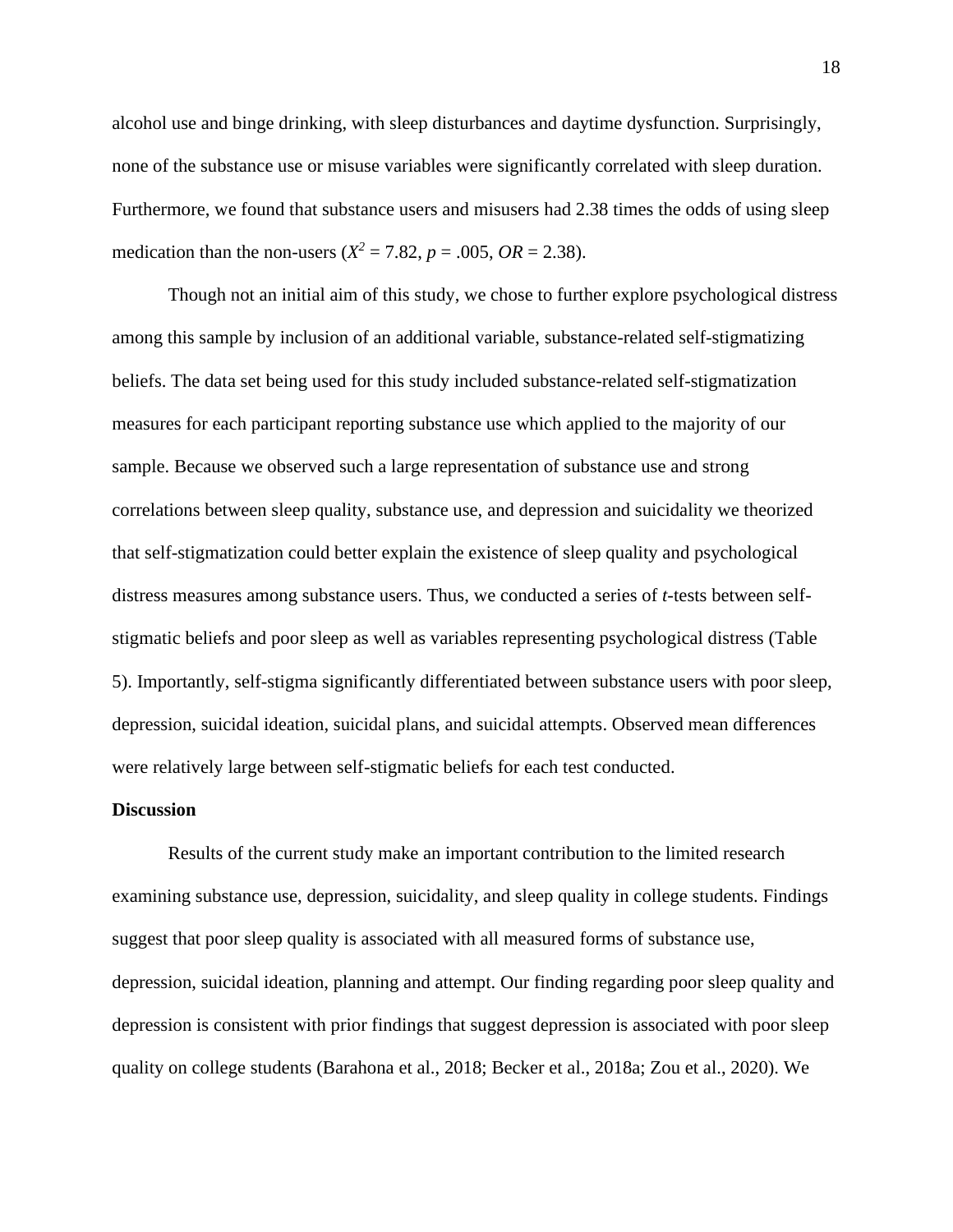observed a strong relationship between sleep quality and depression. Depression was also strongly correlated with measured suicidality variables which may highlight depressive symptomatology as a focal concern triangulating variables of interest within this investigation. Moreover, depression and suicidal ideation were strongly correlated which adds to the growing body of literature pointing depression as a risk factor of suicidal ideation (Bernet et al., 2017; Bozzay et al., 2016; Gunnell et al., 2013).

Furthermore, after accounting for covariates, depression was the strongest predictor of poor sleep quality. We observed a drastic increase in explained variance in step 3 of our hierarchical modeling, and we observed depression still being positive associated with poor sleep quality. This result was consistent with previous research that suggest positive correlation between PSQI scores and depression (Zou et al., 2020). Another factor found to be strongly associated with poor sleep quality after adjustment was opioid prescription misuse. This may suggest uniquely influential characteristics of prescription opioid drugs, or the individuals who take them, in relation to sleep quality. This finding is consistent with the literature demonstrating a significant correlation between prescribed opioid dependent individuals and poor sleep quality (Hartwell et al., 2014).

In relation to substance use, we found all substances to be associated with poor sleep quality in our bivariate analysis. However, they were not significantly related to the continuous variable of sleep quality. In addition, we found all substances – with the exception of alcohol and binge drinking – to be correlated with sleep disturbances and daytime dysfunction. It is important to mention that one strength of this study was the inclusion of all aspects of sleep quality included in the PSQI and their relationship to different varieties of substances, which were lacking in previous studies. Poor sleep overall through the total PSQI score was associated with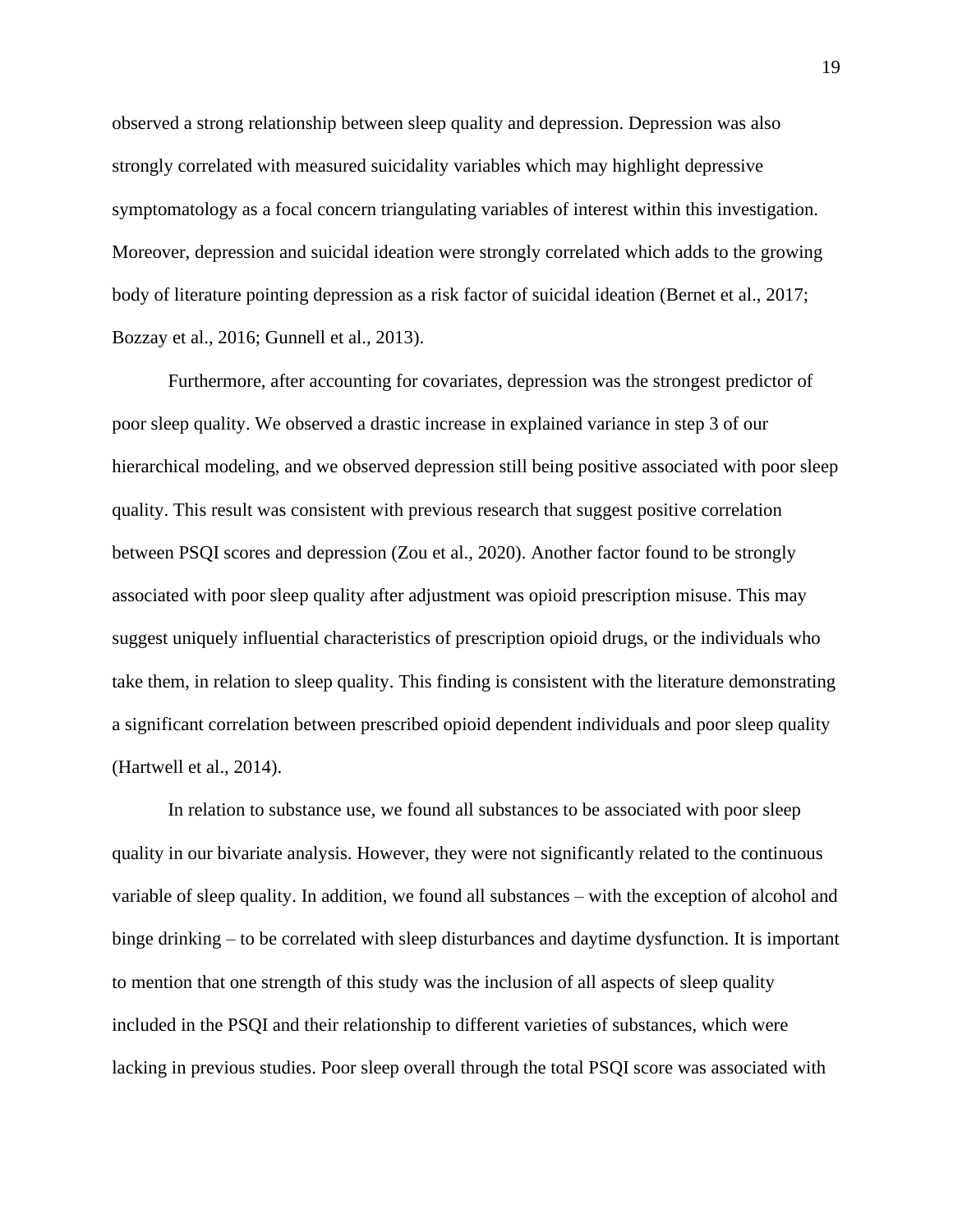heroin, methamphetamine use, and prescribed tranquilizer misuse. Drugs such as cocaine, heroin, and methamphetamine were strongly correlated with poor sleep given the excitatory effect they have on individuals (Valentino & Volkow, 2020). However, sedative use was also strongly correlated with poor sleep quality which differs from studies stating that this group of substances improved sleep (Satheesh et al., 2020). This might be explained by the difference in the components of the PSQI. Similar than alcohol, sedative use was associated with poor sleep, but it was not correlated with components of the PSQI such as sleep duration or sleep latency. Contrary to previous literature associating alcohol consumption and poor sleep quality in college students, we found alcohol consumption to be correlated with sleep efficacy, despite it being associated with overall poorer sleep quality. One important finding was that none of the substances were correlated with sleep duration consistent with current literature (Lydon et al., 2016). This might suggest that sleep duration may remain unchanged even in instances where sleep quality may be affected by substance use.

Initially, we had not contemplated the idea of including self-stigmatizing beliefs in the analysis. However, we found a large representation of substance use in our sample and strong correlations between poor sleep, substance, depression and suicidality which led us to analyze the role of self-stigmatizing beliefs since only participants that indicated substance use were asked to answer the substance-related self-stigmatizing beliefs questions. Self-stigma was positively and significantly associated with poor sleep, depression, suicidal ideation, planning, and attempt. This might indicate an important role of self-stigma in substance users in association with poor sleep, depression, and suicidality.

Given the high prevalence of sleep problems in college students, these findings are potentially valuable for institutions to address sleep quality and the overall quality of life of the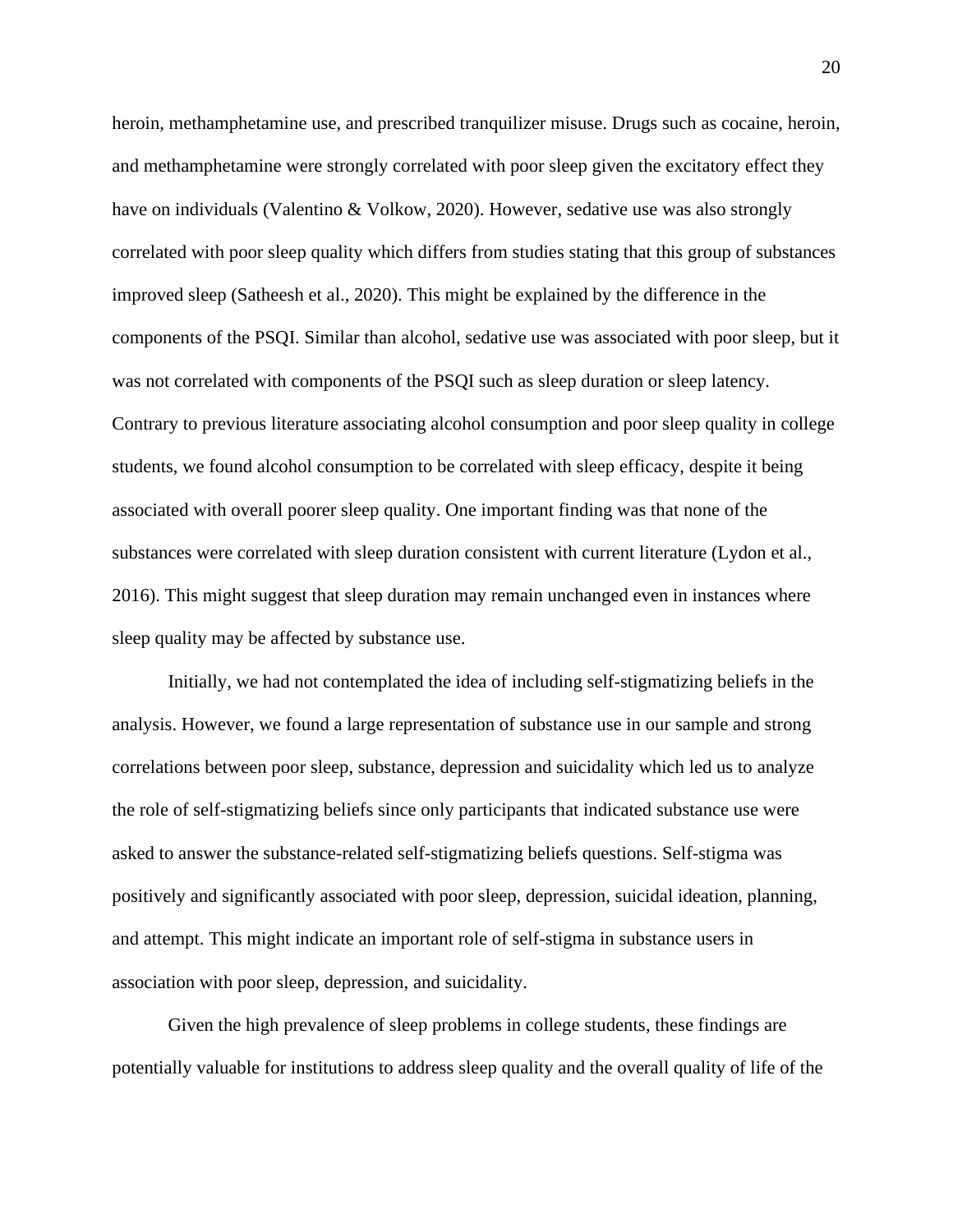students. In our bivariate analysis, all of the substances were significantly associated with poor sleep quality. These findings thus provide support for the need for substance use prevention interventions that include sleep-related factors in order to address these associations. In the same way, we found depression as one of the strongest factors associated with poor sleep quality. Therefore, psychological services in universities should also screen for sleep quality as it may serve as an indicator or additional health related factors. There is a complex interrelationship between sleep, substance use and psychological distress. Targeting a more easily modifiable behavior such as improved sleep habits and hygiene could result in an overall improved quality of life, thereby assisting with efforts aimed at modifying behaviors such as substance use, or interventions for psychological distress. Also, information on sleep quality should be included in programs that address mental health, stress management, general health, and substance use.

Several limitations are important to note and could be used to inform future research. Directionality and causality cannot be determined because this study was cross-sectional in nature. Longitudinal studies will be needed to determine directionality or potential causal relationships. Furthermore, this sample consisted of college students from one geographic area, so our findings are not necessarily generalizable to the United States. Another limitation of the study was the borderline internal consistency reliability ( $\alpha$  = 0.65) of the PSQI measure in our sample. Even though similar alpha levels (e.g.,  $\alpha = .65-.69$ ) have recently been reported for the PSQI in other published studies (Becker et al., 2018; Drazdowski et al., 2021) and an alpha of .65 is considered "minimally acceptable", it is nonetheless important to interpret findings with this in mind. Next, this study was a secondary analysis drawn from an existing data set. The initial data was collected in order to study relationships between psychological functioning and drug use. Because of this, our sample exhibited a large degree of drug and/or alcohol use which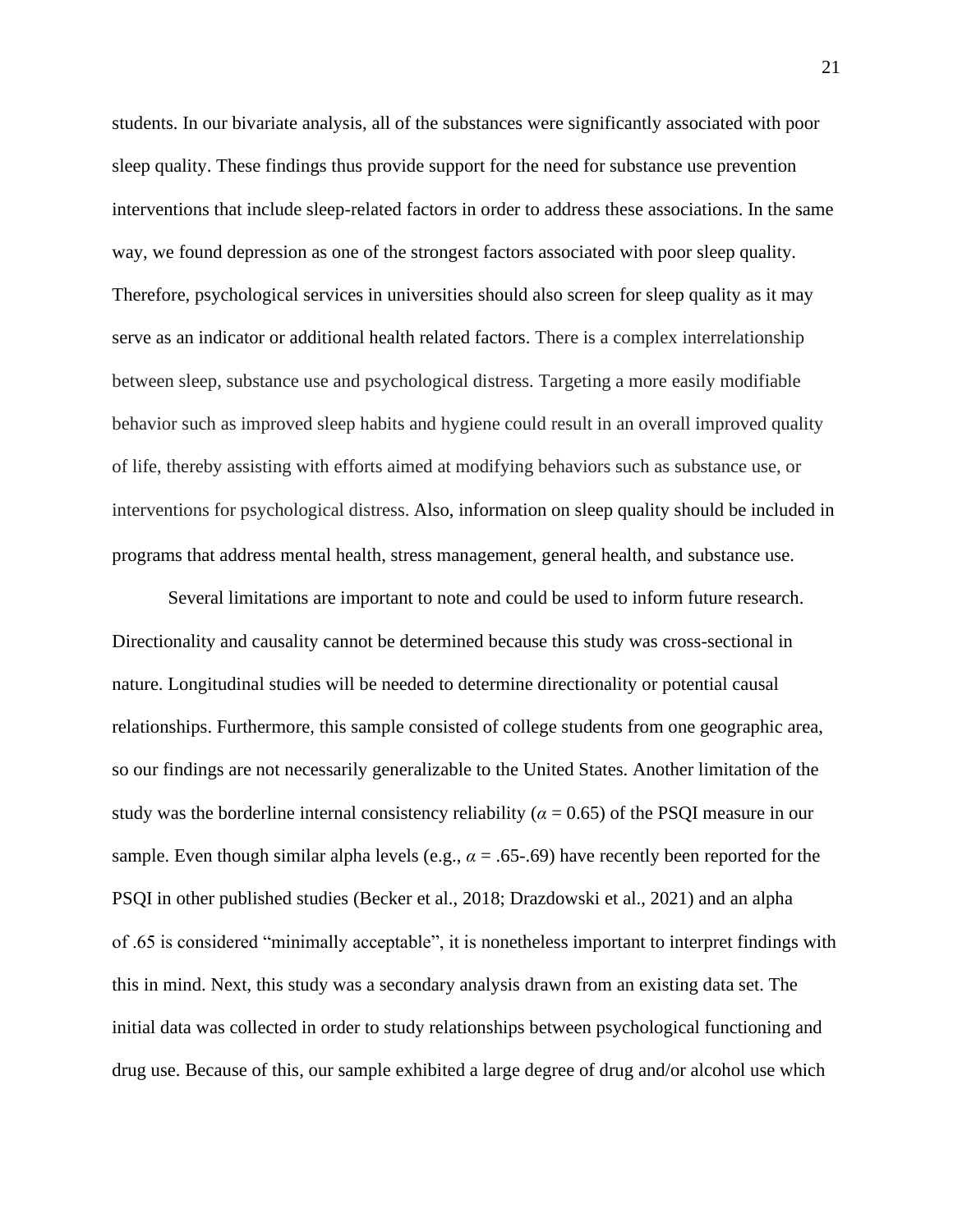may impact generalizability to various student populations. Future studies should consider other psychological disorders such as anxiety, PTSD, or bipolar disorder to see if they are also strongly associated with poor sleep quality. Despite the limitations, findings from this study indicate that substance use, depression, and suicidality are associated with poor sleep, and poor sleep might at the same time exacerbates symptoms of depression or suicidality or increase of substance use.

In conclusion, substance use, depression, and suicidality were associated with poor sleep in our student sample. We found depression as an important factor associated with poor quality of sleep. Another key factor found in the association between poor sleep, substance use, depression and suicidality was substance-related stigmatizing-beliefs. The current study expands the literature of sleep quality in college students and its correlation with substance use, depression, and suicidality. These findings may be used to design effective interventions targeting college students who exhibit problematic sleep, psychological distress, and/or substance use-related behaviors.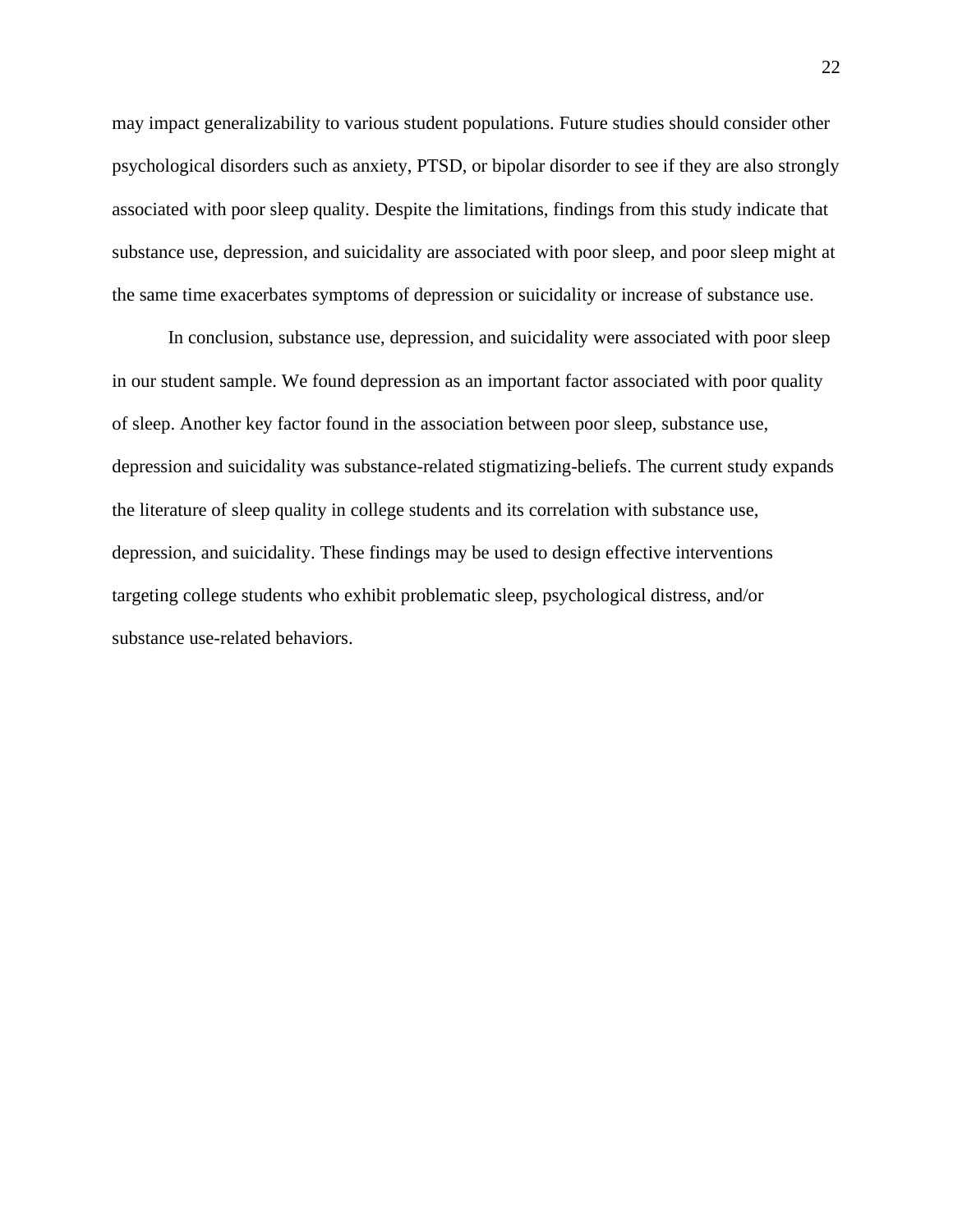#### **References**

- <span id="page-28-0"></span>Active Minds. (2020). *Student Mental Health Survey*. https://www.activeminds.org/wpcontent/uploads/2020/10/Student-Mental-Health-Data-Sheet-Fall-2020-1.pdf
- Alamir, Y. A., Zullig, K. J., Wen, S., Montgomery-Downs, H., Kristjansson, A. L., Misra, R., & Zhang, J. (2019). Association between nonmedical use of prescription drugs and sleep quality in a large college student sample. *Behavioral Sleep Medicine, 17*(4), 470–480. https://doi.org/10.1080/15402002.2017.1403325
- American Psychiatric Association. (2013). *Diagnostic and statistical manual of mental disorders* (5th ed.). https://doi.org/10.1176/appi.books.9780890425596
- Arria, A. M., Caldeira, K. M., Allen, H. K., Bugbee, B. A., Vincent, K. B., & O'Grady, K. E. (2017). Prevalence and incidence of drug use among college students: An 8-year longitudinal analysis. *The American Journal of Drug and Alcohol Abuse, 43*(6), 711–718. https://doi.org/10.1080/00952990.2017.1310219
- Auerbach, R., Alonso, J., Axinn, W., Cuijpers, P., Ebert, D., Green, J., . . . Bruffaerts, R. (2016). Mental disorders among college students in the World Health Organization World Mental Health Surveys. *Psychological Medicine, 46*(14), 2955-2970. doi:10.1017/S0033291716001665
- Babson, K. A., Boden, M. T., & Bonn-Miller, M. O. (2013). Sleep quality moderates the relation between depression symptoms and problematic cannabis use among medical cannabis users. *American Journal of Drug & Alcohol Abuse, 39*(3), 211-216.
- Beiter, R., Nash, R., McCrady, M., Rhoades, D., Linscomb, M., Clarahan, M., & Sammut, S. (2015). The prevalence and correlates of depression, anxiety, and stress in a sample of college students. *Journal of Affective Disorders, 173*, 90–96. https://doi.org/10.1016/j.jad.2014.10.054
- Bernert, R. A., Turvey, C. L., Conwell, Y., & Joiner, T. E., Jr (2014). Association of poor subjective sleep quality with risk for death by suicide during a 10-year period: a longitudinal, population-based study of late life. *JAMA psychiatry, 71*(10), 1129–1137. https://doi.org/10.1001/jamapsychiatry.2014.1126
- Betts, K. S., Williams, G. M., Najman, J. M., & Alati, R. (2013). The role of sleep disturbance in the relationship between post-traumatic stress disorder and suicidal ideation. *Journal of Anxiety disorders, 27*(7), 735–741. https://doi.org/10.1016/j.janxdis.2013.09.011
- Bozinoff, N., Anderson, B. J., Bailey, G. L., & Stein, M. D. (2018). Correlates of Stigma Severity Among Persons Seeking Opioid Detoxification. *Journal of Addiction Medicine, 12*(1), 19-23. doi:10.1097/ADM.0000000000000355
- Bozzay, M. L., Karver, M. S., & Verona, E. (2016). Linking insomnia and suicide ideation in college females: The role of socio-cognitive variables and depressive symptoms in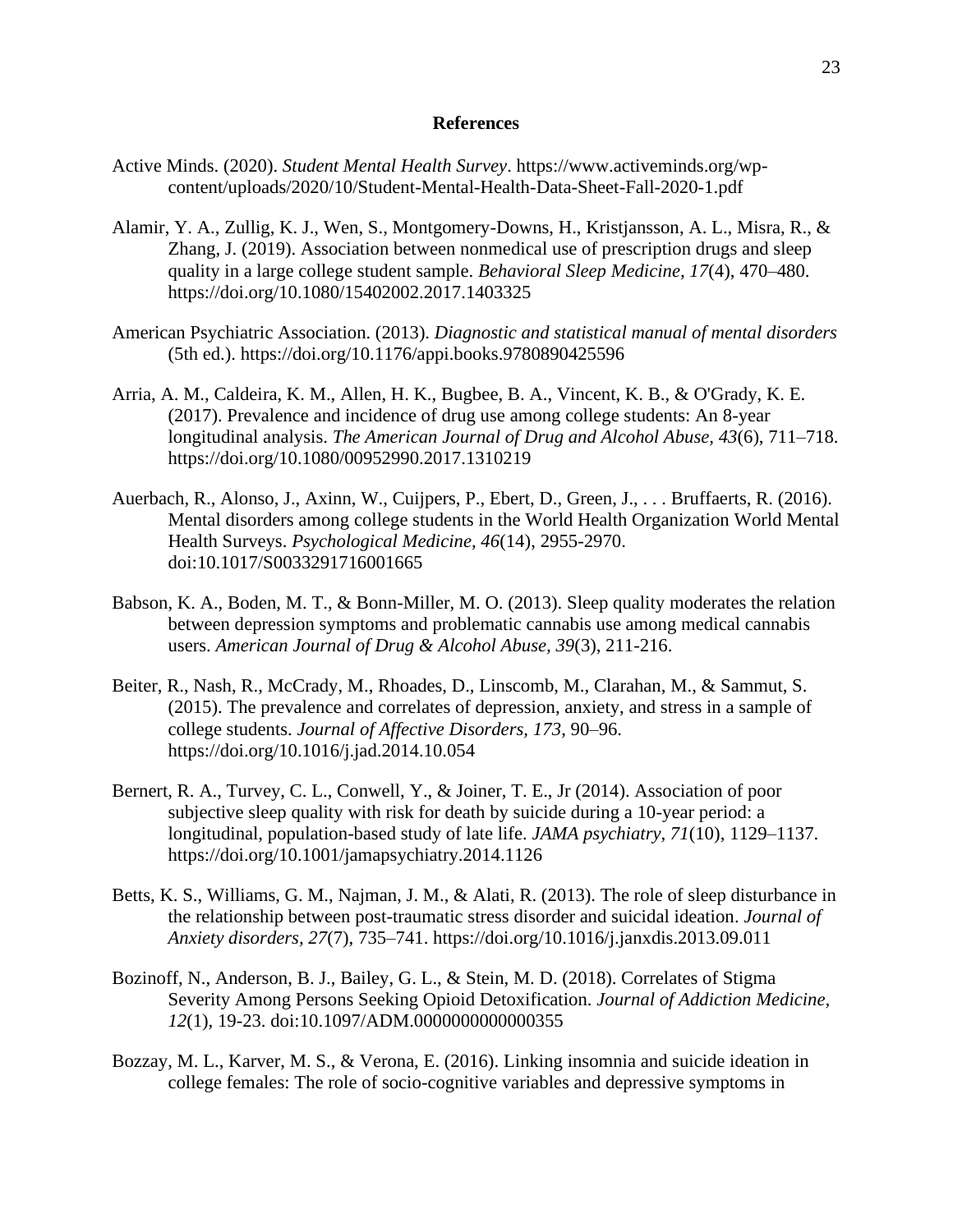suicide risk. *Journal of Affective Disorders, 199,* 106–113. https://doi.org/10.1016/j.jad.2016.04.012

- Buysse, D. J., Reynolds, C. F., 3rd, Monk, T. H., Berman, S. R., & Kupfer, D. J. (1989). The Pittsburgh Sleep Quality Index: A new instrument for psychiatric practice and research. *Psychiatry research, 28*(2), 193–213. https://doi.org/10.1016/0165-1781(89)90047-4
- Center for Disease Control and Prevention. (2021, March 23). *Suicide Prevention Fast Facts.*  Center for Disease Control and Prevention. https://www.cdc.gov/suicide/facts/index.html
- Chaudhary, N. S., Kampman, K. M., Kranzler, H. R., Grandner, M. A., Debbarma, S., & Chakravorty, S. (2015). Insomnia in alcohol dependent subjects is associated with greater psychosocial problem severity. *Addictive Behaviors, 50*, 165-172. doi:https://doi.org/10.1016/j.addbeh.2015.06.021
- Cheng, S. H., Shih, C.-C., Lee, I. H., Hou, Y.-W., Chen, K. C., Chen, K.-T., . . . Yang, Y. C. (2012). A study on the sleep quality of incoming university students. *Psychiatry Research, 197*(3), 270-274. doi:https://doi.org/10.1016/j.psychres.2011.08.011
- Clegg-Kraynok, M. M., McBean, A. L., & Montgomery-Downs, H. E. (2011). Sleep quality and characteristics of college students who use prescription psychostimulants nonmedically. *Sleep medicine, 12*(6), 598-602. doi:10.1016/j.sleep.2011.01.012
- Cormier R. E. (1990). Sleep Disturbances. In: Walker HK, Hall WD, Hurst JW, editors, *Clinical Methods: The History, Physical, and Laboratory Examinations 3rd edition* (pp. 398-403). Boston: Butterworths. Available from: https://www.ncbi.nlm.nih.gov/books/NBK401/
- Cunningham, T. J., Wheaton, A. G., & Giles, W. H. (2015). The Association between psychological distress and self-reported sleep duration in a population-based sample of women and men. *Sleep disorders*, 2015, 172064. https://doi.org/10.1155/2015/172064
- Drazdowski, T. K., Kliewer, W. L., & Marzell, M. (2021). College students' using marijuana to sleep relates to frequency, problematic use, and sleep problems. *Journal of American college health : J of ACH, 69*(1), 103–112. https://doi.org/10.1080/07448481.2019.1656634
- Esmaeelzadeh, S., Moraros, J., Thorpe, L., & Bird, Y. (2018). The association between depression, anxiety and substance use among Canadian post-secondary students. *Neuropsychiatric disease and treatment*, *14*, 3241–3251. https://doi.org/10.2147/NDT.S187419
- Gong, Q., Li, S., Wang, S., Li, H., & Han, L. (2020). Sleep and suicidality in school-aged adolescents: A prospective study with 2-year follow-up. *Psychiatry research, 287*, 112918. https://doi.org/10.1016/j.psychres.2020.112918
- Goodhines, P. A., Gellis, L. A., Kim, J., Fucito, L. M., & Park, A. (2019). Self-Medication for sleep in college students: Concurrent and prospective associations with sleep and alcohol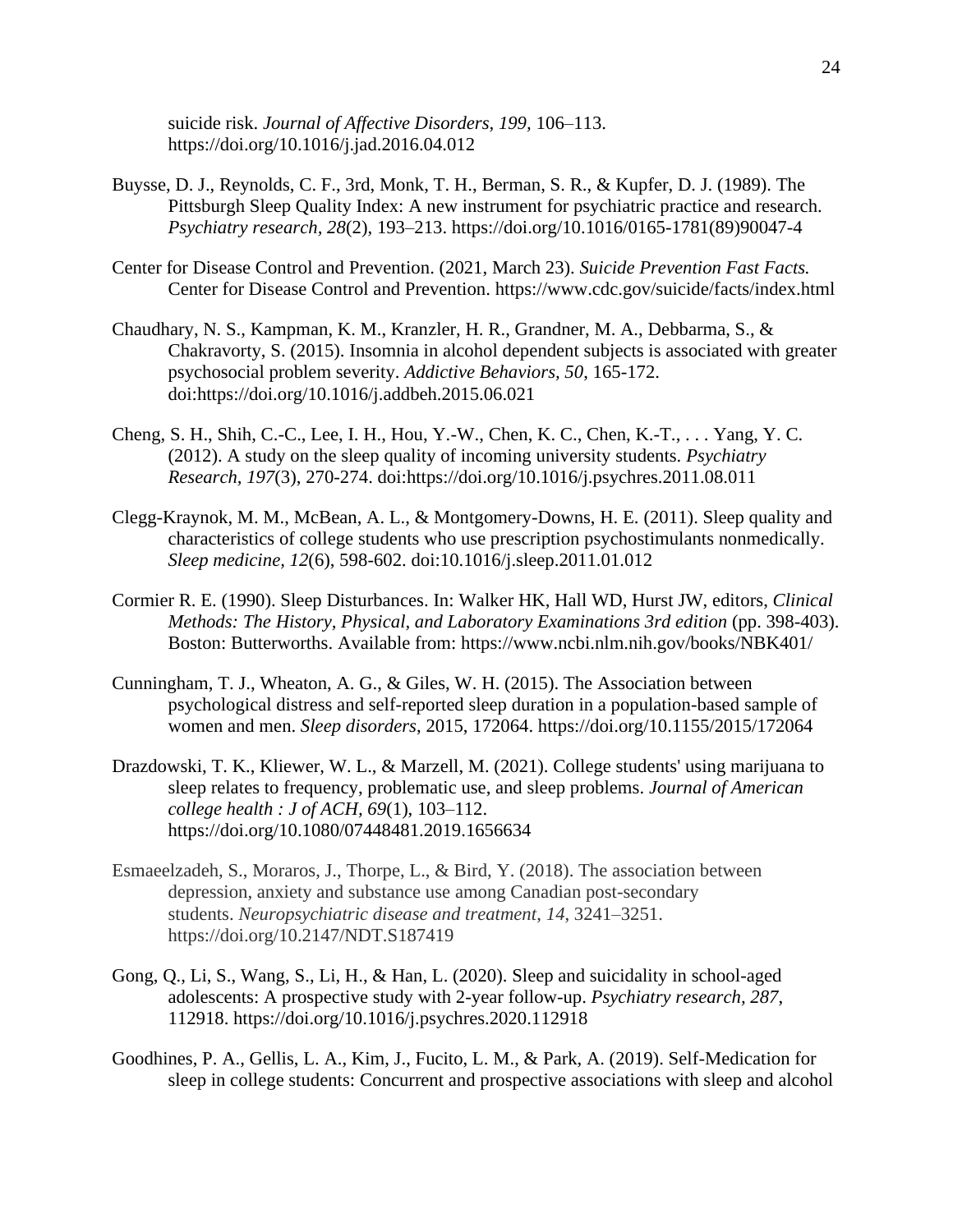behavior. *Behavioral Sleep Medicine, 17*(3), 327–341. https://doi.org/10.1080/15402002.2017.1357119

- Gunnell, D., Chang, S. S., Tsai, M. K., Tsao, C. K., & Wen, C. P. (2013). Sleep and suicide: an analysis of a cohort of 394,000 Taiwanese adults. *Social Psychiatry and Psychiatric Epidemiology, 48*(9), 1457–1465. https://doi.org/10.1007/s00127-013-0675-1
- Haario, P., Rahkonen, O., Laaksonen, M., Lahelma, E., & Lallukka, T. E. A. (2013). Bidirectional associations between insomnia symptoms and unhealthy behaviours. *Journal of Sleep Research, 22*(1), 89-95. doi:10.1111/j.1365-2869.2012.01043.x
- Hartwell, E. E., Pfeifer, J. G., McCauley, J. L., Moran-Santa Maria, M., & Back, S. E. (2014). Sleep disturbances and pain among individuals with prescription opioid dependence. *Addictive behaviors, 39*(10), 1537-1542. doi:10.1016/j.addbeh.2014.05.025
- Healthy Minds Network and American College Health Organization. (2020). *The Impact of COVID-19 on College Student Well-being.* https://healthymindsnetwork.org/wpcontent/uploads/2020/07/Healthy\_Minds\_NCHA\_COVID\_Survey\_Report\_FINAL.pdf
- Healthy Minds Network. (2019). *The healthy minds study 2018-2019 data report*. https://healthymindsnetwork.org/wp-content/uploads/2019/09/HMS\_national-2018- 19.pdf
- Healthy Minds Network. (2021). *The healthy minds study fall 2020 data report*. https://healthymindsnetwork.org/wp-content/uploads/2021/02/HMS-Fall-2020-National-Data-Report.pdf
- Hershner, S. D., & Chervin, R. D. (2014). Causes and consequences of sleepiness among college students. *Nature and Science of Sleep, 6,* 73–84. https://doi.org/10.2147/NSS.S62907
- Kanter, J. W., Rusch, L. C., & Brondino, M. J. (2008). Depression self-stigma A new measure and preliminary findings. *Journal of Nervous and Mental Disease*, 196(9), 663-670. doi:10.1097/NMD.0b013e318183f8af
- Kenney, S. R., Lac, A., Labrie, J. W., Hummer, J. F., & Pham, A. (2013). Mental health, sleep quality, drinking motives, and alcohol-related consequences: a path-analytic model. *Journal of Studies on Alcohol and Drugs, 74*(6), 841–851. https://doi.org/10.15288/jsad.2013.74.841
- King, C. D., Joyce, V. W., Nash, C. C., Buonopane, R. J., Black, J. M., Zuromski, K. L., & Millner, A. J. (2021). Fear of sleep and sleep quality mediate the relationship between trauma exposure and suicide attempt in adolescents. *Journal of Psychiatric Research, 135*, 243–247. https://doi.org/10.1016/j.jpsychires.2021.01.026
- Kroenke, K., Spitzer, R. L., & Williams, J. B. (2001). The PHQ-9: validity of a brief depression severity measure. Journal of general internal medicine, 16(9), 606–613. https://doi.org/10.1046/j.1525-1497.2001.016009606.x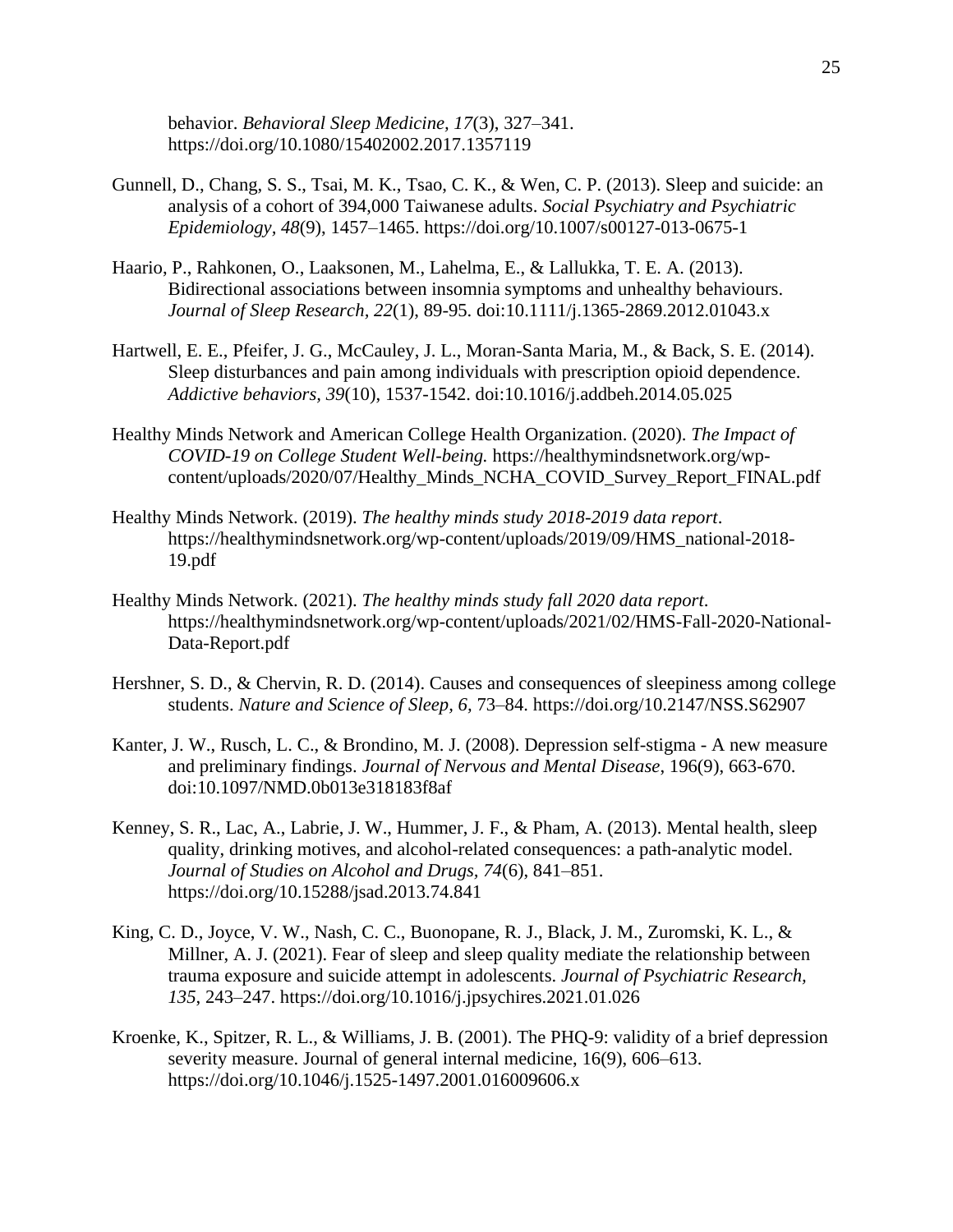- Liao, Y., Tang, J., Liu, T., Chen, X., Luo, T., & Hao, W. (2011). Sleeping problems among Chinese heroin-dependent individuals. *The American journal of drug and alcohol abuse*, *37*(3), 179–183. https://doi.org/10.3109/00952990.2010.535580
- Lund, H. G., Reider, B. D., Whiting, A. B., & Prichard, J. R. (2010). Sleep patterns and predictors of disturbed sleep in a large population of college students. *Journal of Adolescent Health, 46*(2), 124-132. doi:10.1016/j.jadohealth.2009.06.016
- Mahoney, J. J., De La Garza, R., Jackson, B. J., Verrico, C. D., Ho, A., Iqbal, T., & Newton, T. F. (2014). The relationship between sleep and drug use characteristics in participants with cocaine or methamphetamine use disorders. *Psychiatry Research, 219*(2), 367–371. https://doi.org/10.1016/j.psychres.2014.05.026
- Mesquita, G., Ferreira, S., Rossini, S., Evelise, A., & Soares E. A., & Reimão, R. (2010). Effects of tobacco and alcohol consumption on sleep quality of university students. *Neurobiologia. 74*. 19-27. Retrieved from https://www.researchgate.net/publication/236586720\_Effects\_of\_tobacco\_and\_alcohol\_c onsumption\_on\_sleep\_quality\_of\_university\_students
- Moura de Araújo, M. F., Freitas de Freitas, R. W., Soares Lima, A. C., Rodrigues Pereira, D. C., Zanetti, M. L., & Coelho Damasceno, M. M. (2014). Health indicators associated with poor sleep quality among university students. *Revista da Escola de Enfermagem da USP, 48*(6), 1085-1092. https://doi.org/10.1590/S0080-623420140000700017
- Moura de Araújo, M. F., Soares Lima, A. C., Moura de Araújo, T., Saraiva Veras, V., Zanetti, M. L., & Coelho Damasceno, M. M. (2014). Association of sociodemographic factors and sleep quality in Brazilian university students. *Scielo Brazil, 23*(1), 176-84. doi.org/10.1590/S0104-07072014000100021
- Ogeil, R. P., Phillips, J. G., Rajaratnam, S. M., & Broadbear, J. H. (2015). Risky drug use and effects on sleep quality and daytime sleepiness. *Human Psychopharmacology, 30*(5), 356–363. https://doi.org/10.1002/hup.2483
- Ogeil, R. P., Rajaratnam, S. M. W., & Broadbear, J. H. (2013). Male and female ecstasy users: Differences in patterns of use, sleep quality and mental health outcomes. *Drug and alcohol dependence, 132*(1), 223-230. doi:10.1016/j.drugalcdep.2013.02.002
- Ogilvie, R. P., & Patel, S. R. (2017). The epidemiology of sleep and obesity. *Sleep health, 3*(5), 383–388. https://doi.org/10.1016/j.sleh.2017.07.013
- Okano, K., Kaczmarzyk, J. R., Dave, N., Gabrieli, J., & Grossman, J. C. (2019). Sleep quality, duration, and consistency are associated with better academic performance in college students. *NPJ Science of Learning, 4,* 16. https://doi.org/10.1038/s41539-019-0055-z
- Reed, D. L., & Sacco, W. P. (2016). Measuring Sleep Efficiency: What Should the Denominator Be? *Journal of clinical sleep medicine*, *12*(2), 263–266. doi.org/10.5664/jcsm.5498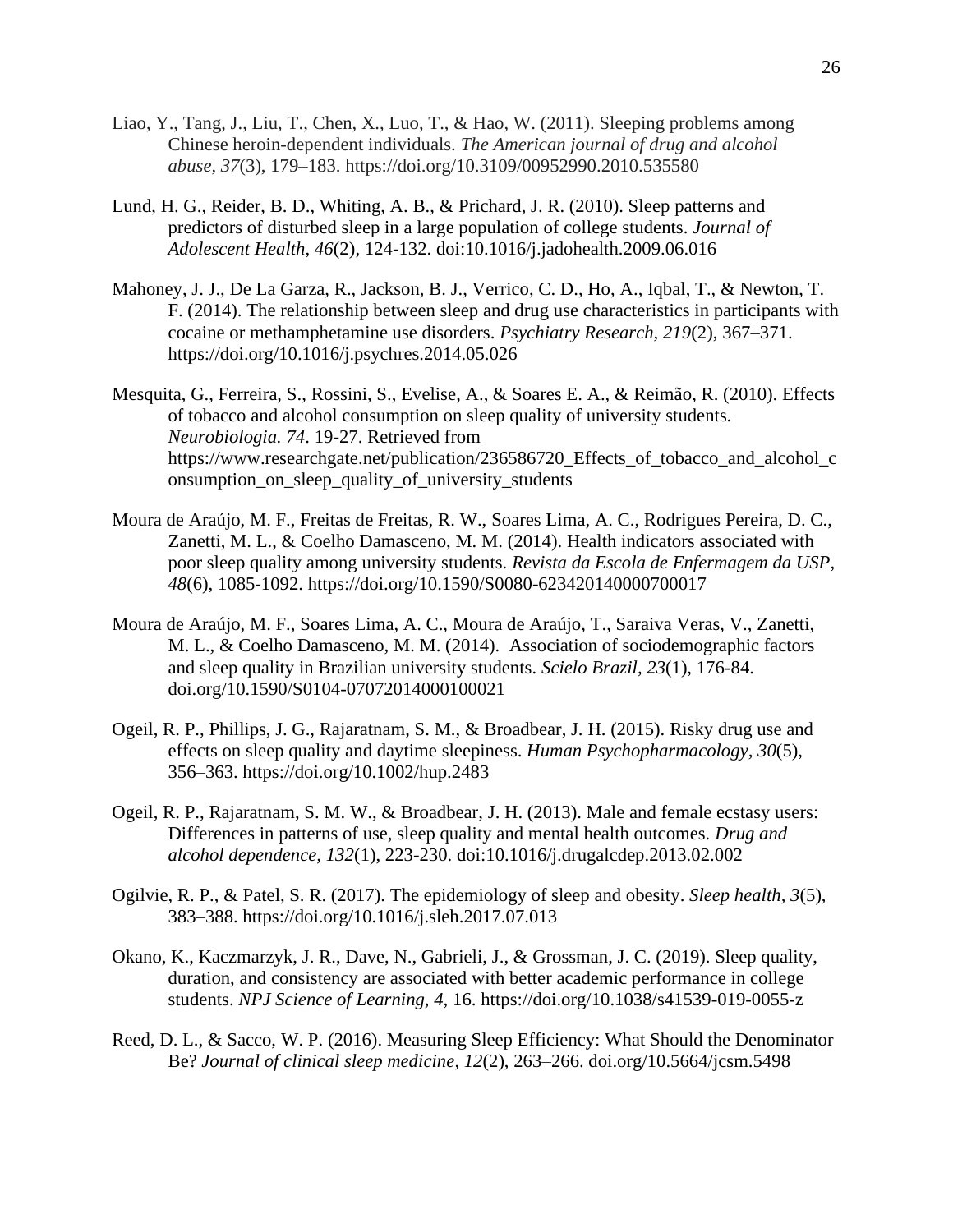- Roehrs, T., & Roth, T. (2018). Insomnia as a path to alcoholism: Tolerance development and dose escalation. *Sleep Research Society*, *41*(8). doi:http://dx.doi.org/10.1093/sleep/zsy091
- Satheesh, G., Puthean, S., Sharma, A., Mishra, S. R., Jose, J., Kakkan, S., & Unnikrishnan, M. K. (2020). Effects of sedative-hypnotics on sleep quality among patients with insomnia: Evidence from an observational, pre-post study in India. *Health and Quality of Life Outcomes, 18,* 1-10. doi:http://dx.doi.org/10.1186/s12955-020-01379-z
- Sleep latency. (n.d.) Segen's Medical Dictionary. (2011). Retrieved June 26, 2021, from https://medical-dictionary.thefreedictionary.com/sleep+latency
- Supartini, A., Honda, T., Basri, N. A., Haeuchi, Y., Chen, S., Ichimiya, A., & Kumagai, S. (2016). The impact of sleep timing, sleep duration, and sleep quality on depressive symptoms and suicidal ideation amongst Japanese freshmen: The EQUSITE study. *Sleep Disorders*, 2016, 8737654. https://doi.org/10.1155/2016/8737654
- Taylor DJ, Zimmerman MR, Gardner CE, Williams JM, Grieser EA, Tatum JI, Bramoweth AD, Francetich JM, Ruggero C. (2014) A pilot randomized controlled trial of the effects of cognitive-behavioral therapy for insomnia on sleep and daytime functioning in college students. *Behavior Therapy, 45*, 376–389.
- Valentino, R.J., Volkow, N.D. (2020). Drugs, sleep, and the addicted brain. *Neuropsychopharmacol, 45*, 3–5 doi: 10.1038/s41386-019-0465-
- Valerio, T. D., Kim, M. J., & Sexton-Radek, K. (2016). Association of stress, general health, and alcohol use with poor sleep quality among U.S. college students. *American Journal of Health Education, 47*(1), 17-23. doi:10.1080/19325037.2015.1111173
- Watson, N. F., Badr, M. S., Belenky, G., Bliwise, D. L., Buxton, O. M., Buysse, D…Tasali, E. (2015). Recommended amount of sleep for a healthy adult: A joint consensus statement of the American Academy of Sleep Medicine and Sleep Research Society. *Sleep, 38*(6), 843–844. https://doi.org/10.5665/sleep.4716
- Yuan, Y., Heizhati, M., Wang, L., Li, M., Lin, M., Gan, L., Cai, X., Yang, W., Yao, L., Wang, Z., Abudereyimu, R., & Li, N. (2021). Poor sleep quality is associated with new-onset hypertension in a diverse young and middle-aged population. *Sleep Medicine*, 88, 189- 196. doi: 10.1016/j.sleep.2021.10.021
- Yildirim, S., Ekitli, G. B., Onder, N., & Avci, A. G. (2020). Examination of sleep quality and factors affecting sleep quality of a group of university students. *International Journal of Caring Sciences, 13*(2), 1431-1439. Retrieved from http://www.internationaljournalofcaringsciences.org/docs/69\_1\_serapyildirim\_original\_1 3\_2.pdf
- Zhabenko, O., Austic, E., Conroy, D. A., Ehrlich, P., Singh, V., Epstein-Ngo, Q., Cunningham, R. M., & Walton, M. A. (2016). Substance use as a risk factor for sleep problems among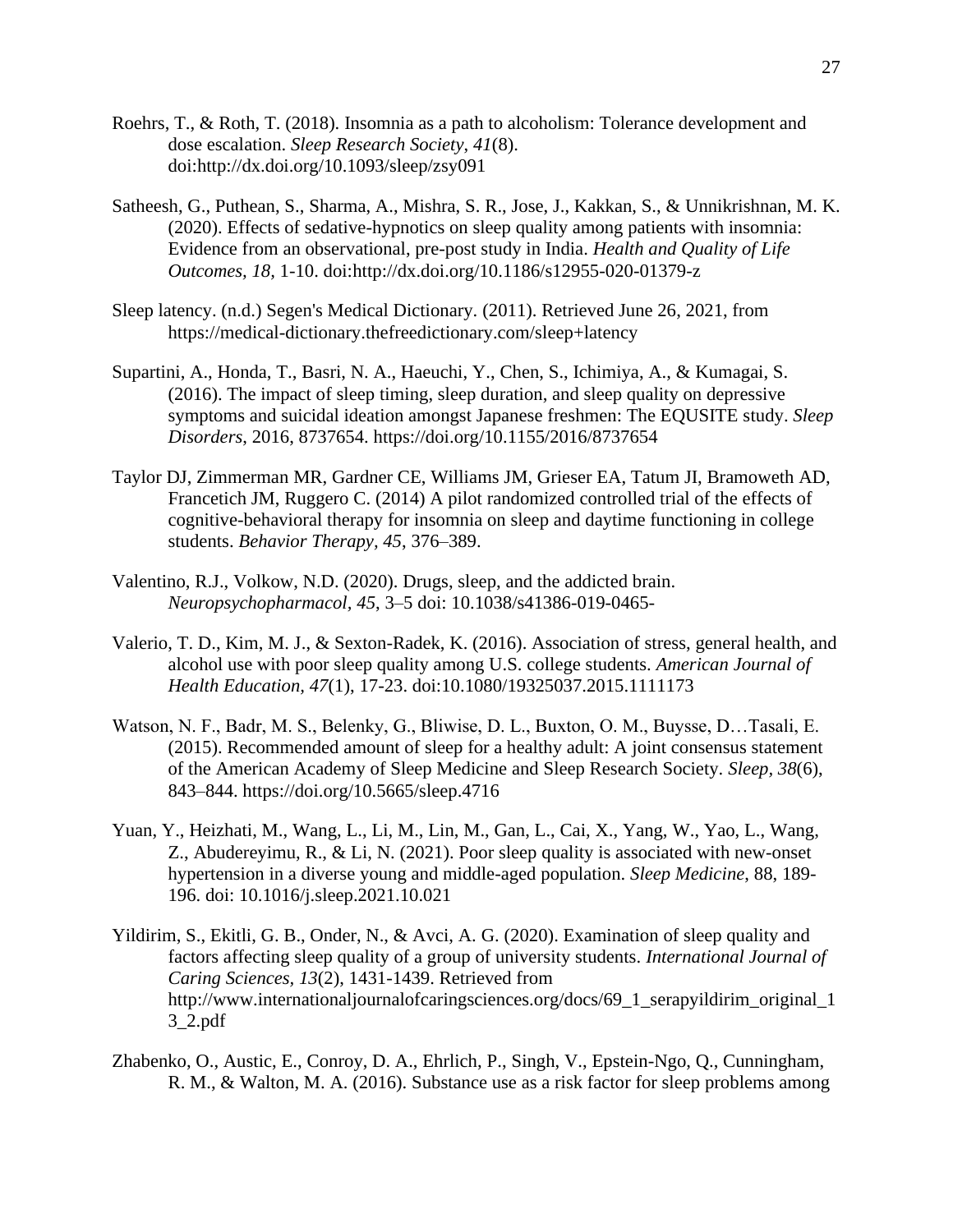adolescents presenting to the emergency department. *Journal of Addiction Medicine, 10*(5), 331–338. https://doi.org/10.1097/ADM.0000000000000243

- Zou, P., Wang, X., Sun, L., Liu, K., Hou, G., Yang, W., . . . Chen, Q. (2020). Poorer sleep quality correlated with mental health problems in college students: A longitudinal observational study among 686 males. *Journal of Psychosomatic Research, 136*, 110177. doi:https://doi.org/10.1016/j.jpsychores.2020.110177
- Zunhammer, M., Eichhammer, P., & Busch, V. (2014). Sleep quality during exam stress: The role of alcohol, caffeine and nicotine. *PLOS one, 9*(10), e109490. https://doi.org/10.1371/journal.pone.0109490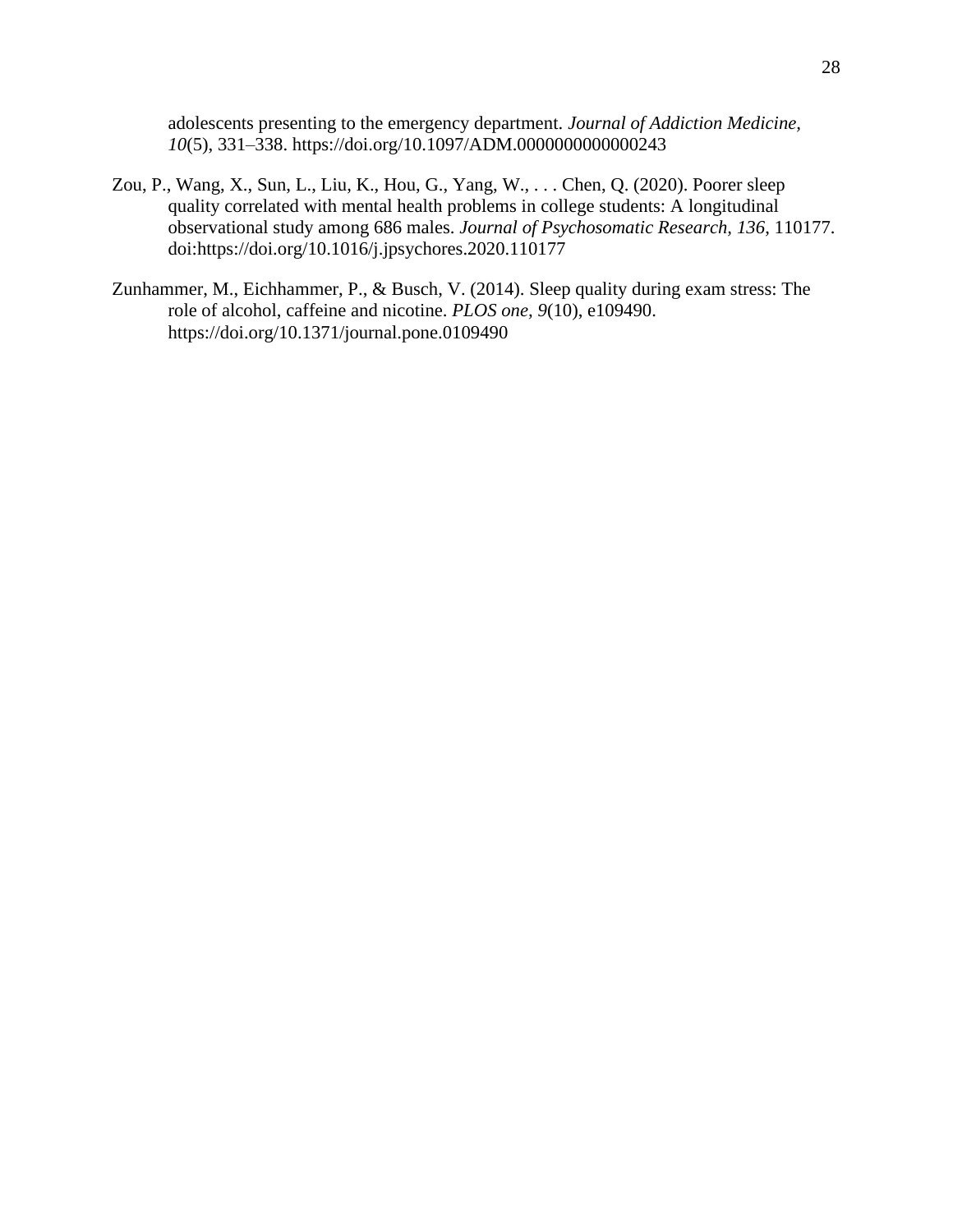<span id="page-34-0"></span>

| Term                | Definition                                     |  |  |  |  |
|---------------------|------------------------------------------------|--|--|--|--|
| Sleep efficiency    | Ratio of total sleep time (TST) to time in bed |  |  |  |  |
|                     | (TIB) (multiplied by 100 to yield a            |  |  |  |  |
|                     | percentage). When taken literally, TIB         |  |  |  |  |
|                     | includes non-sleep-related activity (e.g.,     |  |  |  |  |
|                     | reading, texting, conversing with a partner,   |  |  |  |  |
|                     | watching television) both prior to initiating  |  |  |  |  |
|                     | sleep and after the final awakening (Reed $\&$ |  |  |  |  |
|                     | Sacco, 2016).                                  |  |  |  |  |
| Sleep disturbance   | Encompass disorders of initiating and          |  |  |  |  |
|                     | maintaining sleep (DIMS, insomnias),           |  |  |  |  |
|                     | disorders of excessive somnolence (DOES),      |  |  |  |  |
|                     | disorders of sleep-wake schedule, and          |  |  |  |  |
|                     | dysfunctions associated with sleep, sleep      |  |  |  |  |
|                     | stages, or partial arousals (parasomnias)      |  |  |  |  |
|                     | (Cormier, 1990, p. 398).                       |  |  |  |  |
| Daytime disfunction | Lack of energy to carry out daily functions    |  |  |  |  |
|                     | and having trouble staying awake.              |  |  |  |  |
| Sleep duration      | Total amount of sleep obtained.                |  |  |  |  |
| Sleep latency       | The length of time it takes from lying down    |  |  |  |  |
|                     | for the night until sleep onset ("Sleep"       |  |  |  |  |
|                     | latency," n.d.).                               |  |  |  |  |

## **Glossary of Terms**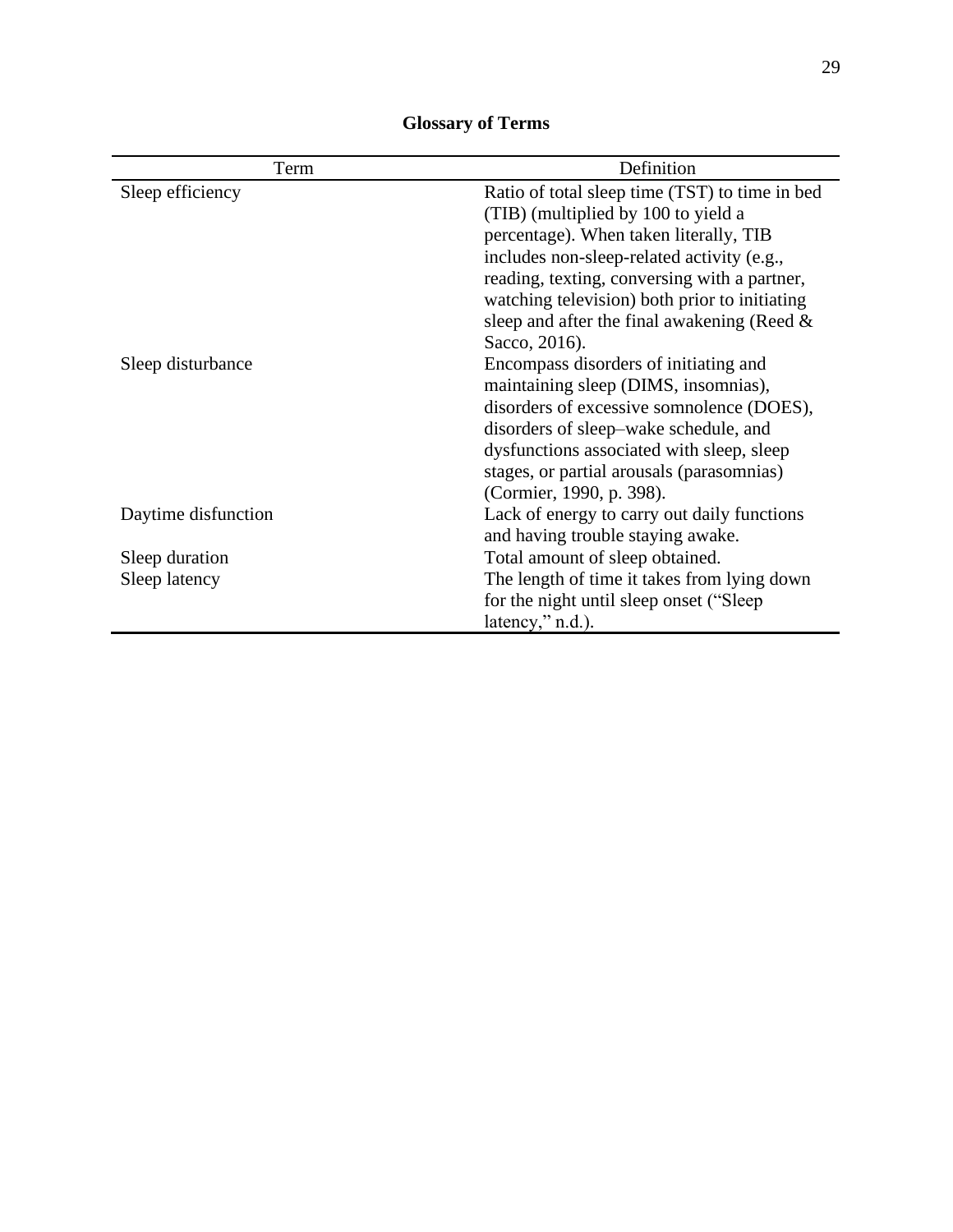## **Appendix**

## **Appendix A: Tables**

<span id="page-35-1"></span><span id="page-35-0"></span>**Table 1**

*Participant Characteristics with Binomial Logistic Regression Models: Unadjusted Associations to Poor Sleep quality (N = 555)*  $\overline{\phantom{0}}$ 

|                                 | n(%)         | Poor Sleep Quality: OR (95% CI) |
|---------------------------------|--------------|---------------------------------|
| <b>Demographics</b>             |              |                                 |
| Age $^{\Delta}$                 | 21.96 (5.45) | $0.98(0.94-1.02)$               |
| $GPA^{\Delta}$                  | 3.44(0.47)   | $0.25(0.14-0.46)$ **            |
| Gender: Female <sup>R</sup>     | 360(64.9)    | $1.27(0.78-2.05)$               |
| Male                            | 195(35.1)    |                                 |
| Racial minority                 | 187 (33.7)   | $1.73 (1.03 - 2.90)^*$          |
| Caucasian/WhiteR                | 368 (66.3)   |                                 |
| Sexual minority                 | 426 (76.8)   | $2.79(1.40-5.57)$ *             |
| Heterosexual <sup>R</sup>       | 129(23.2)    |                                 |
| Employed                        | 320 (57.7)   | $0.62 (0.39 - 0.99)^*$          |
| Unemployed <sup>R</sup>         | 235 (42.3)   |                                 |
| Greek affiliated                | 175(31.5)    | $1.04(0.64 - 1.70)$             |
| Non-Greek $R$                   | 380 (68.5)   |                                 |
| Academic class                  |              |                                 |
| Freshman <sup>R</sup>           | 88 (15.9)    |                                 |
| Sophomore                       | 164(29.5)    | $1.18(0.56 - 2.49)$             |
| Junior                          | 104(18.7)    | $0.73(0.34-1.56)$               |
| Senior                          | 101(18.2)    | $1.08(0.476 - 2.44)$            |
| Graduate student                | 98 (17.7)    | $0.57(0.27-1.20)$               |
| Drug use                        |              |                                 |
| Alcohol                         | 462 (83.2)   | $1.77 (1.03 - 3.04)^*$          |
| No use $R$                      | 93 (16.8)    |                                 |
| Binge drinking                  | 405 (73.0)   | $1.79(1.11-2.87)$ *             |
| No bing $e^R$                   | 150(27.0)    |                                 |
| Cannabis                        | 303 (54.6)   | $3.48(2.14-5.66)$ **            |
| No use $R$                      | 252 (45.4)   |                                 |
| Cocaine                         | 144(25.9)    | $12.81 (3.98 - 41.16)$ **       |
| No $useR$                       | 411 (74.1)   |                                 |
| Methamphetamine                 | 107(19.3)    | $0.80(0.76-0.84)$ **            |
| No use $R$                      | 448 (80.7)   |                                 |
| Ecstasy                         | 127 (22.9)   | $10.70(3.32 - 34.43)$ **        |
| No $\sf{use}^R$                 | 428 (77.1)   |                                 |
| Heroin                          | 107(19.3)    | $0.80(0.76-0.84)$ **            |
| No use $R$                      | 448 (80.7)   |                                 |
| <b>Prescription drug misuse</b> |              |                                 |
| Opioids                         | 161(29.0)    | $23.20(5.64-95.44)$ **          |
| No misuse <sup>R</sup>          | 394 (71.0)   |                                 |
| Stimulants                      | 187 (33.7)   | $5.00(2.52 - 9.89)$ **          |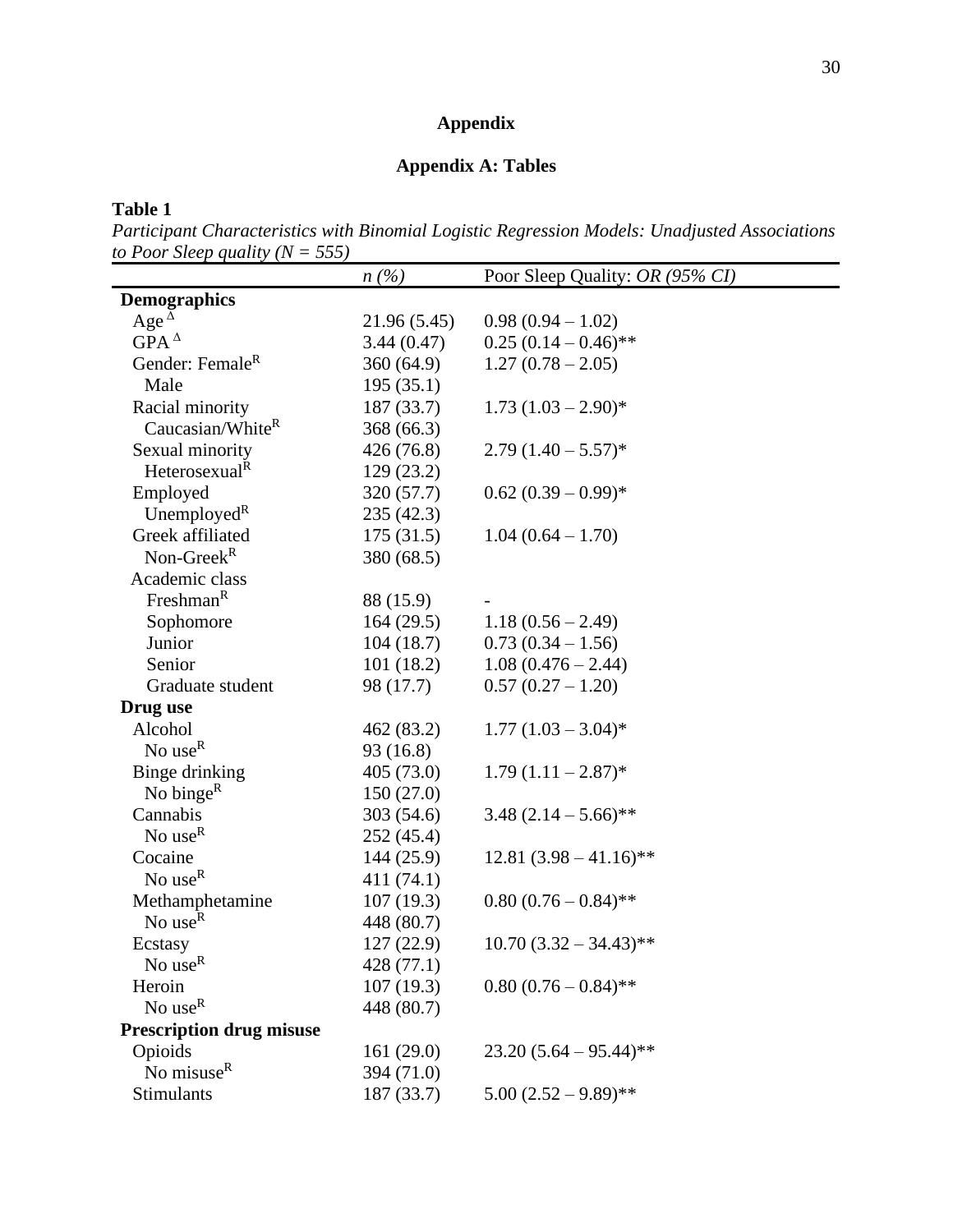| conventions to I con steep quattry, community |            |                                 |
|-----------------------------------------------|------------|---------------------------------|
| No misuse $R$                                 | 368(66.3)  |                                 |
| Sedatives                                     | 136(24.5)  | $36.93 (5.09 - 267.74)$ **      |
|                                               | $n(\%)$    | Poor Sleep Quality: OR (95% CI) |
| No misuse <sup>R</sup>                        | 419 (75.5) |                                 |
| Tranquilizers                                 | 155(27.9)  | $10.49(3.78-29.13)$ **          |
| No misuse $R$                                 | 400(72.0)  |                                 |
| <b>Psychological variables</b>                |            |                                 |
| Depression                                    | 265 (47.7) | $21.92(8.74-55.01)$ **          |
| No depression <sup>R</sup>                    | 290 (52.3) |                                 |
| Suicidal ideation                             | 239(43.1)  | $7.03(3.65-13.54)$ **           |
| No ideation <sup>R</sup>                      | 316 (56.9) |                                 |
| Suicide plans                                 | 86 (15.5)  | $4.67 (1.67 - 13.08)^*$         |
| No plans <sup>R</sup>                         | 469 (84.5) |                                 |
| Suicide attempts                              | 68 (12.3)  | $0.81(0.78-0.85)$ **            |
| No attempts <sup>R</sup>                      | 487 (87.7) |                                 |
| Psychological disorder                        | 198 (35.7) | $3.98(2.15 - 7.37)$ **          |
| No diagnosis $R$                              | 357(64.3)  |                                 |
|                                               |            |                                 |

*Table 1 Participant Characteristics with Binomial Logistic Regression Models: Unadjusted Associations to Poor Sleep quality continued*

Reference category. <sup>Δ</sup>Continuous variable: statistics presented are mean and standard deviation.  $GPA = grade point average.$  $*p < 0.05$ 

\*\*p < 0.001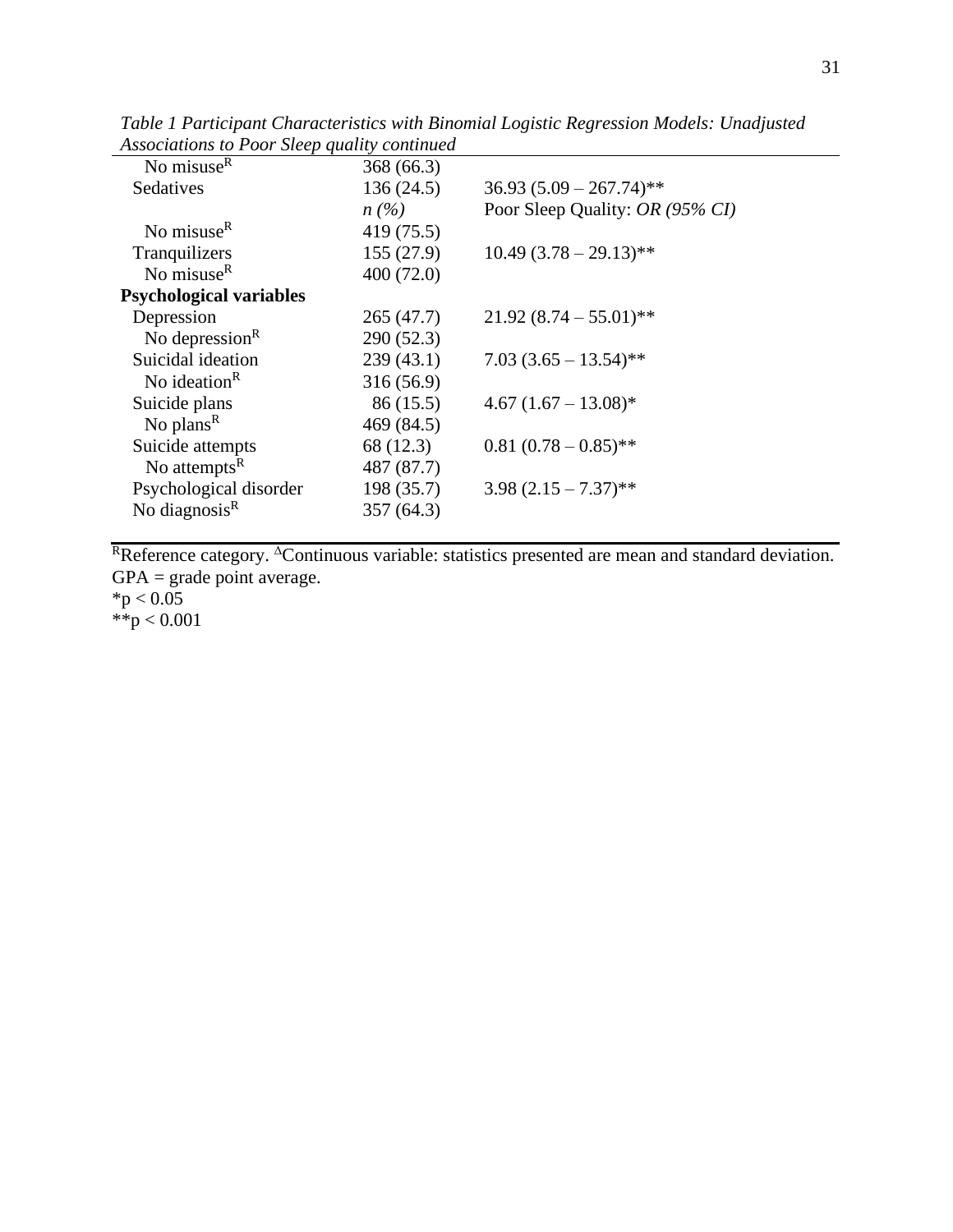## **Table 2**

*Correlation Matrix of Poor Sleep and Indicators of Psychological Distress*

|    | Variable              |                          |           |           |           |                     |
|----|-----------------------|--------------------------|-----------|-----------|-----------|---------------------|
|    | 1. Poor Sleep Quality | $\overline{\phantom{0}}$ | $0.375**$ | $0.277**$ | $0.136*$  | $0.165**$           |
|    | 2. Depression         |                          | -         | $0.538**$ | $0.388**$ | $0.336**$           |
|    | Suicidal ideation     |                          |           |           |           | $0.412**$ $0.341**$ |
| 4. | Suicidal planning     |                          |           |           |           | $0.341**$           |
|    | Suicide attempt       |                          |           |           |           |                     |

Correlations presented in the form of Cramer's V. All variables are dichotomous.

 $*$  $p < 0.001$ 

 $*p < 0.01$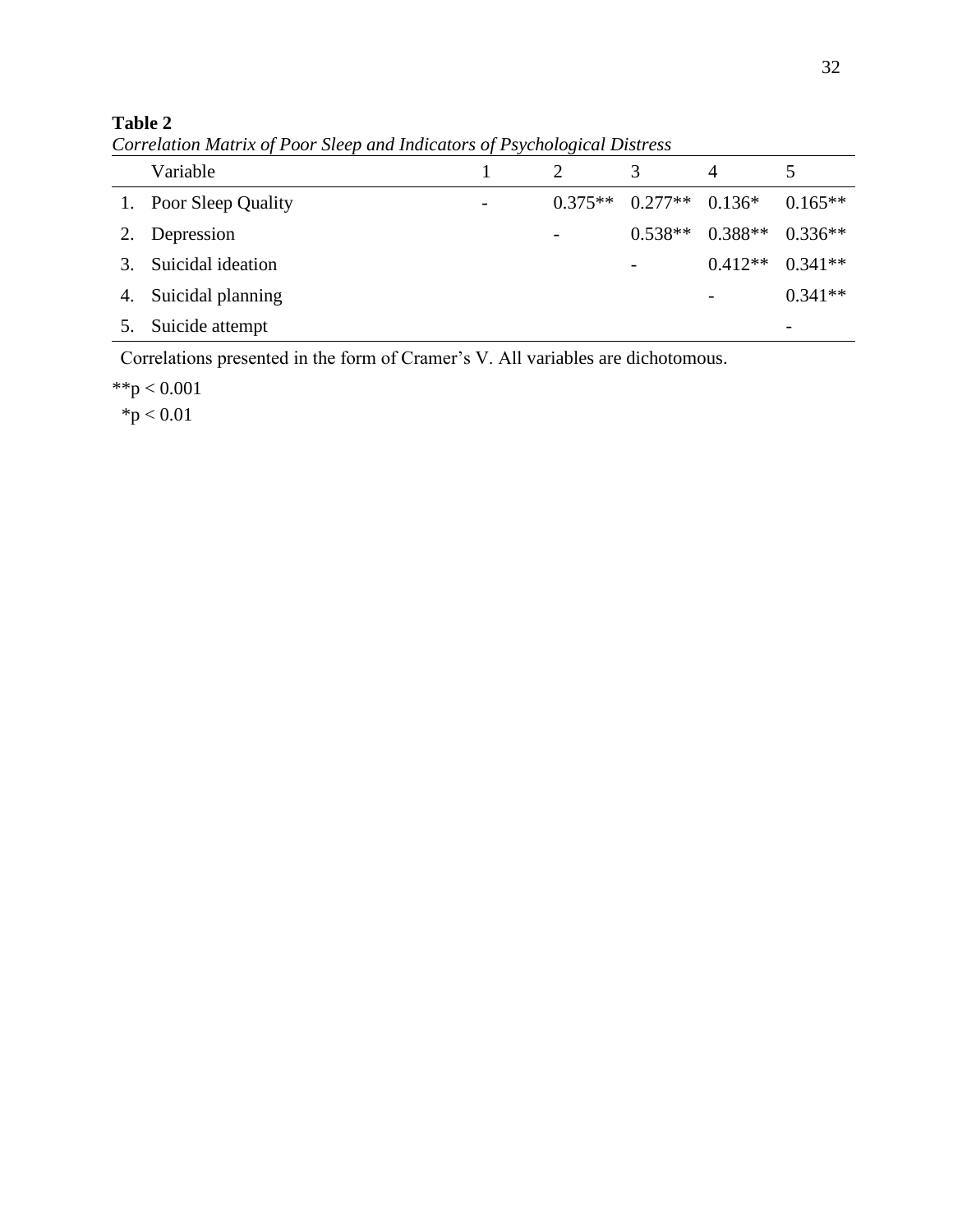| H<br>n<br>л<br>n |  |
|------------------|--|
|------------------|--|

*Multivariable Logistic Regression of Factors Associated with Poor Sleep Quality*

| ништиналс шумис нехножен орт астонутные тип тоот этер отату |            |          |       |             |           |                  |
|-------------------------------------------------------------|------------|----------|-------|-------------|-----------|------------------|
| Variable                                                    | Nagelkerke | Hosmer & | SE    | Odds        | 95% CI    | $\boldsymbol{p}$ |
|                                                             | $R^2$      | Lemeshow |       | Ratio       |           |                  |
| Step 1                                                      | $0.103*$   | 0.493    |       |             |           |                  |
| <b>Racial Minority</b>                                      |            |          | 0.281 | 1.155       | $0.665 -$ | 0.609            |
|                                                             |            |          |       |             | 2.005     |                  |
| $GPA^{\Delta}$                                              |            |          | 0.313 | 0.300       | $0.162 -$ | $\,<\,$          |
|                                                             |            |          |       |             | 0.553     | 0.001            |
| <b>Sexual Minority</b>                                      |            |          | 0.360 | 2.286       | $1.129 -$ | 0.022            |
|                                                             |            |          |       |             | 4.628     |                  |
| Employment                                                  |            |          | 0.248 | 0.628       | $0.386 -$ | 0.061            |
|                                                             |            |          |       |             | 1.021     |                  |
| Step 2                                                      | $0.241*$   | 0.556    |       |             |           |                  |
| <b>Racial Minority</b>                                      |            |          | 0.302 | 0.826       | $0.457 -$ | 0.527            |
|                                                             |            |          |       |             | 1.493     |                  |
| $GPA^{\Delta}$                                              |            |          | 0.338 | 0.553       | $0.285 -$ | 0.080            |
|                                                             |            |          |       |             | 1.073     |                  |
| <b>Sexual Minority</b>                                      |            |          | 0.393 | 1.338       | $0.619 -$ | 0.459            |
|                                                             |            |          |       |             | 2.892     |                  |
|                                                             |            |          |       | 0.613       |           | 0.060            |
| Employment                                                  |            |          | 0.260 |             | $0.369 -$ |                  |
|                                                             |            |          |       |             | 1.020     |                  |
| Alcohol                                                     |            |          | 0.407 | 1.733       | $0.781 -$ | 0.176            |
|                                                             |            |          |       |             | 3.845     |                  |
| Binge drinking                                              |            |          | 0.362 | 0.711       | $0.350 -$ | 0.347            |
|                                                             |            |          |       |             | 1.446     |                  |
| Cannabis                                                    |            |          | 0.309 | 1.891       | $1.032 -$ | 0.039            |
|                                                             |            |          |       |             | 3.465     |                  |
| Cocaine                                                     |            |          | 0.779 | 1.665       | $0.362 -$ | 0.513            |
|                                                             |            |          |       |             | 7.658     |                  |
| Ecstasy                                                     |            |          | 0.825 | 0.684       | $0.136 -$ | 0.645            |
|                                                             |            |          |       |             | 3.447     |                  |
| Rx opioids                                                  |            |          | 0.800 | 6.340       | $1.321 -$ | 0.021            |
|                                                             |            |          |       |             | 30.424    |                  |
| Rx sedatives                                                |            |          |       | 1.097 7.546 | $0.879-$  | 0.065            |
|                                                             |            |          |       |             | 64.770    |                  |
| Rx stimulants                                               |            |          | 0.434 | 0.925       | $0.395 -$ | 0.857            |
|                                                             |            |          |       |             | 2.165     |                  |
| Rx tranquilizers                                            |            |          | 0.648 | 1.433       | $0.402 -$ | 0.579            |
|                                                             |            |          |       |             | 5.102     |                  |
| Step 3                                                      | $0.362*$   | 0.856    |       |             |           |                  |
| Racial Minority                                             |            |          | 0.324 | 0.831       | $0.440 -$ | 0.567            |
|                                                             |            |          |       |             | 1.568     |                  |
| $GPA^{\Delta}$                                              |            |          |       |             |           |                  |
|                                                             |            |          | 0.353 | 0.666       | $0.333 -$ | 0.250            |
|                                                             |            |          |       |             | 1.331     |                  |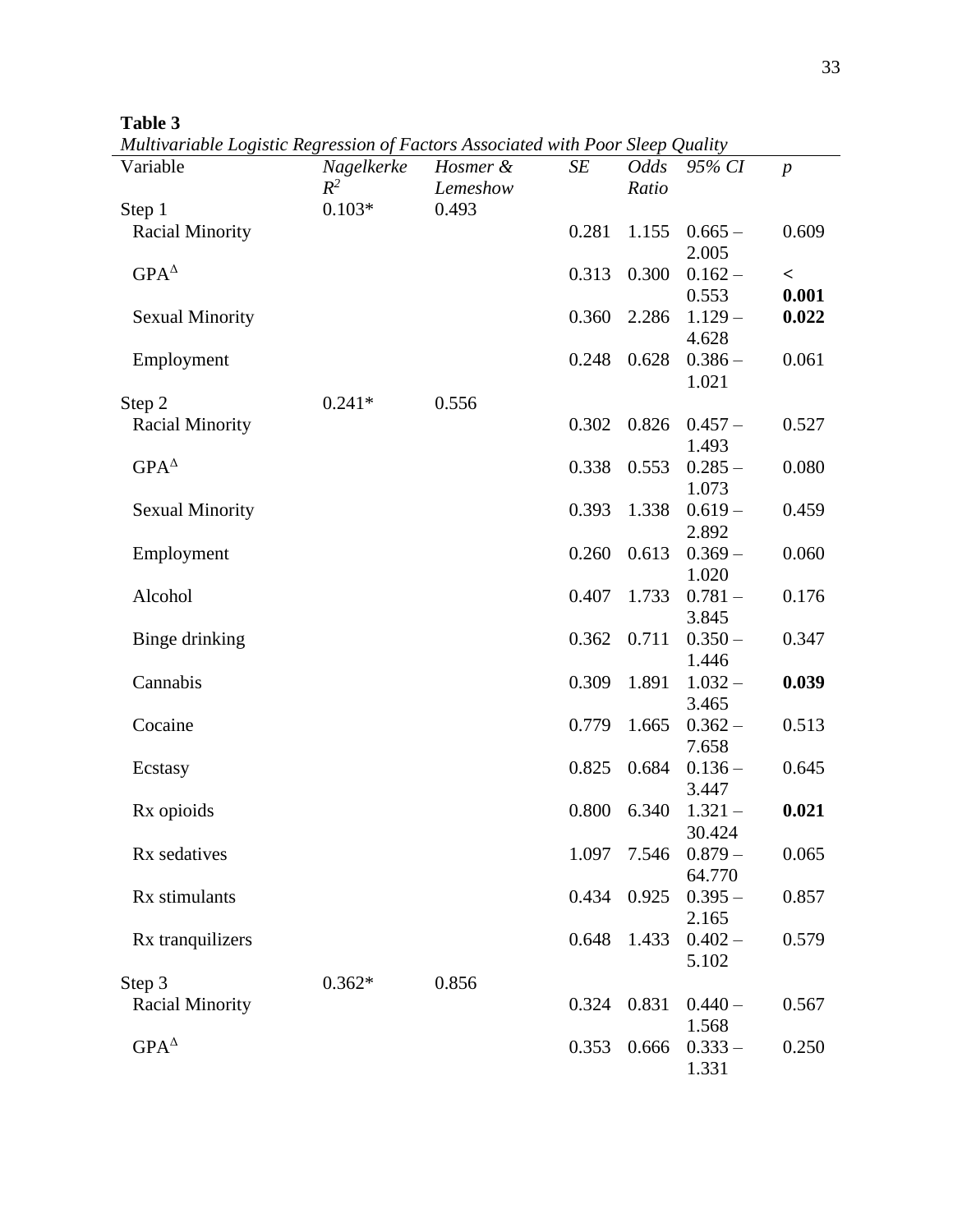| Variable               | Nagelkerke | Hosmer & | <b>SE</b> | <b>Odds</b> | 95% CI    | $\boldsymbol{p}$ |
|------------------------|------------|----------|-----------|-------------|-----------|------------------|
|                        | $R^2$      | Lemeshow |           | Ratio       |           |                  |
| <b>Sexual Minority</b> |            |          | 0.450     | 0.915       | $0.379 -$ | 0.843            |
|                        |            |          |           |             | 2.209     |                  |
| Employment             |            |          | 0.274     | 0.583       | $0.341 -$ | 0.049            |
|                        |            |          |           |             | 0.997     |                  |
| Alcohol                |            |          | 0.434     | 1.951       | $0.833 -$ | 0.124            |
|                        |            |          |           |             | 4.569     |                  |
| Binge drinking         |            |          | 0.394     | 0.749       | $0.346 -$ | 0.463            |
|                        |            |          |           |             | 1.621     |                  |
| Cannabis               |            |          | 0.331     | 1.565       | $0.817 -$ | 0.177            |
|                        |            |          |           |             | 2.994     |                  |
| Cocaine                |            |          | 0.837     | 1.117       | $0.216 -$ | 0.895            |
|                        |            |          |           |             |           |                  |
|                        |            |          |           |             | 5.760     |                  |
| Ecstasy                |            |          | 0.878     | 0.718       | $0.128 -$ | 0.705            |
|                        |            |          |           |             | 4.008     |                  |
| Rx opioids             |            |          | 0.833     | 5.759       | $1.125 -$ | 0.036            |
|                        |            |          |           |             | 29.478    |                  |
| Rx sedatives           |            |          | 1.121     | 3.884       | $0.431 -$ | 0.226            |
|                        |            |          |           |             | 34.985    |                  |
| Rx stimulants          |            |          | 0.454     | 1.116       | $0.458 -$ | 0.808            |
|                        |            |          |           |             | 2.719     |                  |
| Rx tranquilizers       |            |          | 0.688     | 0.745       | $0.193 -$ | 0.669            |
|                        |            |          |           |             | 2.871     |                  |
| Depression             |            |          | 0.515     | 8.998       | $3.277 -$ | $\,<\,$          |
|                        |            |          |           |             | 24.709    | 0.001            |
| Suicidal ideation      |            |          | 0.401     | 1.709       | $0.779-$  | 0.181            |
|                        |            |          |           |             | 3.751     |                  |
|                        |            |          | 0.372     |             |           |                  |
| Diagnosed              |            |          |           | 1.714       | $0.826 -$ | 0.148            |
| psychological disorder |            |          |           |             | 3.556     |                  |

*Table 3 Multivariable Logistic Regression of Factors Associated with Poor Sleep Quality Continued*

<sup>Δ</sup>Continuous variable. For dichotomous variables, the absence of the listed variable serves as reference group. SE = standard error. CI = confidence interval.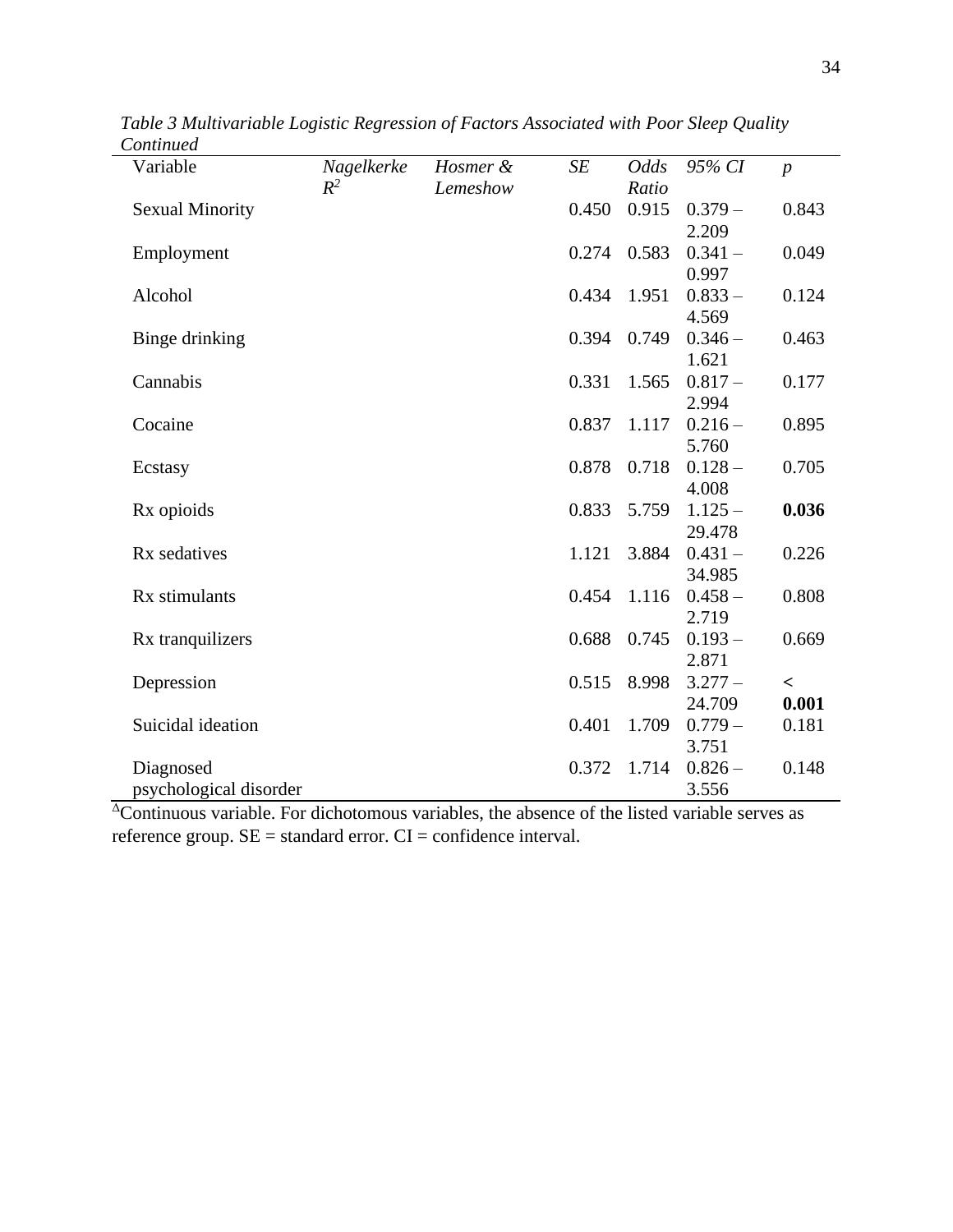| Table 4                                                         |
|-----------------------------------------------------------------|
| Correlations between sleep quality components and substance use |

|                                     | Total<br><b>PSQI</b> | Subjectiv<br>e sleep<br>quality | Sleep<br>latency | Sleep<br>duration | Habitual<br>sleep<br>efficienc | Sleep<br>disturban<br>ces | Use of<br>medicatio<br>ns for | Daytime<br>dysfuncti<br><sub>on</sub> |
|-------------------------------------|----------------------|---------------------------------|------------------|-------------------|--------------------------------|---------------------------|-------------------------------|---------------------------------------|
|                                     |                      |                                 |                  |                   |                                |                           | sleep                         |                                       |
| Alcohol use                         | $-0.03$              | $-0.02$                         | 0.08             | 0.01              | $0.092*$                       | 0.02                      | $-0.03$                       | 0.04                                  |
| Binge drinking                      | 0.02                 | 0.04                            | $0.10*$          | $-0.05$           | $-0.016$                       | 0.08                      | $0.13*$                       | 0.07                                  |
| Cannabis use                        | 0.03                 | $0.12*$                         | $0.12*$          | 0.08              | $0.089*$                       | $0.26**$                  | $0.23**$                      | $0.19**$                              |
| Cocaine use                         | 0.07                 | $0.13*$                         | $-0.01$          | 0.01              | $-0.132*$                      | $0.42**$                  | $0.33**$                      | $0.26**$                              |
| Ecstasy use                         | 0.05                 | $0.14*$                         | 0.00             | 0.05              | $-0.135*$                      | $0.39**$                  | $0.34**$                      | $0.26**$                              |
| Heroin use                          | $0.116*$             | $0.14*$                         | 0.01             | 0.03              | $-0.166**$                     | $0.41**$                  | $0.41**$                      | $0.26**$                              |
| Methamphetamine use                 | $0.10*$              | $0.14*$                         | 0.01             | 0.05              | $-0.144**$                     | $0.41**$                  | $0.37**$                      | $0.24**$                              |
| Prescription opioid misuse          | 0.06                 | $0.15*$                         | 0.06             | 0.07              | $-0.073$                       | $0.41**$                  | $0.35**$                      | $0.27**$                              |
| Prescription sedative misuse        | 0.08                 | $0.19**$                        | 0.08             | 0.04              | $-0.069$                       | $0.42**$                  | $0.35**$                      | $0.30**$                              |
| Prescription stimulant misuse       | 0.02                 | $0.10*$                         | 0.04             | $-0.02$           | $-0.058$                       | $0.31**$                  | $0.28**$                      | $0.21**$                              |
| Prescription tranquilizer<br>misuse | $0.11*$              | $0.14*$                         | $0.10*$          | 0.01              | $-0.116*$                      | $0.41**$                  | $0.35**$                      | $0.25**$                              |

Correlations presented are point-biserial correlations.

\*\*p  $< 0.001$ 

 $*$ p < 0.05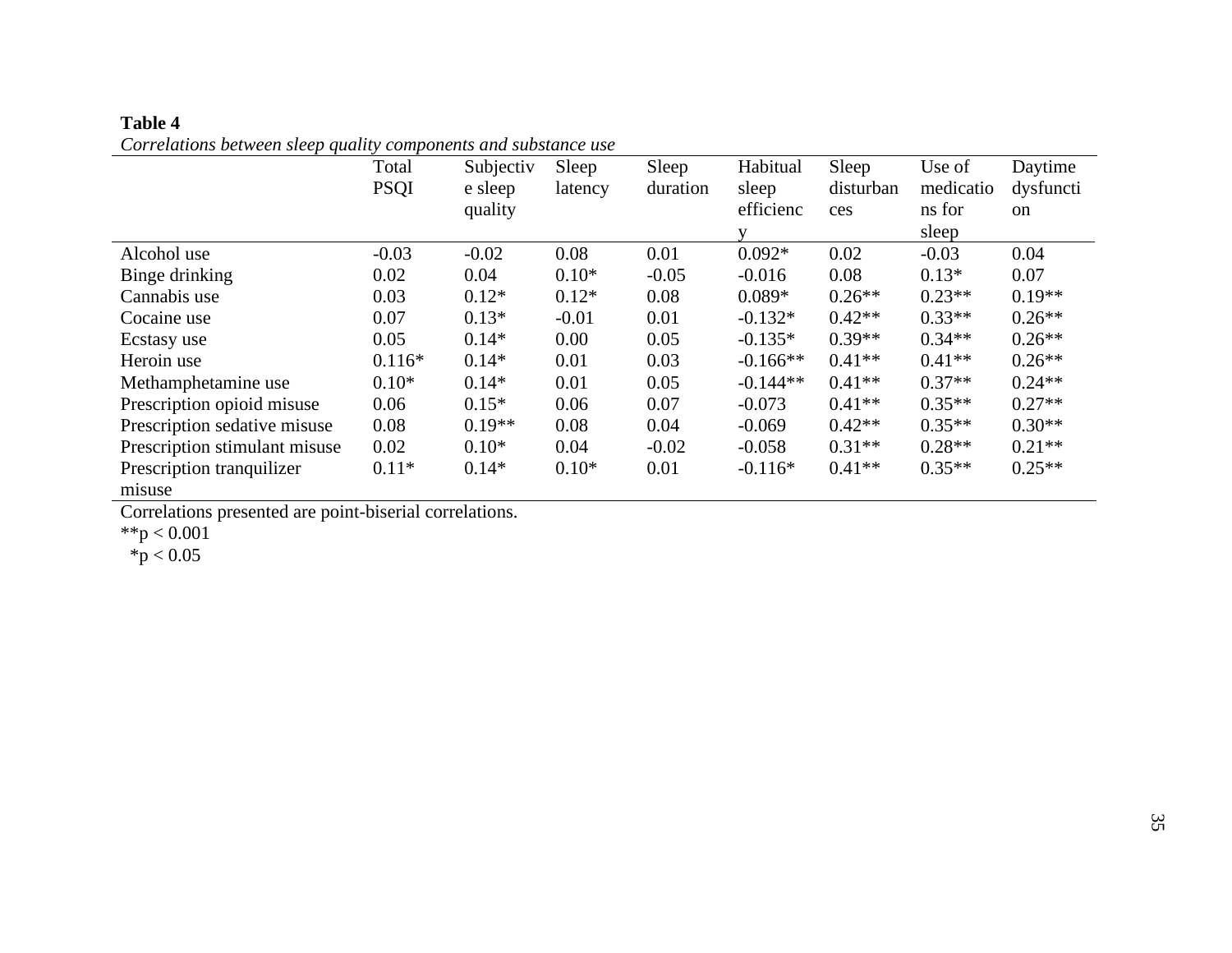## **Table 5**

*Test of Group Differences in Self-stigmatic Beliefs by Poor Sleep and Psychological Dysregulation* 

| Self-stigma                  | n   | Mean  | <b>SD</b> | Mean<br>difference | t     | $\boldsymbol{p}$ |
|------------------------------|-----|-------|-----------|--------------------|-------|------------------|
| Poor sleep                   | 317 | 21.06 | 11.50     | 11.68              | 13.41 | $\lt$            |
| Quality sleep                | 37  | 9.00  | 2.51      |                    |       | 0.001            |
| Depression                   | 214 | 24.48 | 10.91     | 11.73              |       | $\,<\,$          |
| No depression                | 140 | 12.74 | 8.39      |                    | 11.41 | 0.001            |
| Suicidal ideation            | 188 | 25.03 | 10.70     | 11.07              | 10.36 | $\,<\,$          |
| No ideation                  | 166 | 13.96 | 9.40      |                    |       | 0.001            |
| Suicidal plans               | 75  | 29.01 | 7.85      |                    |       | $\,<\,$          |
| No plans                     | 279 | 17.37 | 11.09     | 11.64              | 10.37 | 0.001            |
| Suicidal attempts            | 68  | 31.71 | 6.85      |                    |       | $\,<\,$          |
| No attempts                  | 286 | 17.01 | 10.56     | 14.69              | 14.14 | 0.001            |
| <sup>†</sup> Welch's t-test. |     |       |           |                    |       |                  |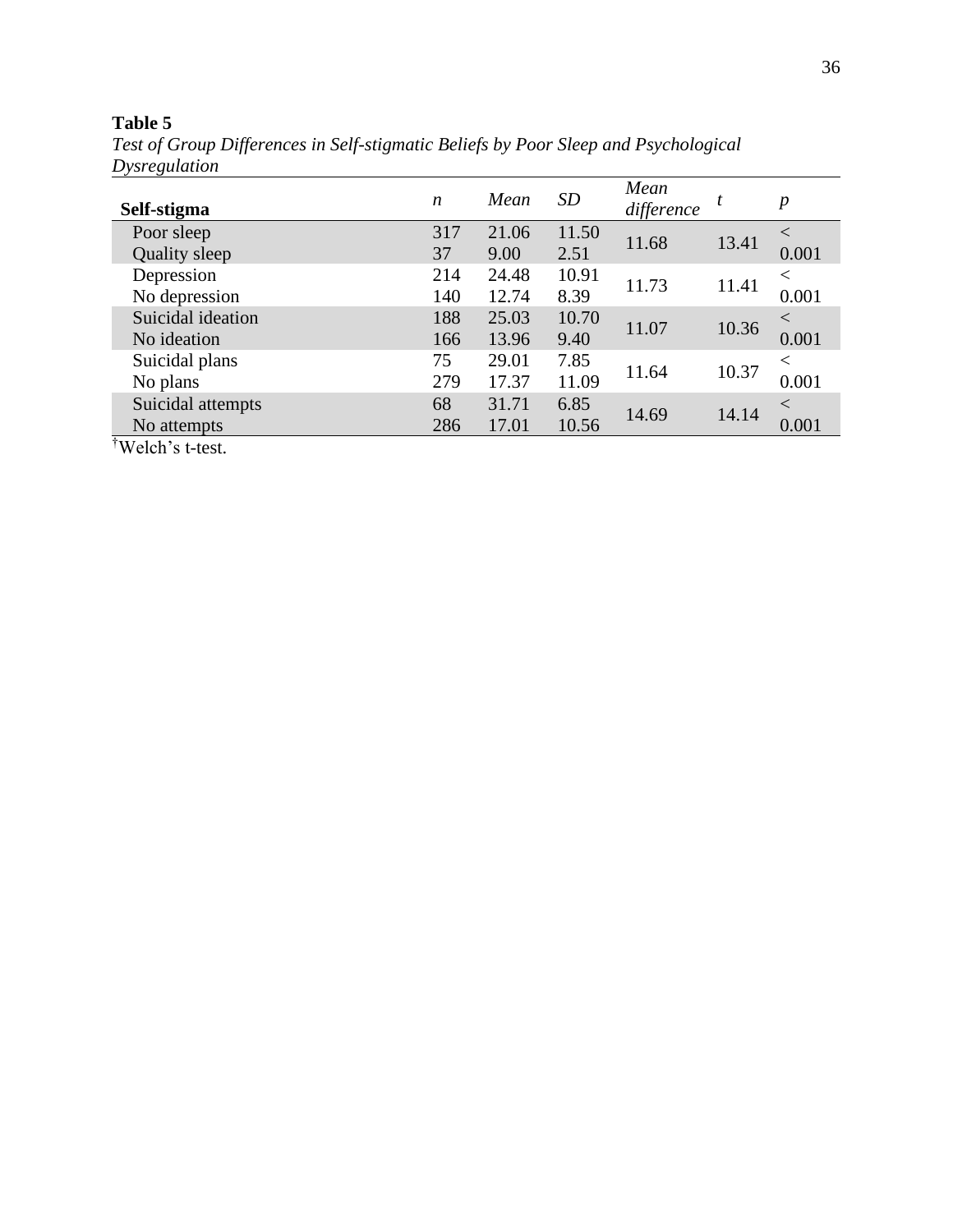### **Appendix B: Survey**

### <span id="page-42-0"></span>**Demographics**

Sex

- a. Male
- b. Female

Age \_\_\_\_\_\_\_\_\_yrs.

Race

- 1. White/Caucasian
- 2. Black or African American
- 3. Hispanic
- 4. Asian
- 5. Native American or Alaskan
- 6. Other

Do you identify as a member of a sexual minority group such as LGBTQ (i.e. lesbian, gay, bisexual, transgender, or queer).

1. Yes

2. No

Are you currently a member of a fraternity or sorority?

- 1. Yes
- 2. No

What is your academic classification at the University?

- 1. Freshman
- 2. Sophomore
- 3. Junior
- 4. Senior
- 5. Graduate student

To the best of your knowledge, what is your current grade point average (GPA)?

1. (\_.\_) *Example (3.2)*

In addition to being a student, are you currently employed?

- 1. Yes
- 2. No

 Have you ever been diagnosed by a doctor with a depressive or other mental health disorder?

a. Yes

b. No

### **Prescription Medication Misuse**

The following questions will refer to "use of prescription medication in a way that was not specifically directed by a doctor". By this we mean any of the following;

• Use of these drugs without your own prescription.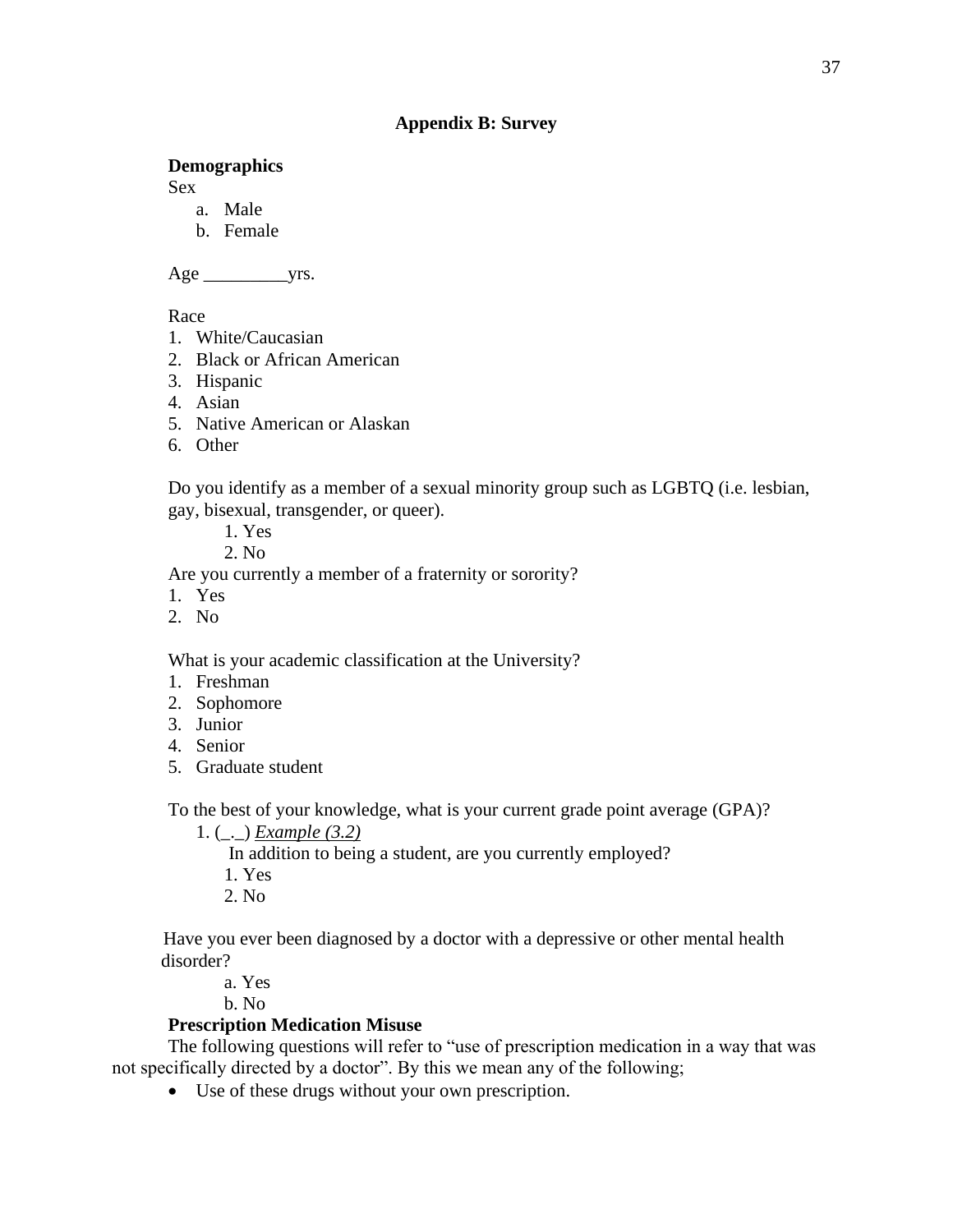- Taking a higher dose than was prescribed.
- Using more frequently than directed.
- Continued use despite no longer having the problem for which the drug was prescribed.

On how many occasions in the past 12 months have you used prescription opioid pain relieving medications in a way that was not specifically directed by a doctor? (i.e., opioids like Vicodin, OxyContin, Percocet, Darvocet, buprenorphine, morphine, hydrocodone, oxycodone, methadone, fentanyl, or other such opioids)

- 1. Never
- 2.  $1 2$  occasions
- 3.  $3 5$  occasions
- 4.  $6 9$  occasions
- 5.  $10 19$  occasions
- 6.  $20 39$  occasions
- 7. 40 or more occasions

On how many occasions in the past 12 months have you used prescription Stimulant medications in a way that was not specifically directed by a doctor? (i.e., Adderall, Ritalin, Concerta, Dexedrine, or other such stimulants)

- 1. Never
- 2.  $1 2$  occasions
- 3.  $3 5$  occasions
- 4.  $6 9$  occasions
- 5.  $10 19$  occasions
- 6.  $20 39$  occasions
- 7. 40 or more occasions

On how many occasions in the past 12 months have you used prescription Sedative medications in a way that was not specifically directed by a doctor? (i.e., Ambien, Lunesta, Sonata, Zaleplon, Zolpidem, or other such sedatives)

- 1. Never
- 2.  $1 2$  occasions
- 3.  $3 5$  occasions
- 4.  $6 9$  occasions
- 5.  $10 19$  occasions
- 6.  $20 39$  occasions
- 7. 40 or more occasions

On how many occasions in the past 12 months have you used prescription Tranquilizing medications in a way that was not specifically directed by a doctor? (i.e., Xanax, Klonopin, Soma, Valium, Clonazepam, Flexeril or other such sedatives)

- 1. Never
- 2.  $1 2$  occasions
- $3.3 5$  occasions
- 4.  $6 9$  occasions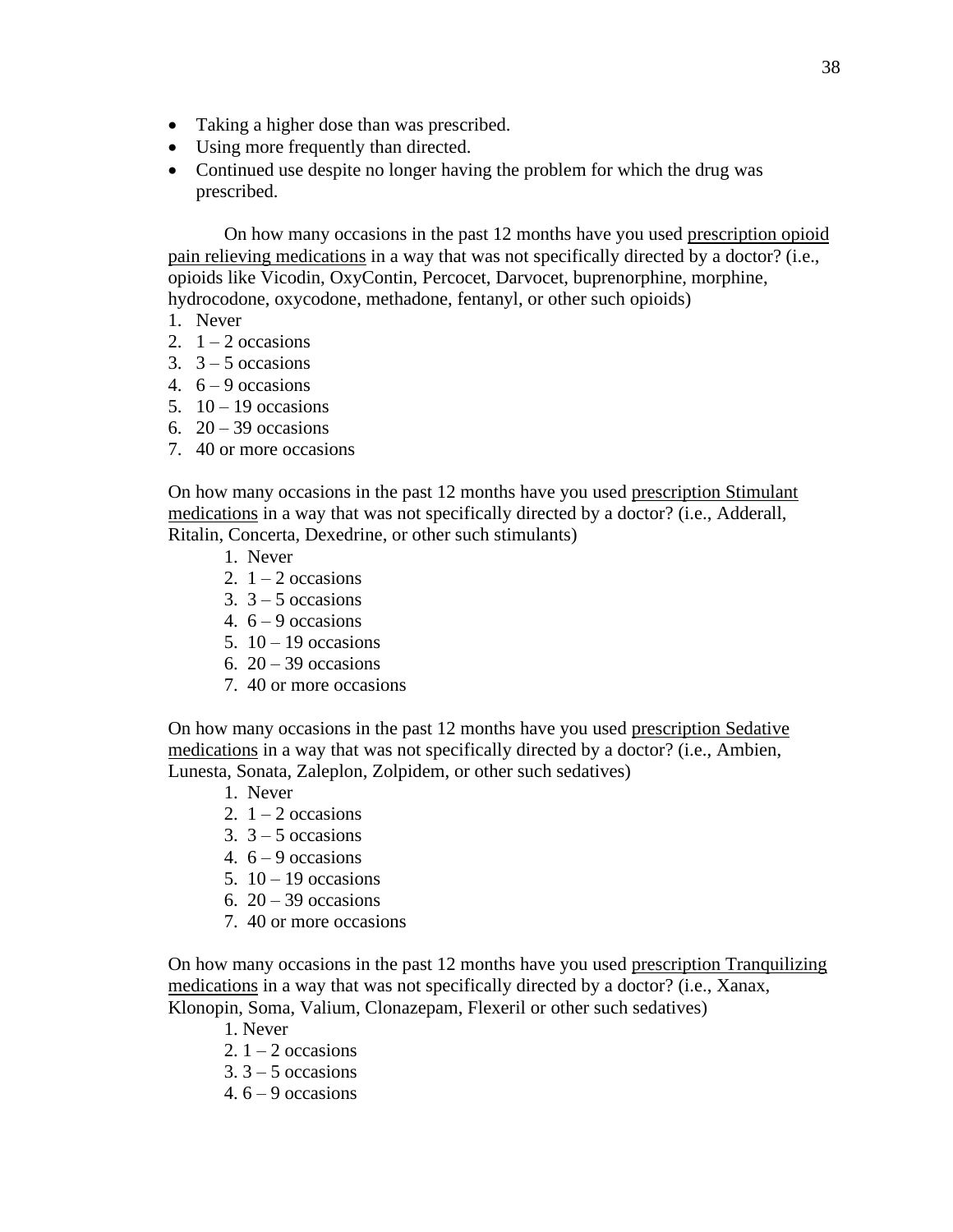- 5.  $10 19$  occasions
- 6.  $20 39$  occasions
- 7. 40 or more occasions

#### **Use of non-prescription substances**

On how many occasions over the past 12 months have you used alcohol?

- 1. Never
- 2.  $1 2$  occasions
- 3.  $3 5$  occasions
- 4.  $6 9$  occasions
- 5.  $10 19$  occasions
- 6.  $20 39$  occasions
- 7. 40 or more occasions

 On how many occasions over the past 12 months have you consumed (four or more alcoholic drinks if you are a woman) or (five or more alcoholic drinks if you are a man) within a 2 hour period?

- 1. Never
- 2.  $1 2$  occasions
- 3.  $3 5$  occasions
- 4.  $6 9$  occasions
- 5.  $10 19$  occasions
- 6.  $20 39$  occasions
- 7. 40 or more occasions

On how many occasions over the past 12 months have you used cocaine?

- 1. Never
- 2.  $1 2$  occasions
- $3.3 5$  occasions
- 4.  $6 9$  occasions
- 5.  $10 19$  occasions
- 6.  $20 39$  occasions
- 7. 40 or more occasions

On how many occasions over the past 12 months have you used marijuana?

- 1. Never
- 2.  $1 2$  occasions
- 3.  $3 5$  occasions
- 4.  $6 9$  occasions
- 5.  $10 19$  occasions
- 6.  $20 39$  occasions
- 7. 40 or more occasions

On how many occasions over the past 12 months have you used ecstasy?

- 1. Never
- 2.  $1 2$  occasions
- 3.  $3 5$  occasions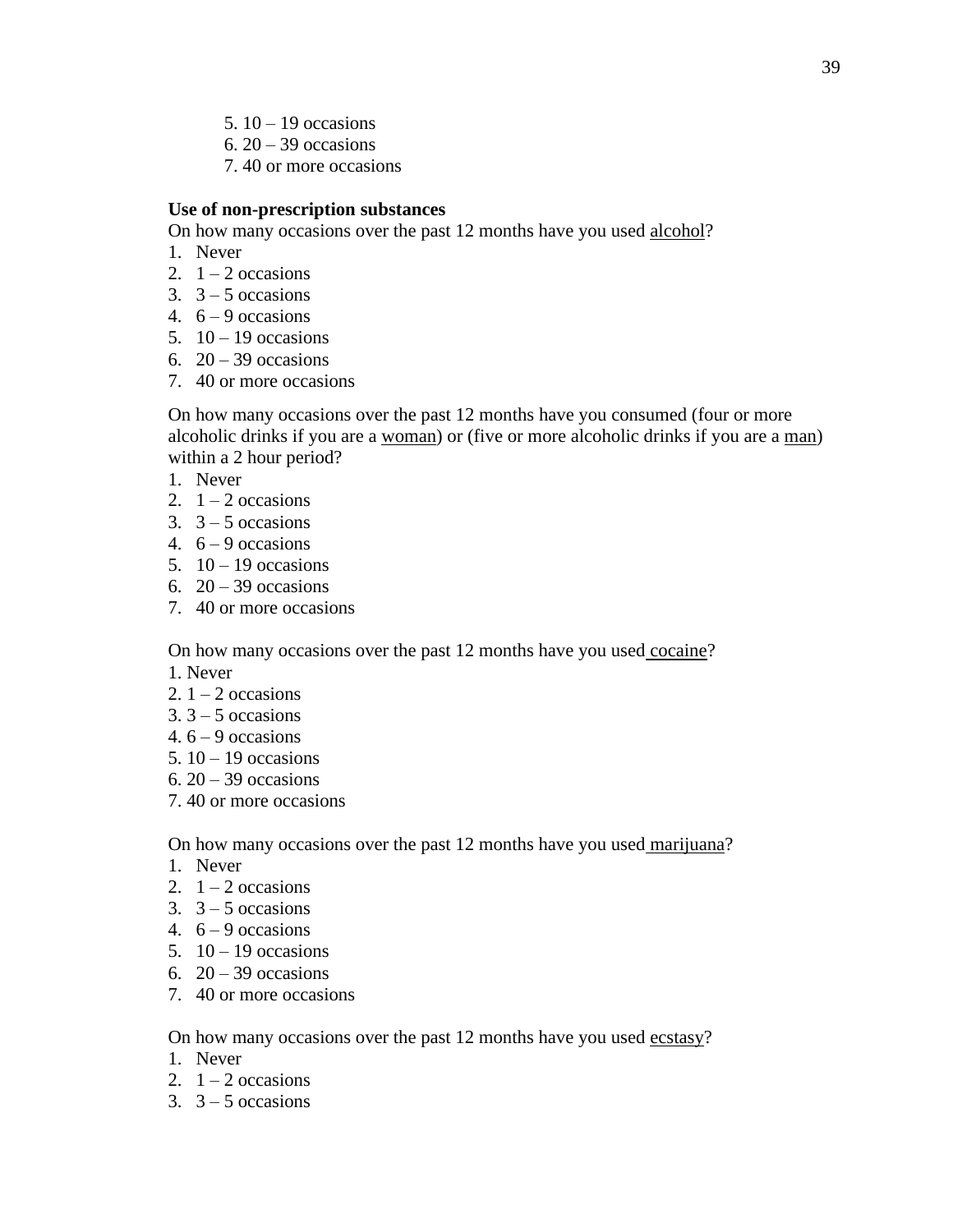- 4.  $6 9$  occasions
- 5.  $10 19$  occasions
- 6.  $20 39$  occasions
- 7. 40 or more occasions

On how many occasions over the past 12 months have you used methamphetamine (i.e. meth)?

- 1. Never
- 2.  $1 2$  occasions
- 3.  $3 5$  occasions
- 4.  $6 9$  occasions
- 5.  $10 19$  occasions
- 6.  $20 39$  occasions
- 7. 40 or more occasions

On how many occasions over the past 12 months have you used heroin?

- 1. Never
- 2.  $1 2$  occasions
- $3. \quad 3 5$  occasions
- 4.  $6 9$  occasions
- 5.  $10 19$  occasions
- 6.  $20 39$  occasions
- 7. 40 or more occasions

## **Suicidality**

Have you had thoughts about committing suicide in the past 12 months?

```
a. never b. rarely c. often d. nearly every day
```
At any point in the past 12 months have you made a plan to commit suicide?

a. Yes b. No

Have you attempted suicide in the past 12 months?

a. Yes b. No.

### **Self-Stigma Scale Items (1-7 scale) (Only those who acknowledged drug use were presented the stigma scale.**

*1=completely disagree, 2=mostly disagree, 3=somewhat disagree, 4=neither agree nor disagree, 5=somewhat agree, 6=mostly agree, 7=completely agree*

1. Others view me as unable to care for myself because I use drugs.

2. Others view me as morally weak because I use drugs.

3. Others think that I am not worth the investment of time and resources because I use

drugs.

- 4. People have told me that using drugs is what I deserve for how I've lived my life.
- 5. Since starting to use drugs, I worry about people discriminating against me.
- 6. When people learn I use drugs, they look for flaws in my character.
- 7. People's attitudes about drugs make me feel worse about my life.
- 8. Some people who know I use drugs have grown more distant from me.

## **Sleep**

1. During the past month, when have you usually gone to bed (ex: 11pm)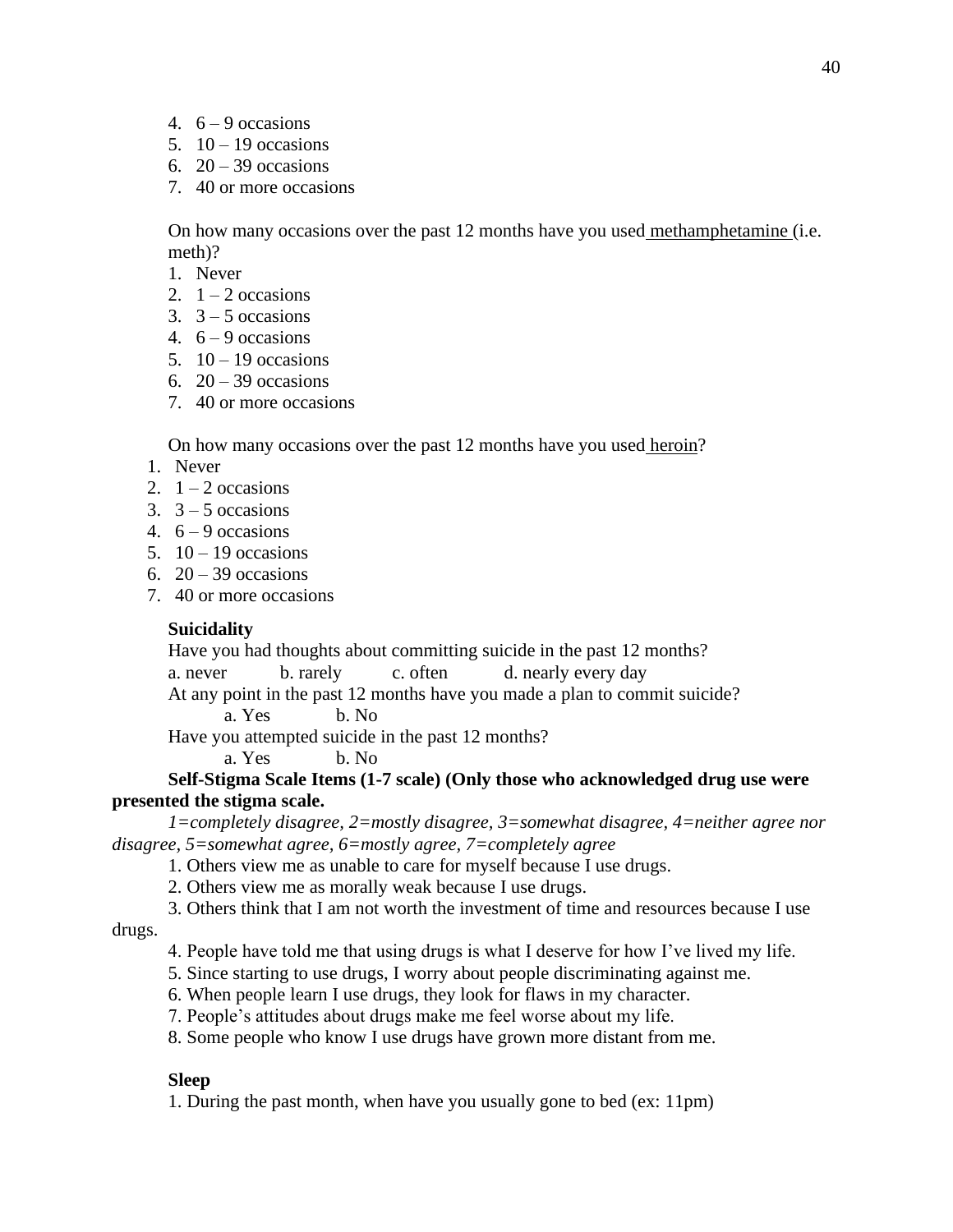2. During the past month, how long (in minutes) has it taken you to fall asleep?

3. During the past month, what time have you usually gotten up in the morning?

4. A. how many hours of actual sleep did you get at night? B. how many hours were you in bed?

### *The following questions (5 – 8) will be answered on a 0-3 frequency scale.*

 $0 = Not$  during the past month,  $1 =$  Less than once per week, 2, Once or twice per week, *3 = Three or more times a week.*

5. During the past month, how often have you had trouble sleeping because you….

A. Cannot get to sleep within 30 minutes

B. Wake up in the middle of the night or early morning

C. Have to get up to use the bathroom

D. Cannot breathe comfortably

E. Cough or snore loudly

F. Feel too cold

G. Feel too hot

H. Have bad dreams

I. Have pain

J. Other reason (s)

6. During the past month, how often have you taken medication (prescribed or over-thecounter) to help you sleep?

7. During the past month, how often have you had trouble staying awake while driving, eating meals, or engaging in social activity?

8. During the past month, how much of a problem has it been for you to keep up enthusiasm to get things done?

9. During the past month, how would you rate your sleep quality overall?

 $(0-3)$  frequency scale: 0=very good, 1=fairly good, 2=fairly bad, 3=very bad.

## **Depression**

The Patient Health Questionnaire  $-9$  (PHQ-9) will be use to assess depressive symptoms among the participants. The **9 items** forming the PHQ-9 will be incorporated into the qualtrics survey instrument. These items can be viewed below.

**Over the last 2 weeks, how often have you been bothered by any of the following problems?**

Scoring range  $(0 = not at all)$  to  $(3 = nearly every day)$ 

**1.** Little interest or pleasure in doing things 0 1 2 3

- **2.** Feeling down, depressed, or hopeless 0 1 2 3
- **3.** Trouble falling or staying asleep, or sleeping too much 0 1 2 3
- **4.** Feeling tired or having little energy 0 1 2 3
- **5.** Poor appetite or overeating 0 1 2 3
- **6.** Feeling bad about yourself or that you are a failure or have let yourself or your family down 0 1 2 3
- **7.** Trouble concentrating on things, such as reading the newspaper or watching television 0 1 2 3
- **8.** Moving or speaking so slowly that other people could have noticed? Or the opposite being so fidgety or restless that you have been moving around a lot more than usual 0 1 2 3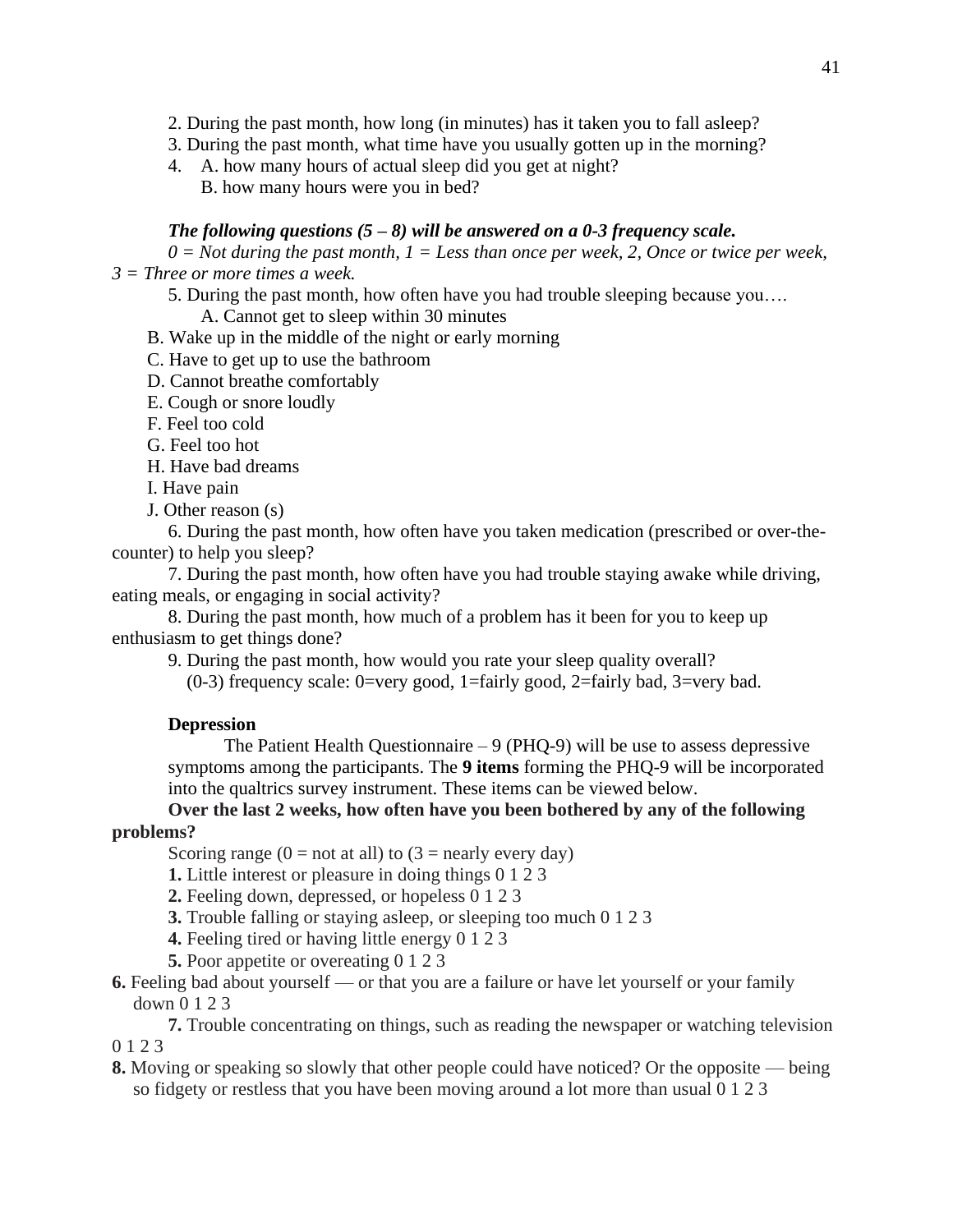**9.** Thoughts that you would be better off dead or of hurting yourself in some way 0 1 2 3

## **Link to separate survey to record email address for grift card drawing.**

**Question:** Thank you for participating in this survey. Would you like to be entered for a chance to win one of 50 \$20 Amazon gift cards? Please click 'yes' or 'no' below.

The "yes" option will link to a separate survey where one question will ask the participant to enter his/her email address.

**Because this survey deals with sensitive topics the link (see below) to the university's counseling center will follow the above questioning. This will provide the participant with information on available resources they can access if they or someone they know are dealing with substance abuse or mental health issues.**